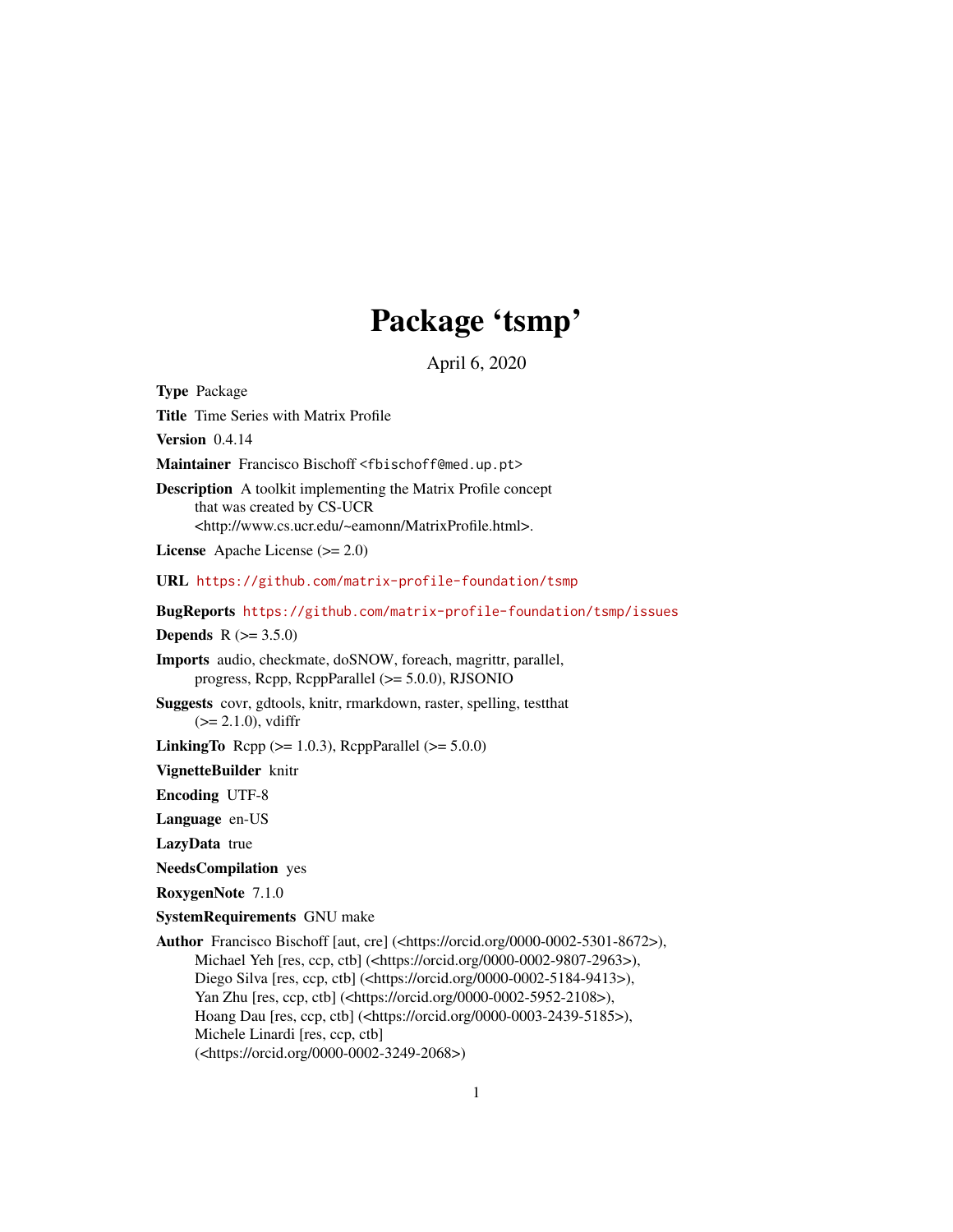Repository CRAN Date/Publication 2020-04-06 17:10:02 UTC

## R topics documented:

| 3              |
|----------------|
| $\overline{5}$ |
| 6              |
| 7              |
| 8              |
| 9              |
| 10             |
| 11             |
| 12             |
| 13             |
| 14             |
| 16             |
| 17             |
| 17             |
| 18             |
| 18             |
| 20             |
| 22             |
| 23             |
| 24             |
| 25             |
| 26             |
| 27             |
| 28             |
| 29             |
| 30             |
| 31             |
| -32            |
| 33             |
| 34             |
| 34             |
| 35             |
| 36             |
| 37             |
| 38             |
| 39             |
| 40             |
| 40             |
| 42             |
| - 46           |
| - 47           |
| 49             |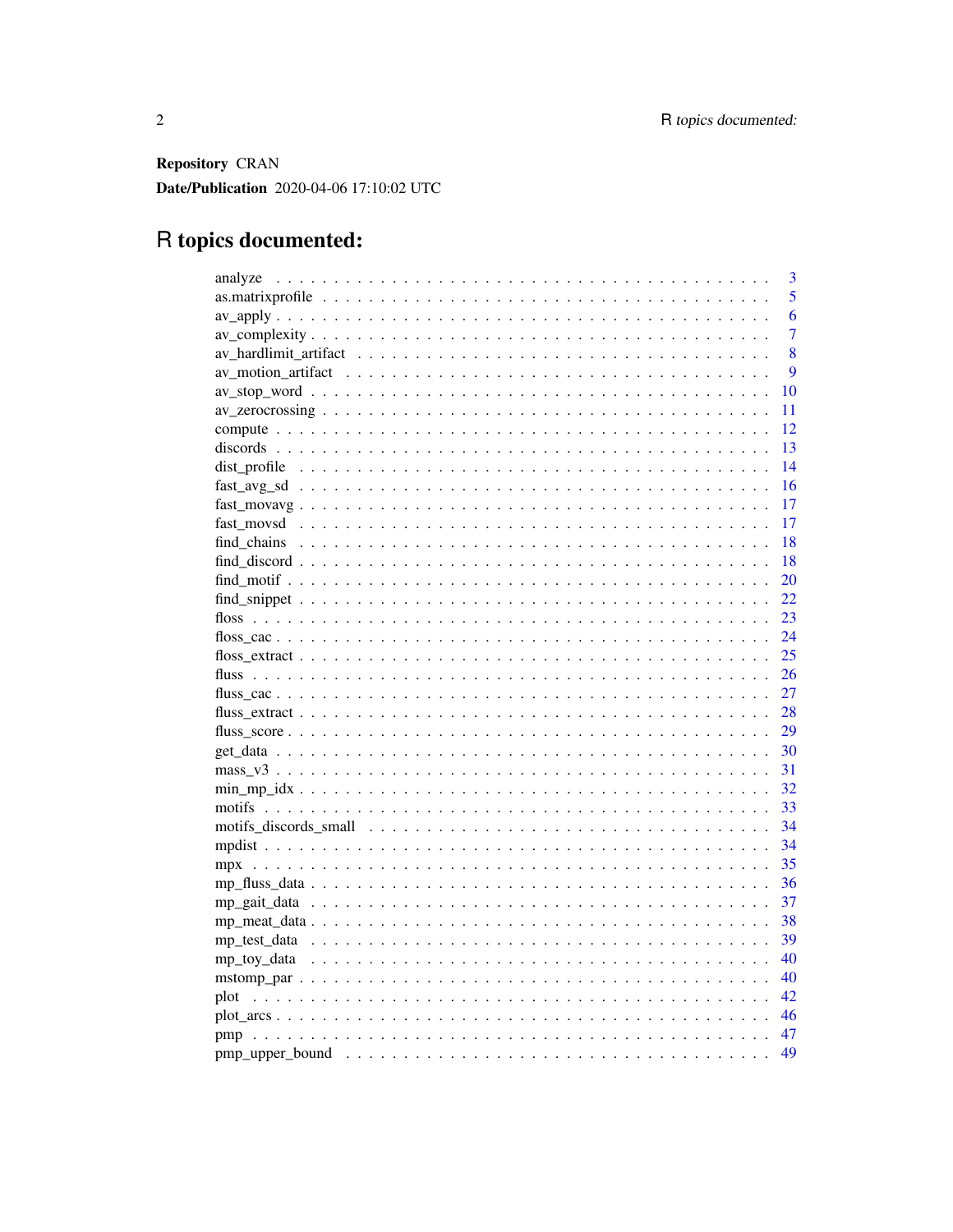#### <span id="page-2-0"></span>analyze 3

| Index | 72 |
|-------|----|

<span id="page-2-1"></span>analyze *Runs an appropriate workflow based on the parameters passed in.*

## Description

The goal of this function is to compute all fundamental algorithms on the provided time series data. See details for more information.

## Usage

```
analyze(
  ts,
 windows = NULL,
  query = NULL,sample\_pot = 1,
  threshold = 0.98,
  n_jobs = 1L)
```
# Arguments

## ts a matrix or a vector. The time series to analyze. windows an int or a vector. The window(s) to compute the Matrix Profile. Note that it may be an int for a single matrix profile computation or a vector of int for computing the Pan-Matrix Profile. query a matrix or a vector. Optional The query to analyze. Note that when computing the Pan-Matrix Profile the query is ignored!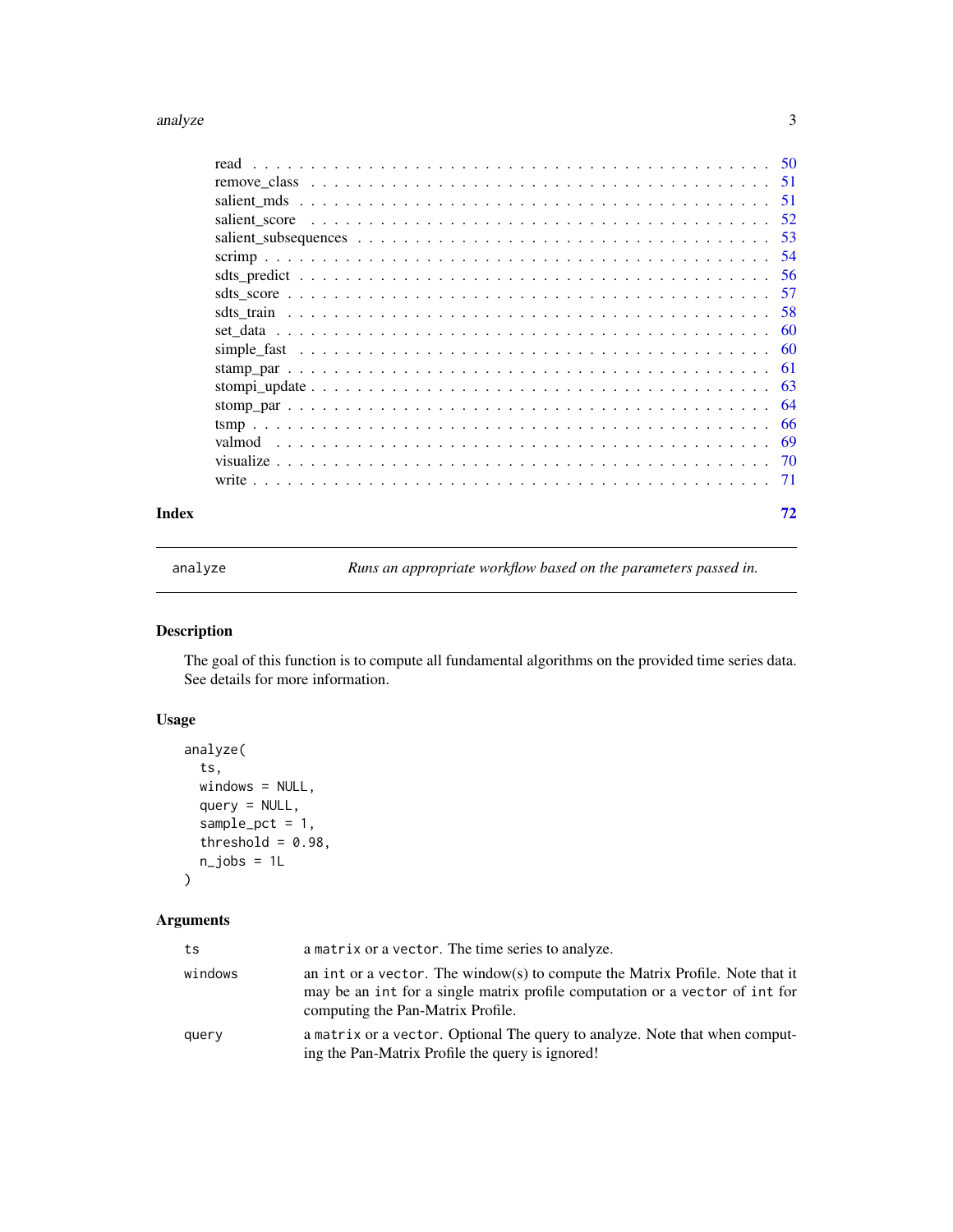| sample_pct | a numeric. A number between 0 and 1 representing how many samples to com-                       |
|------------|-------------------------------------------------------------------------------------------------|
|            | pute for the Matrix Profile or Pan-Matrix Profile. When it is 1, the exact algo-                |
|            | rithm is used. (default is $1.0$ ).                                                             |
| threshold  | a numeric. Correlation threshold. See details. (Default is 0.98).                               |
| n_jobs     | an int. The number of cpu cores to use when computing the Matrix Profile.<br>(default is $1$ ). |

## Details

For now the following is computed:

- 1. Matrix Profile exact or approximate based on sample\_pct given that a single windows is provided. By default is the exact algorithm;
- 2. Top 3 Motifs;
- 3. Top 3 Discords;
- 4. Plot Matrix Profile, Motifs and Discords.

When windows is not provided or more than a single window is provided, the Pan-Matrix Profile is computed:

- 1. Compute the upper bound when a threshold is provided (it is, by default);
- 2. Compute Pan-Matrix Profile for all windows provided, below the upper bound, or a default range when no windows is provided;
- 3. Top Motifs;
- 4. Top Discords;
- 5. Plot Pan-Matrix Profile, motifs and discords.

## Value

The appropriate Matrix Profile or Pan-Matrix Profile profile object and also plots the graphics.

## References

Website: <http://www.cs.ucr.edu/~eamonn/MatrixProfile.html>

## See Also

Other Main API: [compute\(](#page-11-1)), [discords\(](#page-12-1)), [motifs\(](#page-32-1)), [visualize\(](#page-69-1))

## Examples

```
# Matrix Profile
result <- analyze(mp_toy_data$data[, 1], 80)
# Pan Matrix Profile
result <- analyze(mp_toy_data$data[, 1])
```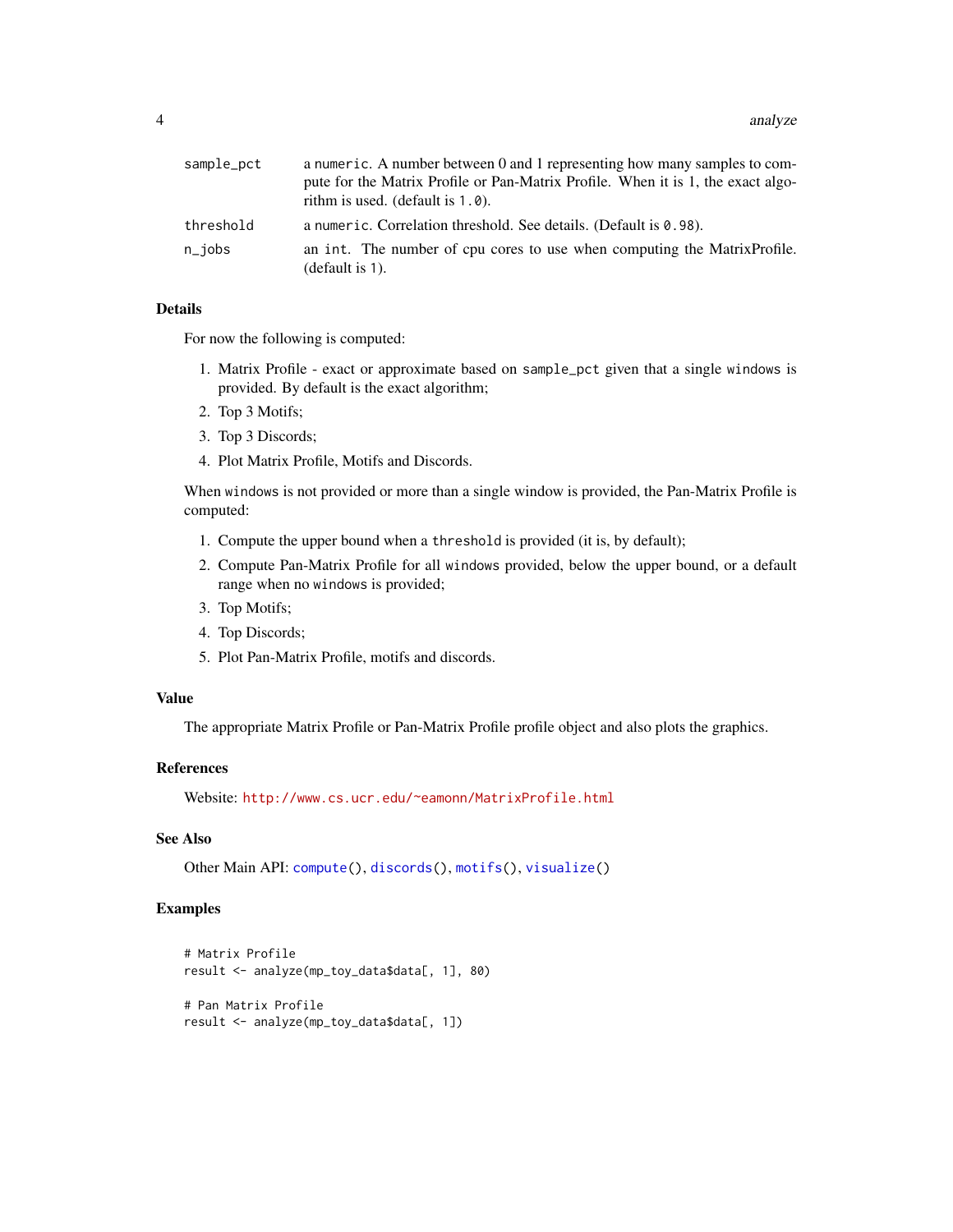<span id="page-4-0"></span>as.matrixprofile *Convert a TSMP object into another if possible*

#### Description

The base Classes are MatrixProfile and MultiMatrixProfile, but as other functions are used, classes are pushed behind, since the last output normally is the most significant. If you want, for example, to plot the Matrix Profile from a Fluss object, you may use as.matrixprofile() to cast it back.

## Usage

as.matrixprofile(.mp) as.multimatrixprofile(.mp) as.pmp(.mp) as.valmod(.mp) as.fluss(.mp) as.chain(.mp) as.discord(.mp) as.motif(.mp)

```
as.multimotif(.mp)
```

```
as.arccount(.mp)
```
as.salient(.mp)

#### Arguments

.mp a TSMP object.

#### Value

Returns the object with the new class, if possible.

#### Functions

- as.matrixprofile: Cast an object changed by another function back to MatrixProfile.
- as.multimatrixprofile: Cast an object changed by another function back to MultiMatrixProfile.
- as.pmp: Cast an object changed by another function back to PMP.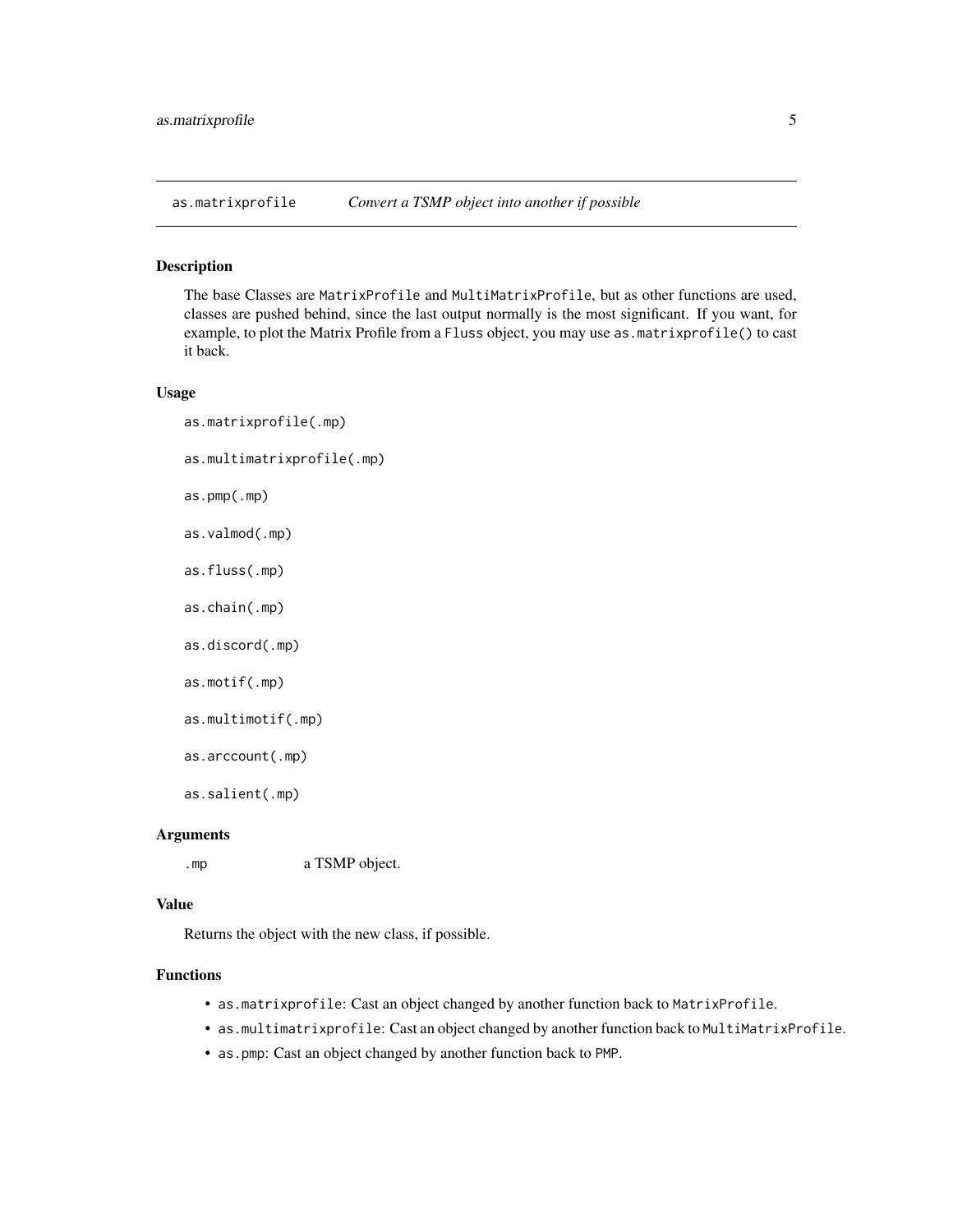- <span id="page-5-0"></span>• as.valmod: Cast an object changed by another function back to MultiMatrixProfile.
- as.fluss: Cast an object changed by another function back to Fluss.
- as.chain: Cast an object changed by another function back to Chain.
- as.discord: Cast an object changed by another function back to Discord.
- as.motif: Cast an object changed by another function back to Motif.
- as.multimotif: Cast an object changed by another function back to MultiMotif.
- as.arccount: Cast an object changed by another function back to ArcCount.
- as.salient: Cast an object changed by another function back to Salient.

#### Examples

```
w < -50data <- mp_gait_data
mp \le -tsmp(data, window_size = w, exclusion_zone = 1 / 4, verbose = 0)
mp <- find_motif(mp)
class(mp) # first class will be "Motif"
plot(mp) # plots a motif plot
plot(as.matrixprofile(mp)) # plots a matrix profile plot
```
<span id="page-5-1"></span>

```
av_apply Corrects the matrix profile using an annotation vector
```
#### Description

This function overwrites the current Matrix Profile using the Annotation Vector. Use with caution.

#### Usage

av\_apply(.mp)

#### Arguments

.mp A Matrix Profile with an Annotation Vector.

## Value

Returns the input .mp object corrected by the embedded annotation vector.

#### References

• Dau HA, Keogh E. Matrix Profile V: A Generic Technique to Incorporate Domain Knowledge into Motif Discovery. In: Proceedings of the 23rd ACM SIGKDD International Conference on Knowledge Discovery and Data Mining - KDD '17. New York, New York, USA: ACM Press; 2017. p. 125-34.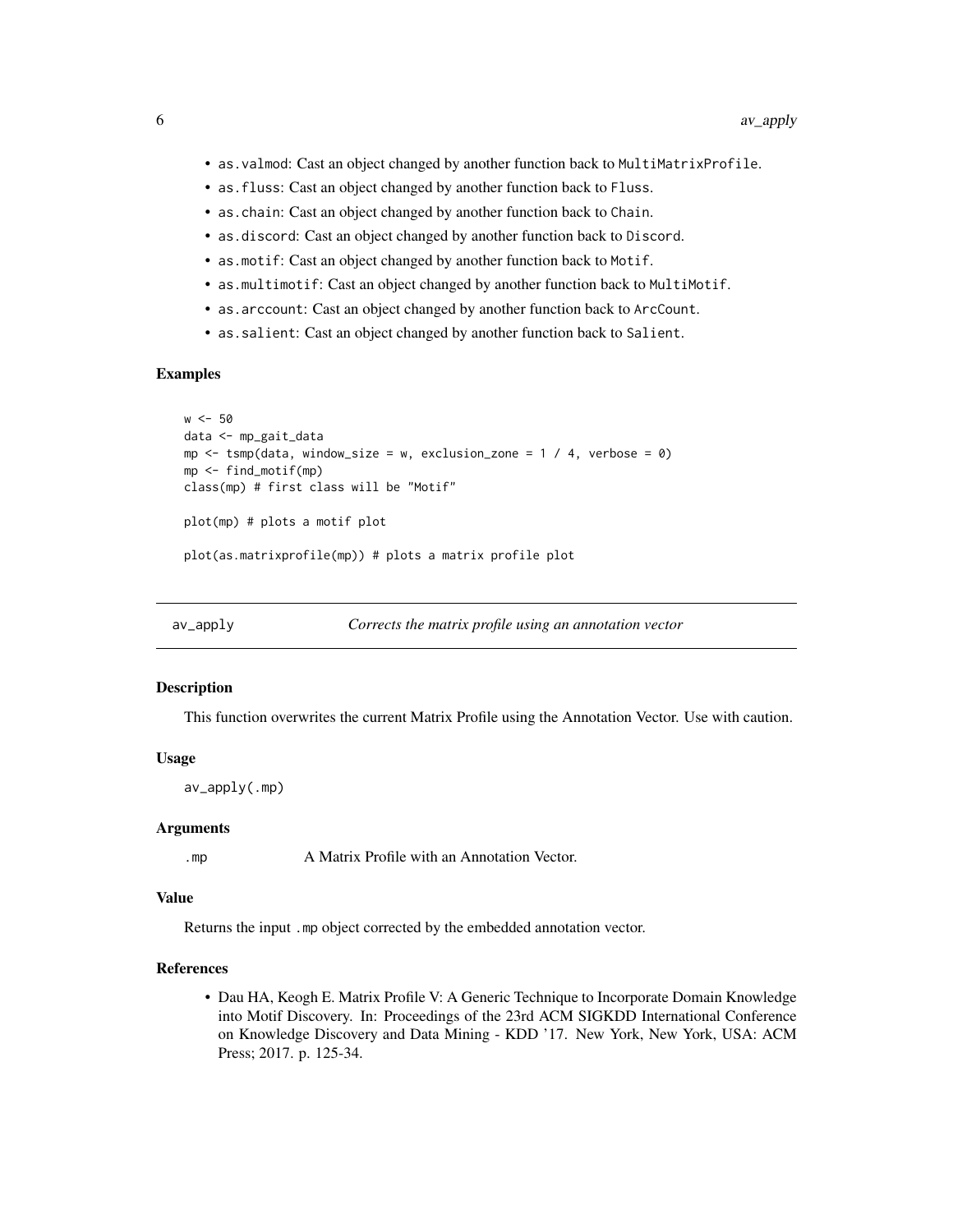## <span id="page-6-0"></span>av\_complexity 7

## See Also

```
Other Annotation vectors: av_complexity(), av_hardlimit_artifact(), av_motion_artifact(),
av_stop_word(), av_zerocrossing()
```
#### Examples

```
data <- mp_test_data$train$data[1:1000]
w < -50mp \le -\t comp(data, window\_size = w, verbose = 0)mp <- av_complexity(mp)
av <- av_apply(mp)
```
<span id="page-6-1"></span>av\_complexity *Computes the annotation vector that favors complexity*

#### Description

Computes the annotation vector that favors complexity

#### Usage

 $av\_complexity( .mp, data, dilution_factor = 0, apply = FALSE)$ 

#### Arguments

| .mp             | a Matrix Profile object.                                                        |
|-----------------|---------------------------------------------------------------------------------|
| data            | a vector or a column matrix of numeric.                                         |
| dilution_factor |                                                                                 |
|                 | a numeric. (Default is 0). Larger numbers means more dilution.                  |
| apply           | logical. (Default is FALSE). Applies the Annotation Vector over the Matrix Pro- |
|                 | file. Use with caution.                                                         |

#### Value

Returns the input .mp object with an embedded annotation vector.

#### References

• Dau HA, Keogh E. Matrix Profile V: A Generic Technique to Incorporate Domain Knowledge into Motif Discovery. In: Proceedings of the 23rd ACM SIGKDD International Conference on Knowledge Discovery and Data Mining - KDD '17. New York, New York, USA: ACM Press; 2017. p. 125-34.

#### See Also

```
Other Annotation vectors: av_apply(), av_hardlimit_artifact(), av_motion_artifact(),
av_stop_word(), av_zerocrossing()
```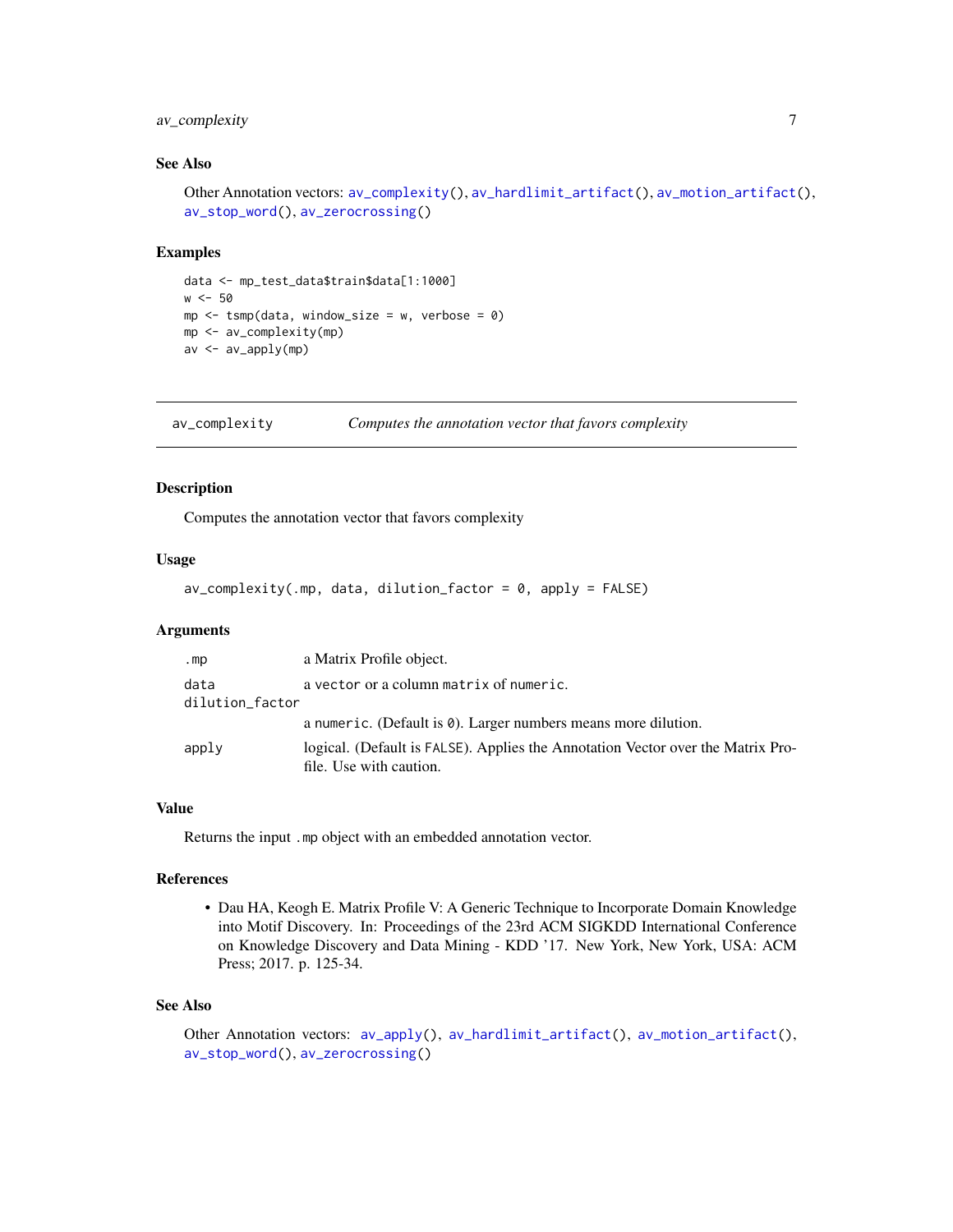#### Examples

```
data <- mp_test_data$train$data[1:1000]
w < -50mp \le - tsmp(data, window_size = w, verbose = 0)
av <- av_complexity(mp, apply = TRUE)
```
<span id="page-7-1"></span>av\_hardlimit\_artifact *Computes the annotation vector that suppresses hard-limited artifacts*

#### Description

Computes the annotation vector that suppresses hard-limited artifacts

#### Usage

```
av_hardlimit_artifact(.mp, data, apply = FALSE)
```
#### Arguments

| .mp   | a Matrix Profile object.                                                                                   |
|-------|------------------------------------------------------------------------------------------------------------|
| data  | a vector or a column matrix of numeric.                                                                    |
| apply | logical. (Default is FALSE). Applies the Annotation Vector over the Matrix Pro-<br>file. Use with caution. |

## Value

Returns the input .mp object with an embedded annotation vector.

## References

• Dau HA, Keogh E. Matrix Profile V: A Generic Technique to Incorporate Domain Knowledge into Motif Discovery. In: Proceedings of the 23rd ACM SIGKDD International Conference on Knowledge Discovery and Data Mining - KDD '17. New York, New York, USA: ACM Press; 2017. p. 125-34.

## See Also

Other Annotation vectors: [av\\_apply\(](#page-5-1)), [av\\_complexity\(](#page-6-1)), [av\\_motion\\_artifact\(](#page-8-1)), [av\\_stop\\_word\(](#page-9-1)), [av\\_zerocrossing\(](#page-10-1))

## Examples

```
data <- mp_test_data$train$data[1:1000]
w < -50mp \le - tsmp(data, window_size = w, verbose = 0)
av <- av_hardlimit_artifact(mp, apply = TRUE)
```
<span id="page-7-0"></span>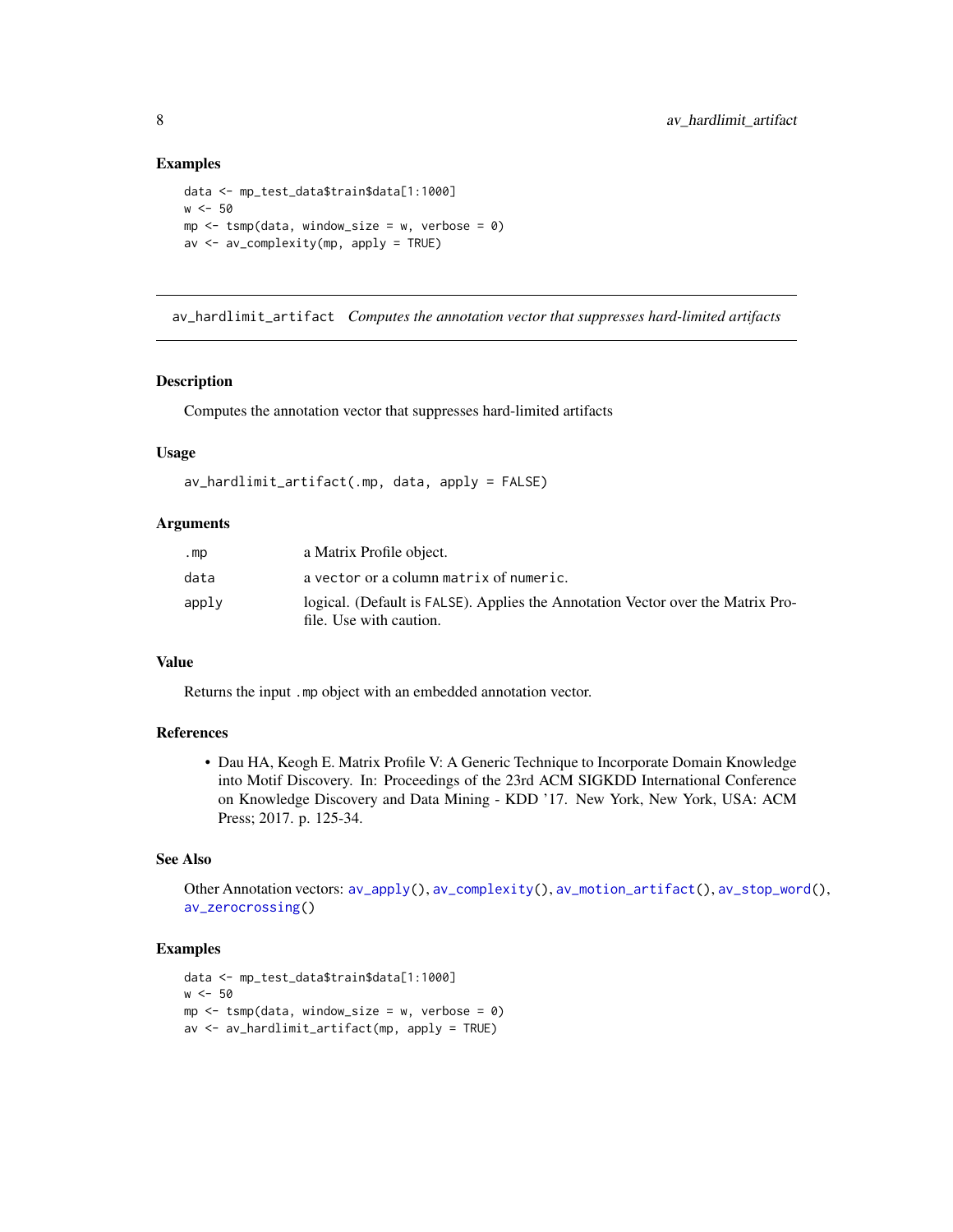<span id="page-8-1"></span><span id="page-8-0"></span>av\_motion\_artifact *Computes the annotation vector that suppresses motion artifacts*

## Description

Computes the annotation vector that suppresses motion artifacts

## Usage

av\_motion\_artifact(.mp, data, apply = FALSE)

#### Arguments

| .mp   | a Matrix Profile object.                                                                                   |
|-------|------------------------------------------------------------------------------------------------------------|
| data  | a vector or a column matrix of numeric.                                                                    |
| apply | logical. (Default is FALSE). Applies the Annotation Vector over the Matrix Pro-<br>file. Use with caution. |

## Value

Returns the input .mp object with an embedded annotation vector.

#### References

• Dau HA, Keogh E. Matrix Profile V: A Generic Technique to Incorporate Domain Knowledge into Motif Discovery. In: Proceedings of the 23rd ACM SIGKDD International Conference on Knowledge Discovery and Data Mining - KDD '17. New York, New York, USA: ACM Press; 2017. p. 125-34.

#### See Also

Other Annotation vectors: [av\\_apply\(](#page-5-1)), [av\\_complexity\(](#page-6-1)), [av\\_hardlimit\\_artifact\(](#page-7-1)), [av\\_stop\\_word\(](#page-9-1)), [av\\_zerocrossing\(](#page-10-1))

## Examples

```
data <- mp_test_data$train$data[1:1000]
w < -50mp \le -\tump(data, window\_size = w, verbose = 0)av <- av_motion_artifact(mp, apply = TRUE)
```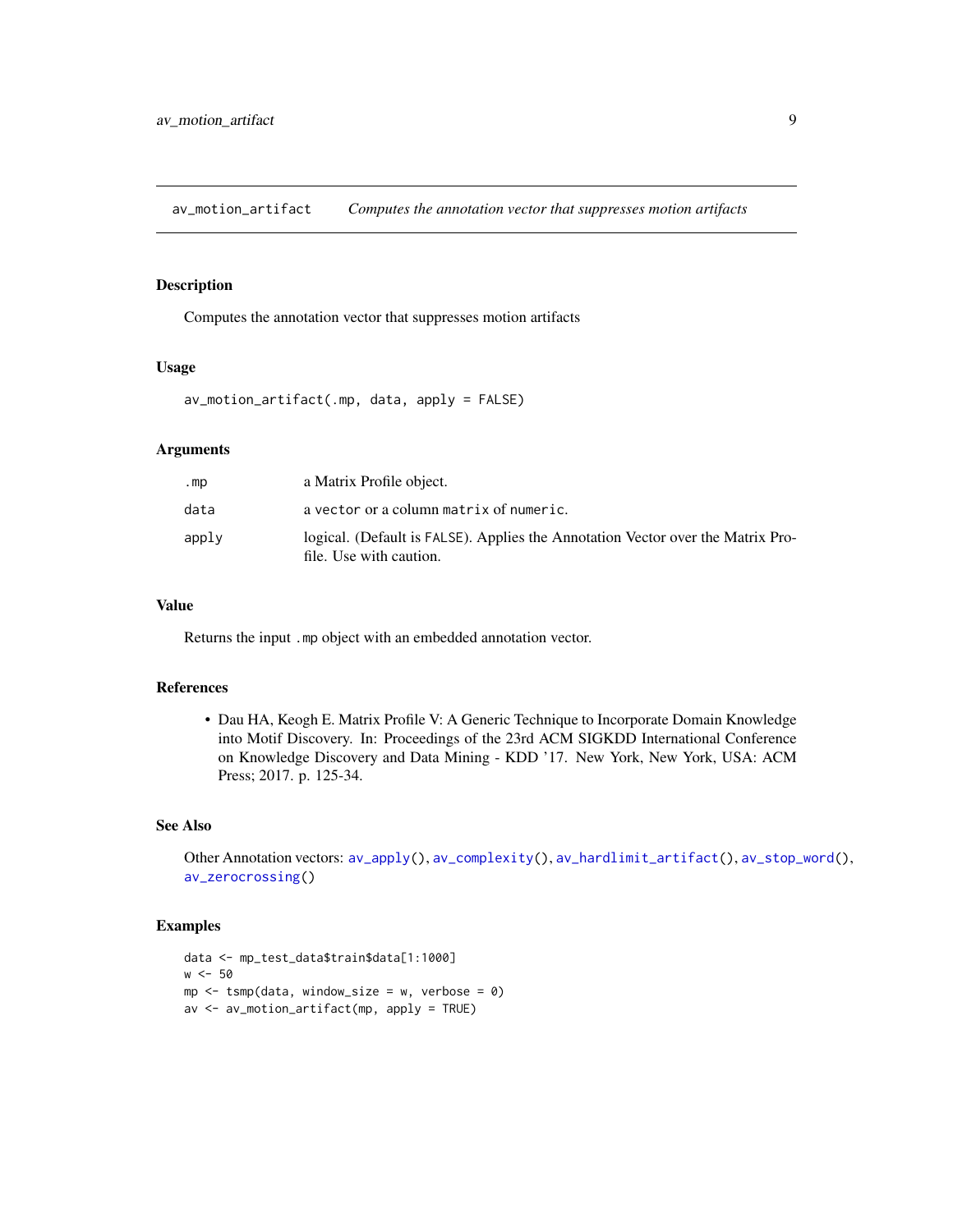<span id="page-9-1"></span><span id="page-9-0"></span>

Computes the annotation vector that suppresses stop-word motifs

#### Usage

```
av_stop_word(
  .mp,
  data,
  stop_word_loc,
  exclusion_zone = NULL,
  threshold = 0.1,
  apply = FALSE
)
```
## Arguments

| .mp           | a Matrix Profile object.                                                                                      |
|---------------|---------------------------------------------------------------------------------------------------------------|
| data          | a vector or a column matrix of numeric.                                                                       |
| stop_word_loc | an int. The index of stop word location.                                                                      |
|               | exclusion_zone a numeric. Size of the exclusion zone, based on window_size (default is NULL).<br>See details. |
| threshold     | a numeric. (default is $0.1$ ).                                                                               |
| apply         | logical. (Default is FALSE). Applies the Annotation Vector over the Matrix Pro-<br>file. Use with caution.    |

## Details

The function is intended to be generic. However, its parameters (stop\_word\_loc, exclusion\_zone and threshold) are highly dataset dependent.

#### Value

Returns the input .mp object with an embedded annotation vector.

## References

• Dau HA, Keogh E. Matrix Profile V: A Generic Technique to Incorporate Domain Knowledge into Motif Discovery. In: Proceedings of the 23rd ACM SIGKDD International Conference on Knowledge Discovery and Data Mining - KDD '17. New York, New York, USA: ACM Press; 2017. p. 125-34.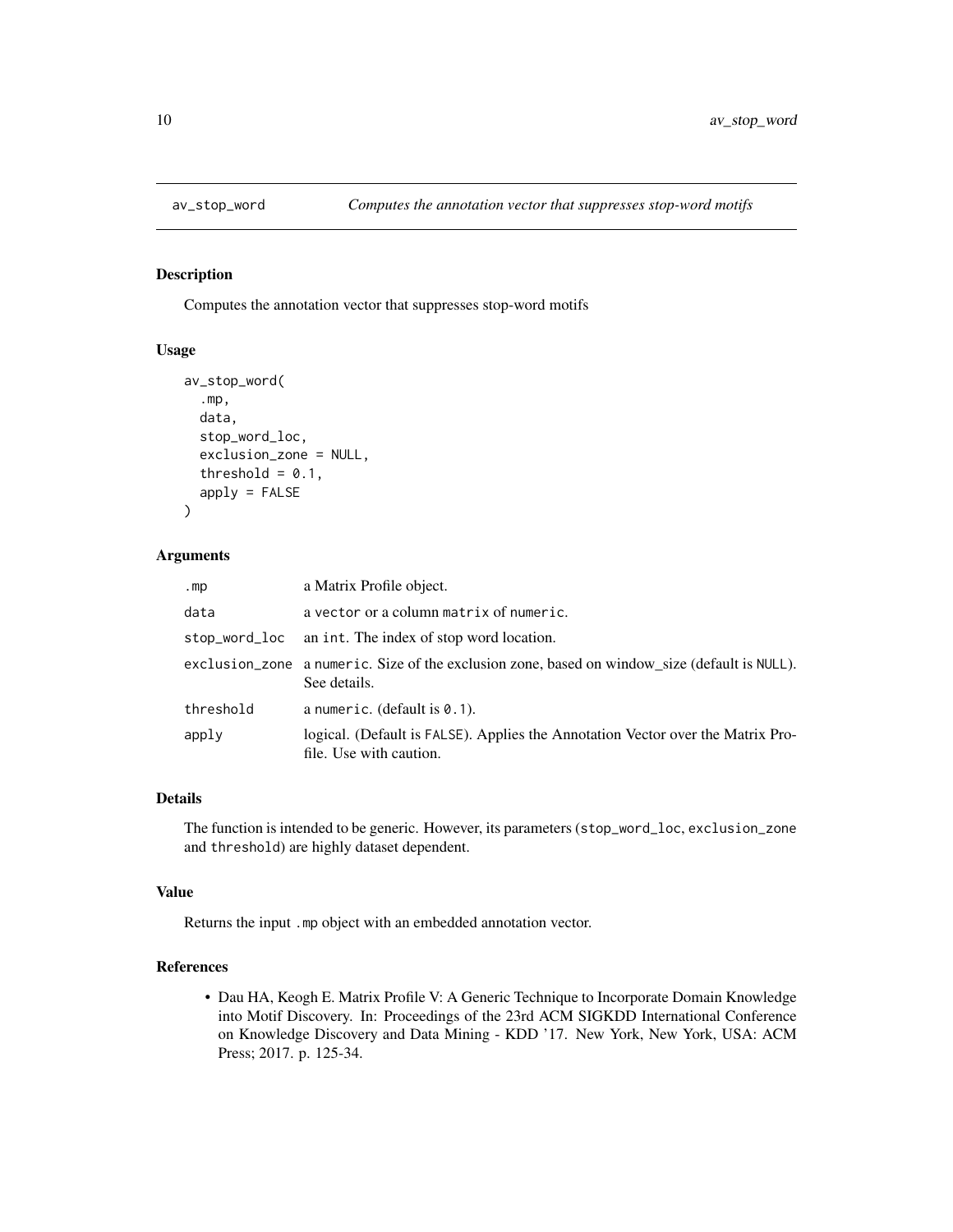## <span id="page-10-0"></span>av<sub>zerocrossing</sub> 11

#### See Also

Other Annotation vectors: [av\\_apply\(](#page-5-1)), [av\\_complexity\(](#page-6-1)), [av\\_hardlimit\\_artifact\(](#page-7-1)), [av\\_motion\\_artifact\(](#page-8-1)), [av\\_zerocrossing\(](#page-10-1))

#### Examples

```
data <- mp_test_data$train$data[1:1000]
w < -50mp \le - tsmp(data, window_size = w, verbose = 0)
av <- av_stop_word(mp, stop_word_loc = 150, apply = TRUE)
```
<span id="page-10-1"></span>av\_zerocrossing *Computes the annotation vector that favors number of zero crossing*

#### Description

Computes the annotation vector that favors number of zero crossing

## Usage

```
av_zerocrossing(.mp, data, apply = FALSE)
```
#### Arguments

| .mp   | a Matrix Profile object.                                                                                   |
|-------|------------------------------------------------------------------------------------------------------------|
| data  | a vector or a column matrix of numeric.                                                                    |
| apply | logical. (Default is FALSE). Applies the Annotation Vector over the Matrix Pro-<br>file. Use with caution. |

## Value

Returns the input .mp object with an embedded annotation vector.

## References

• Dau HA, Keogh E. Matrix Profile V: A Generic Technique to Incorporate Domain Knowledge into Motif Discovery. In: Proceedings of the 23rd ACM SIGKDD International Conference on Knowledge Discovery and Data Mining - KDD '17. New York, New York, USA: ACM Press; 2017. p. 125-34.

#### See Also

Other Annotation vectors: [av\\_apply\(](#page-5-1)), [av\\_complexity\(](#page-6-1)), [av\\_hardlimit\\_artifact\(](#page-7-1)), [av\\_motion\\_artifact\(](#page-8-1)), [av\\_stop\\_word\(](#page-9-1))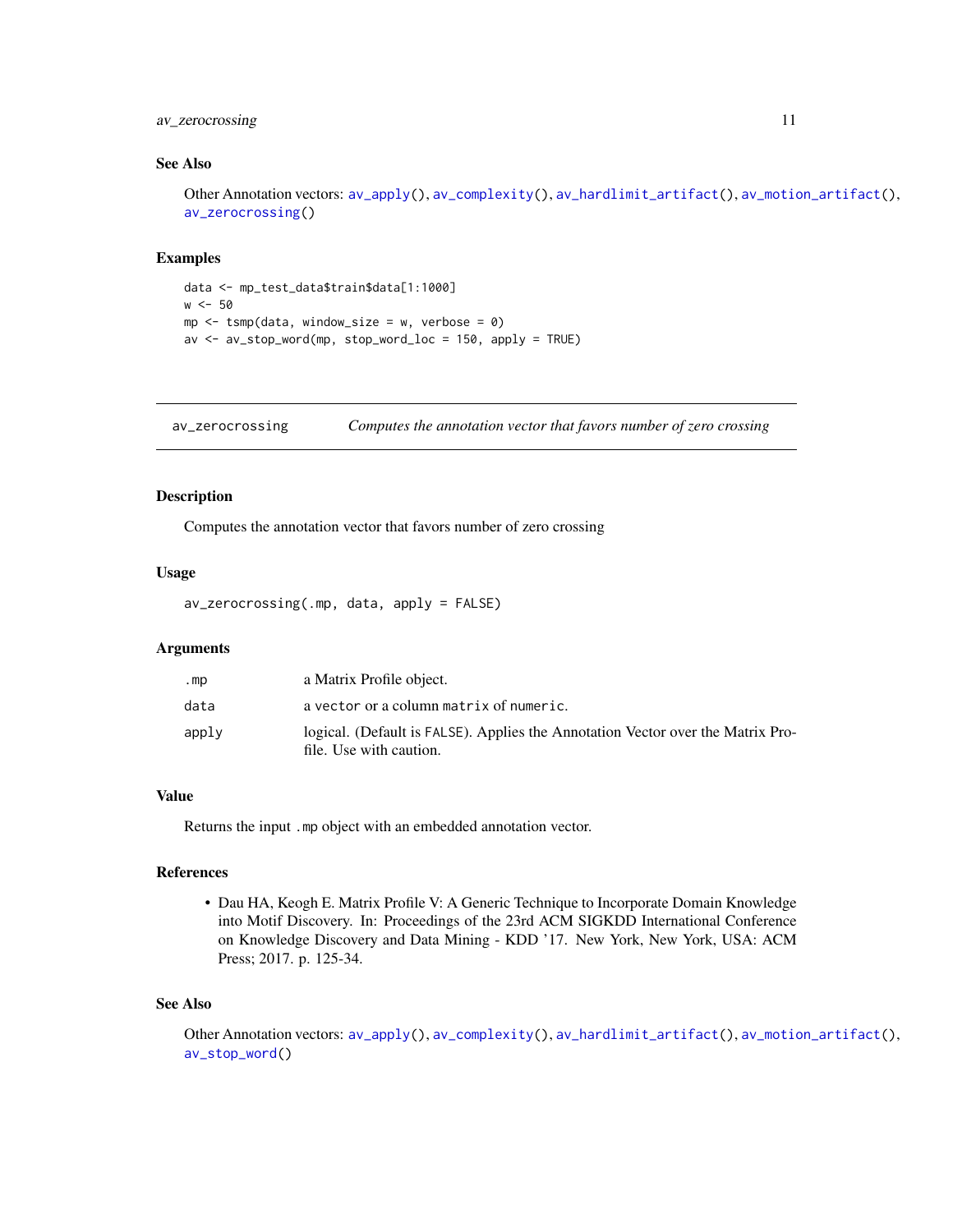## Examples

```
data <- mp_test_data$train$data[1:1000]
w < -50mp \le - tsmp(data, window_size = w, verbose = 0)
av <- av_zerocrossing(mp, apply = TRUE)
```
<span id="page-11-1"></span>

| compute | Computes the Matrix Profile or Pan-Matrix Profile |  |  |
|---------|---------------------------------------------------|--|--|
|         |                                                   |  |  |

## Description

Main API Function

## Usage

```
compute(
  ts,
  windows = NULL,query = NULL,
  sample_pct = 1,
  threshold = 0.98,
  n_jobs = 1L)
```
## Arguments

| ts         | a matrix or a vector. The time series to analyze.                                                                                                                                                    |
|------------|------------------------------------------------------------------------------------------------------------------------------------------------------------------------------------------------------|
| windows    | an int or a vector. The window(s) to compute the Matrix Profile. Note that it<br>may be an int for a single matrix profile computation or a vector of int for<br>computing the Pan-Matrix Profile.   |
| query      | a matrix or a vector. Optional The query to analyze. Note that when comput-<br>ing the Pan-Matrix Profile the query is ignored!                                                                      |
| sample_pct | a numeric. A number between 0 and 1 representing how many samples to com-<br>pute for the Matrix Profile or Pan-Matrix Profile. When it is 1, the exact algo-<br>rithm is used. (default is $1.0$ ). |
| threshold  | a numeric. Correlation threshold. See details. (Default is 0.98).                                                                                                                                    |
| $n$ _jobs  | an int. The number of cpu cores to use when computing the Matrix Profile.<br>(default is 1).                                                                                                         |

#### Details

Computes the exact or approximate Matrix Profile based on the sample percent specified. Currently, MPX and SCRIMP++ are used for the exact and approximate algorithms respectively. See details for more information about the arguments combinations.

When a single windows is given, the Matrix Profile is computed. If a query is provided, AB join is computed. Otherwise the self-join is computed. When multiple windows or none are given, the

<span id="page-11-0"></span>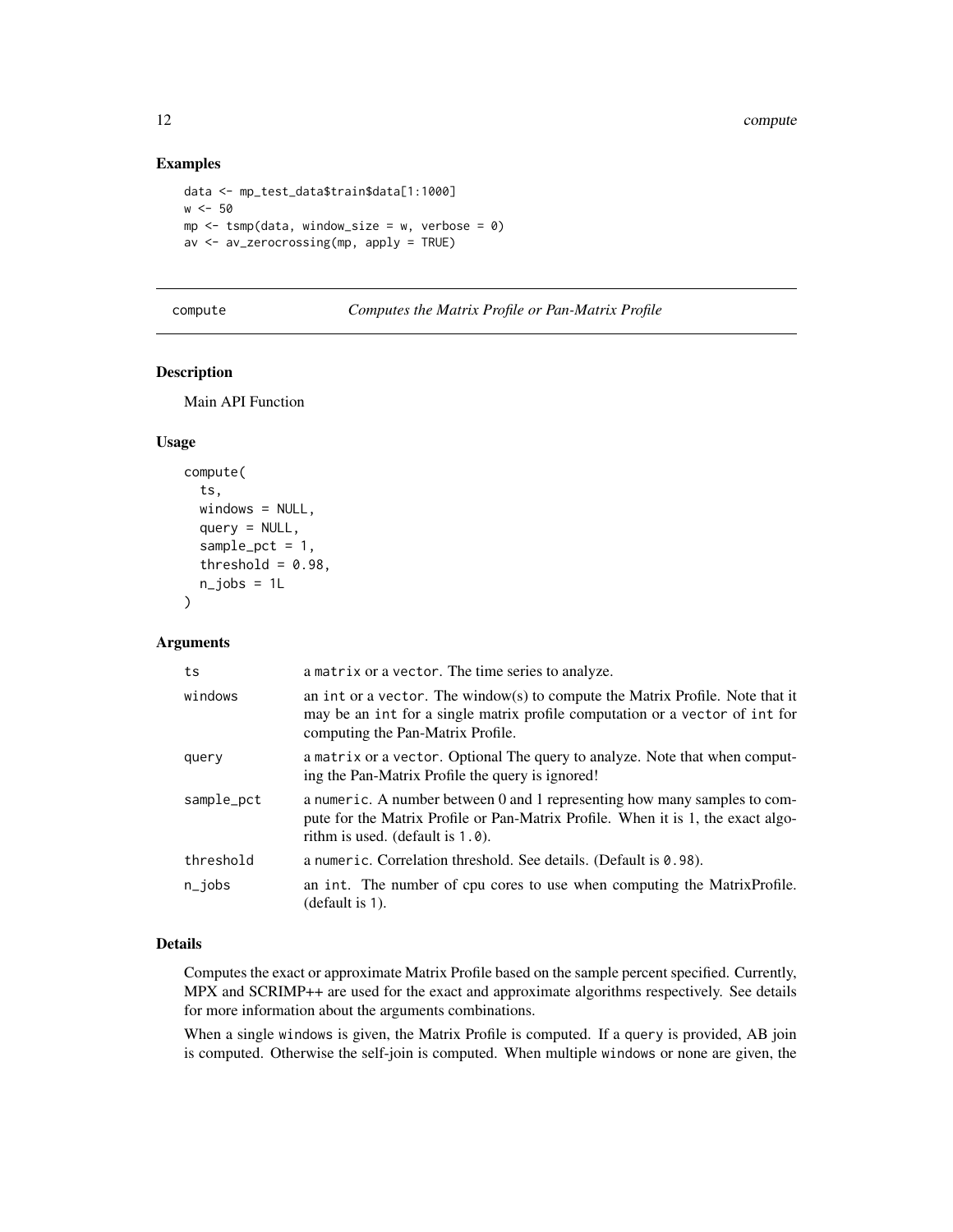#### <span id="page-12-0"></span>discords and the contract of the contract of the contract of the contract of the contract of the contract of the contract of the contract of the contract of the contract of the contract of the contract of the contract of t

Pan-Matrix Profile is computed. If a threshold is set (it is, by default), the upper bound will be computed and the given windows or a default range (when no windows), below the upper bound will be computed.

## Value

The profile computed.

### References

Website: <http://www.cs.ucr.edu/~eamonn/MatrixProfile.html>

## See Also

Other Main API: [analyze\(](#page-2-1)), [discords\(](#page-12-1)), [motifs\(](#page-32-1)), [visualize\(](#page-69-1))

## Examples

```
# Matrix Profile
result <- compute(mp_toy_data$data[, 1], 80)
```

```
# Pan-Matrix Profile
result <- compute(mp_toy_data$data[, 1])
```
<span id="page-12-1"></span>discords *Search for Discord*

#### Description

Search for Discord

## Usage

```
discords(
 profile,
 exclusion_zone = profile$ez,
 k = 3L,
 neighbor_count = 10L,
  radius = 3)
```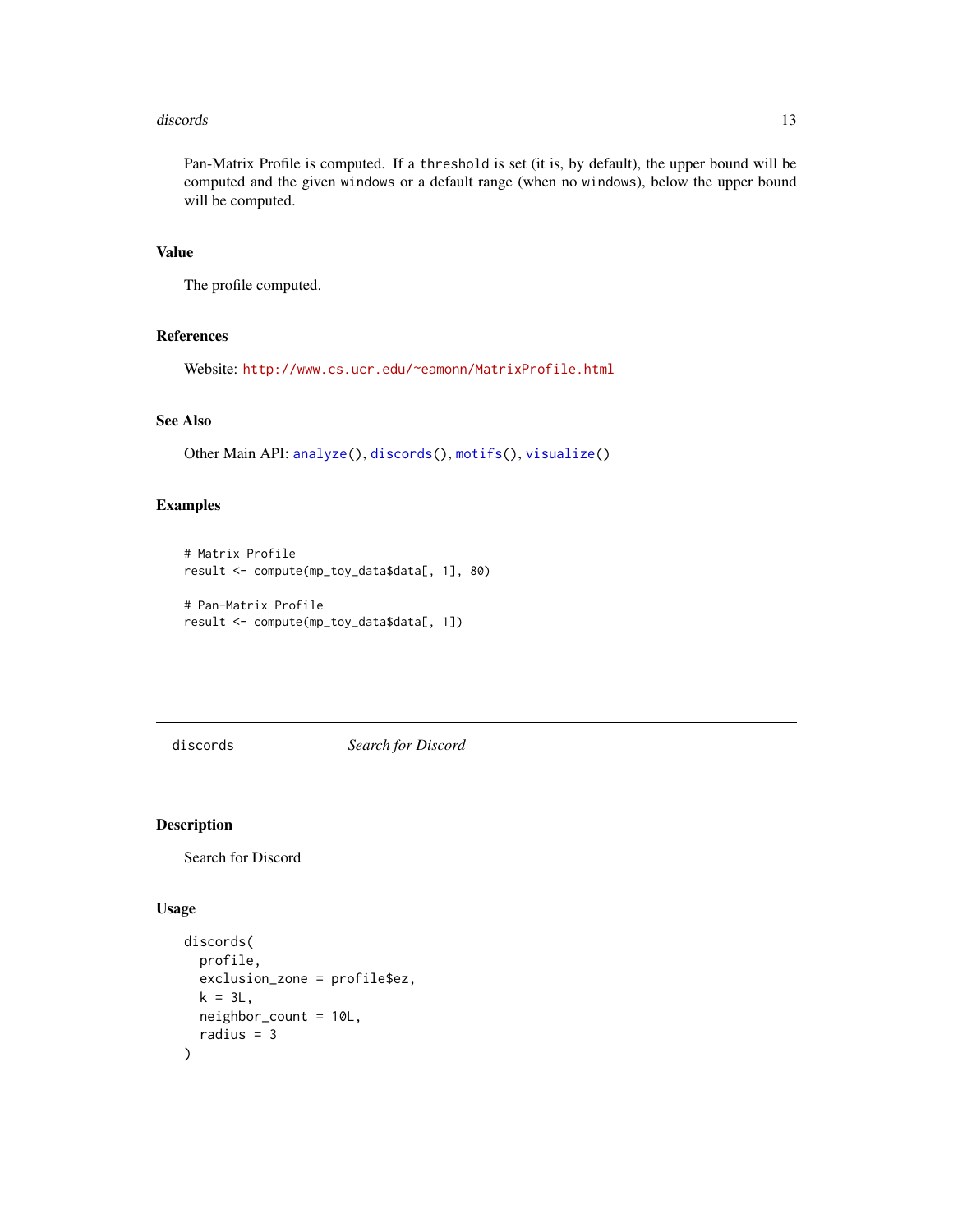## <span id="page-13-0"></span>Arguments

| profile | a MatrixProfile or PMP object.                                                                                                                                                                                                        |
|---------|---------------------------------------------------------------------------------------------------------------------------------------------------------------------------------------------------------------------------------------|
|         | exclusion zone an int. Number of values to exclude on both sides of the motif to avoid triv-<br>ial matches. Defaults to the exclusion zone used to compute the (Pan-)Matrix<br>Profile which is found in the profile data structure. |
| k       | an int. Number of discords to find. (Default is 3).                                                                                                                                                                                   |
|         | neighbor_count an int. Number of neighbors to find. (Default is 3).                                                                                                                                                                   |
| radius  | an int. Set a threshold to exclude matching neighbors with distance $>$ current<br>discord distance * radius. (Default is 3).                                                                                                         |

## References

Website: <http://www.cs.ucr.edu/~eamonn/MatrixProfile.html>

## See Also

Other Main API: [analyze\(](#page-2-1)), [compute\(](#page-11-1)), [motifs\(](#page-32-1)), [visualize\(](#page-69-1))

dist\_profile *Calculates the distance profile using MASS algorithms*

## Description

Mueen's Algorithm for Similarity Search is The Fastest Similarity Search Algorithm for Time Series Subsequences under Euclidean Distance and Correlation Coefficient.

## Usage

```
dist_profile(
  data,
  query,
  ...,
 window_size = NULL,
 method = "v3",index = 1,k = NULL,weight = NULL,paa = 1\mathcal{E}
```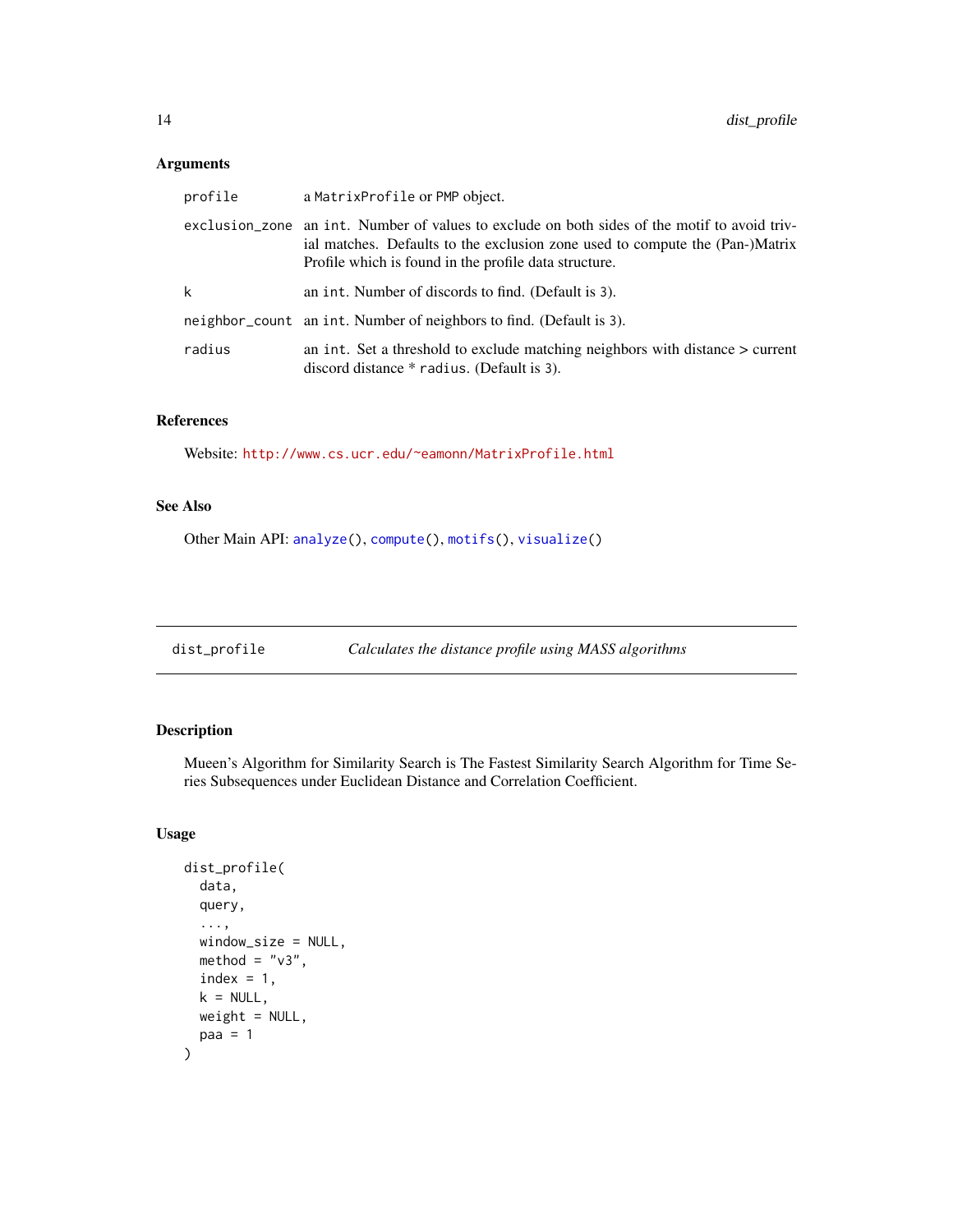## dist\_profile 15

#### Arguments

| data        | a matrix or a vector.                                                                                                                         |
|-------------|-----------------------------------------------------------------------------------------------------------------------------------------------|
| query       | a matrix or a vector. See details.                                                                                                            |
| .           | Precomputed values from the first iteration. If not supplied, these values will be<br>computed.                                               |
| window_size | an int or NULL. Sliding window size. See details.                                                                                             |
| method      | method that will be used to calculate the distance profile. See details.                                                                      |
| index       | an int. Index of query window. See details.                                                                                                   |
| k           | an int or NULL. Default is NULL. Defines the size of batch for MASS V3. Prefer<br>to use a power of 2. If NULL, it will be set automatically. |
| weight      | a vector of numeric or NULL with the same length of the window_size. This is<br>a MASS extension to weight the query.                         |
| paa         | a numeric. Default is 1. Factor of PAA reduction $(2 == \text{half of size})$ . This is a<br>MASS extension.                                  |

#### Details

This function has several ways to work:

Case 1: You have a small sized query and the data. In this case you only have to provide the first two parameters data and query. Internally the window\_size will be get from the query length.

Case 2: You have one or two data vectors and want to compute the join or self-similarity. In this case you need to use the recursive solution. The parameters are data, query, window\_size and index. The first iteration don't need the index unless you are starting somewhere else. The query will be the source of a query\_window, starting on index, with length of window\_size.

The method defines which MASS will be used. Current supported values are: v2, v3, weighted.

## Value

Returns the distance\_profile for the given query and the last\_product for STOMP algorithm and the parameters for recursive call. See details.

#### References

• Abdullah Mueen, Yan Zhu, Michael Yeh, Kaveh Kamgar, Krishnamurthy Viswanathan, Chetan Kumar Gupta and Eamonn Keogh (2015), The Fastest Similarity Search Algorithm for Time Series Subsequences under Euclidean Distance

Website: <https://www.cs.unm.edu/~mueen/FastestSimilaritySearch.html>

## Examples

```
w <- mp_toy_data$sub_len
ref_data <- mp_toy_data$data[, 1]
# minimum example, data and query
nn <- dist_profile(ref_data, ref_data[1:w])
```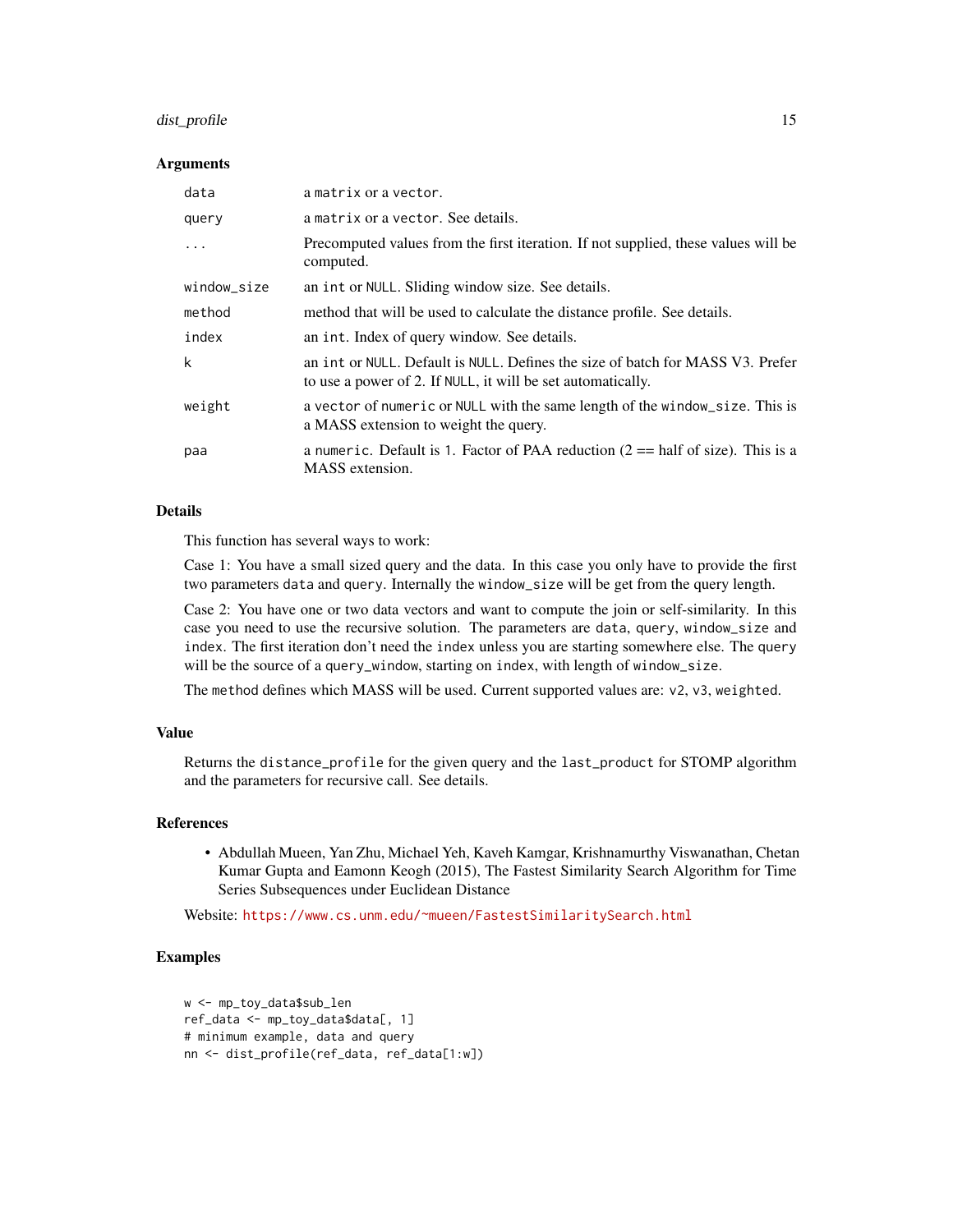```
distance_profile <- sqrt(nn$distance_profile)
# data and indexed query
nn <- dist_profile(ref_data, ref_data, window_size = w, index = 10)
distance_profile <- sqrt(nn$distance_profile)
# recursive
nn <- NULL
for (i in seq_len(10)) {
  nn <- dist_profile(ref_data, ref_data, nn, window_size = w, index = i)
}
# weighted
weight <- c(rep(1, w / 3), rep(0.5, w / 3), rep(0.8, w / 3)) # just an example
nn <- dist_profile(ref_data, ref_data,
  window_size = w, index = 1, method = "weighted",
  weight = weight
)
distance_profile <- sqrt(nn$distance_profile)
```

| fast_avg_sd | Fast implementation of moving average and moving standard devia- |
|-------------|------------------------------------------------------------------|
|             | tion                                                             |

This function does not handle NA values

## Usage

fast\_avg\_sd(data, window\_size, rcpp = FALSE)

## Arguments

| data        | a vector or a column matrix of numeric. |
|-------------|-----------------------------------------|
| window_size | moving sd window size                   |
| rcpp        | a logical. Uses repp implementation.    |

### Value

Returns a list with avg and sd vectors

<span id="page-15-0"></span>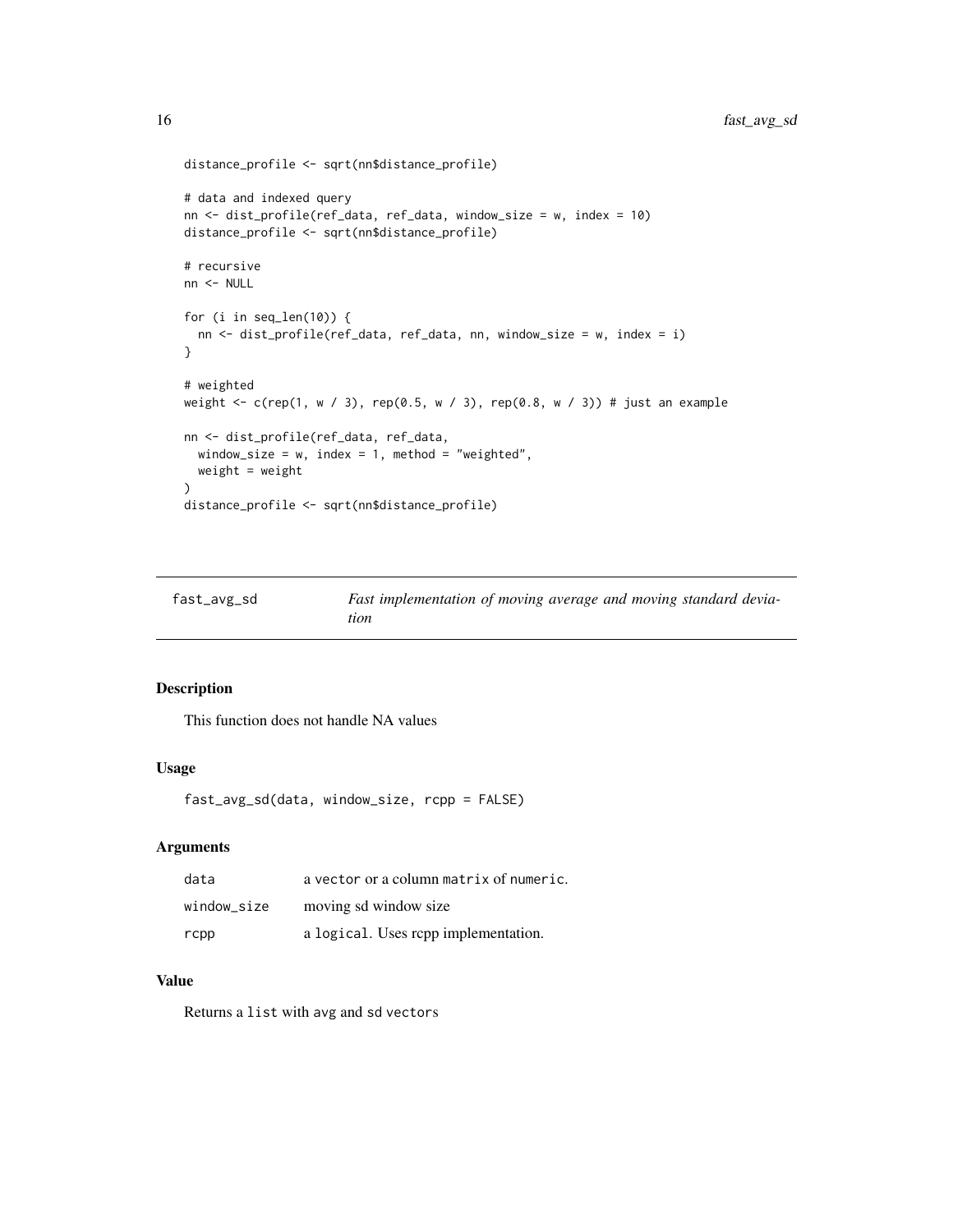<span id="page-16-0"></span>

This function does not handle NA values

## Usage

```
fast_movavg(data, window_size)
```
## Arguments

| data        | a vector or a column matrix of numeric. |
|-------------|-----------------------------------------|
| window size | moving sd window size                   |

#### Value

Returns a vector with the moving average

#### Examples

data\_avg <- fast\_movavg(mp\_toy\_data\$data[, 1], mp\_toy\_data\$sub\_len)

fast\_movsd *Fast implementation of moving standard deviation*

## Description

This function does not handle NA values

## Usage

fast\_movsd(data, window\_size, rcpp = FALSE)

## Arguments

| data        | a vector or a column matrix of numeric. |
|-------------|-----------------------------------------|
| window size | moving sd window size                   |
| rcpp        | a logical. Uses repp implementation.    |

## Value

Returns a vector with the moving standard deviation

#### Examples

data\_sd <- fast\_movsd(mp\_toy\_data\$data[, 1], mp\_toy\_data\$sub\_len)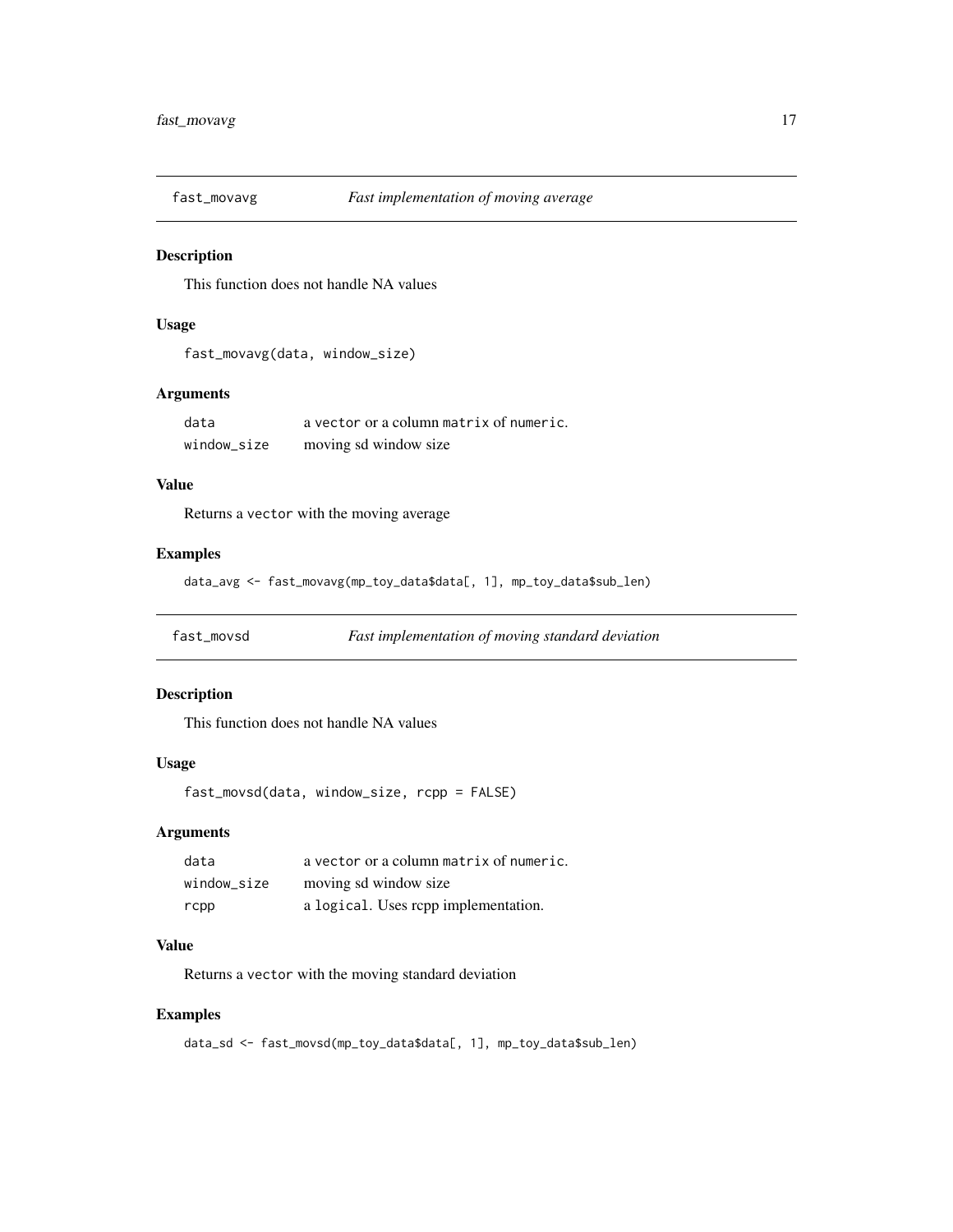<span id="page-17-0"></span>

Time Series Chains is a new primitive for time series data mining.

#### Usage

find\_chains(.mp)

#### Arguments

.mp a MatrixProfile object.

## Value

Returns the input .mp object with a new name chain. It contains: chains, a list of chains found with more than 2 patterns and best with the best one.

## References

• Zhu Y, Imamura M, Nikovski D, Keogh E. Matrix Profile VII: Time Series Chains: A New Primitive for Time Series Data Mining. Knowl Inf Syst. 2018 Jun 2;1-27.

Website: <https://sites.google.com/site/timeserieschain/>

## Examples

```
w < -50data <- mp_gait_data
mp \le - tsmp(data, window_size = w, exclusion_zone = 1 / 4, verbose = 0)
mp <- find_chains(mp)
```
find\_discord *Search for Discord*

## Description

Search for Discord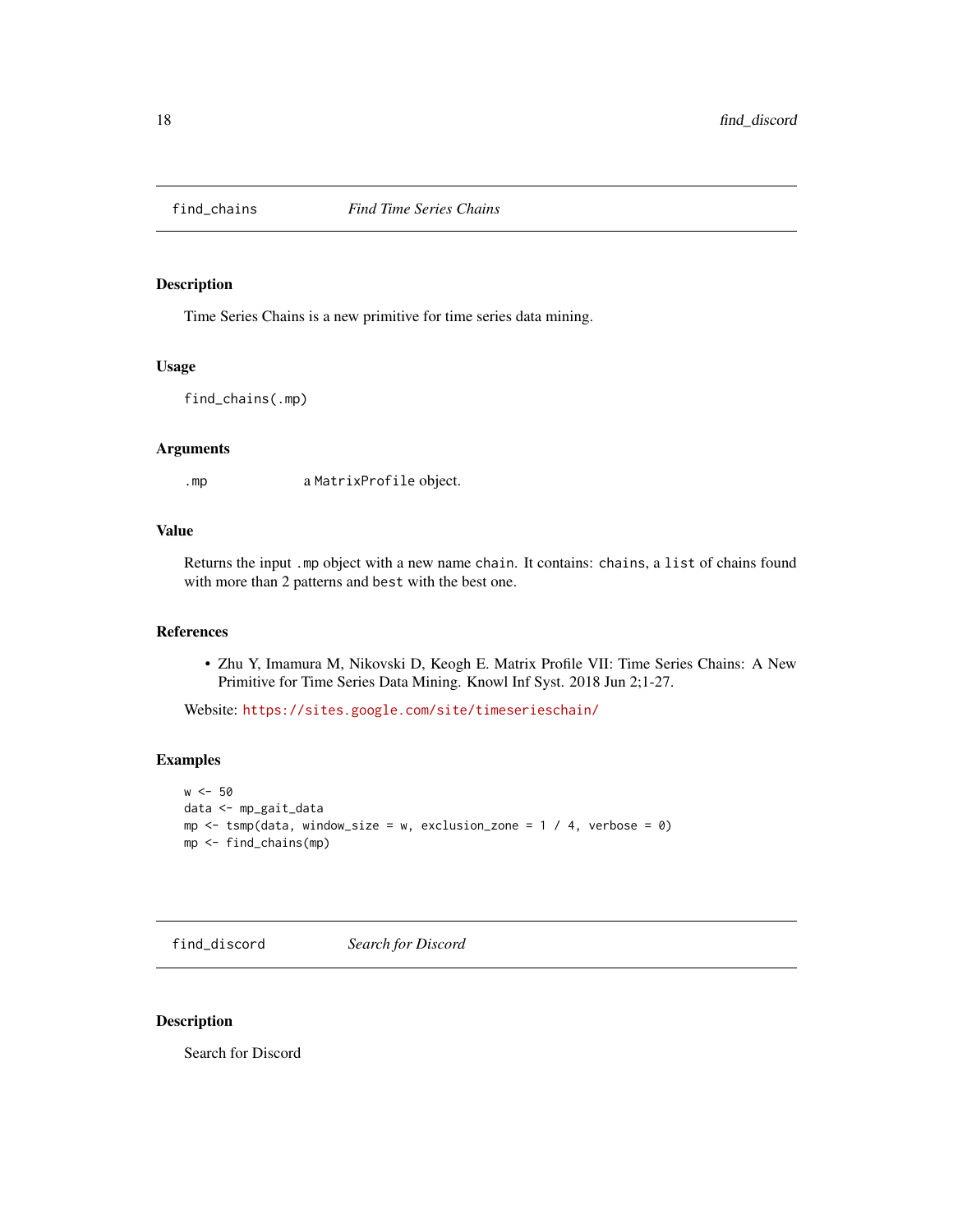## find\_discord 19

## Usage

```
find_discord(.mp, ...)
## S3 method for class 'MatrixProfile'
find_discord(
  .mp,
 data,
 n_discords = 1,
 n_neighbors = 3,
 radius = 3,exclusion_zone = NULL,
  ...
)
## S3 method for class 'PMP'
find_discord(
  .mp,
 data,
 n_discords = 1,
 n_neighbors = 3,
 radius = 3,exclusion_zone = NULL,
  ...
)
```
## Arguments

| .mp         | a MatrixProfile object.                                                                                                       |
|-------------|-------------------------------------------------------------------------------------------------------------------------------|
| $\ddotsc$   | further arguments to be passed to class specific function.                                                                    |
| data        | the data used to build the Matrix Profile, if not embedded.                                                                   |
| n_discords  | an int. Number of discords to find. (Default is 1).                                                                           |
| n_neighbors | an int. Number of neighbors to find. (Default is 3).                                                                          |
| radius      | an int. Set a threshold to exclude matching neighbors with distance $>$ current<br>discord distance * radius. (Default is 3). |
|             | exclusion_zone if a number will be used instead of embedded value. (Default is NULL).                                         |

#### Value

For class MatrixProfile, returns the input .mp object with a new name discord. It contains: discord\_idx, a vector of discords found

For class PMP, returns the input .mp object with a new name discord. It contains: discord\_idx, a vector of discords found

## Examples

```
# Single dimension data
w < -50
```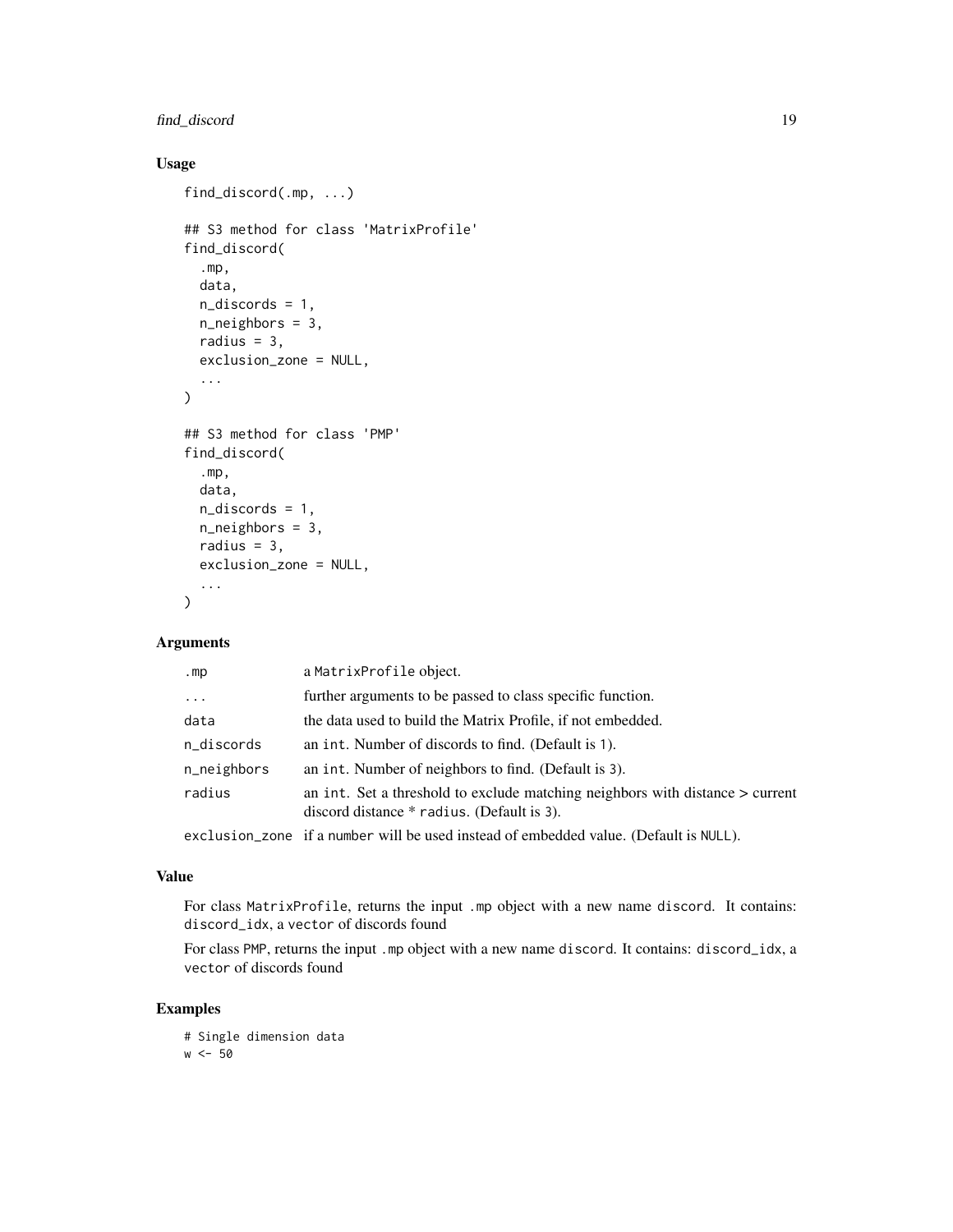```
data <- mp_gait_data
mp \le - \text{tsmp}(data, window\_size = w, exclusion\_zone = 1 / 4, verbose = 0)mp <- find_discord(mp)
pan <- tsmp(mp_gait_data, window_size = 20:30, mode = "pmp")
mp <- find_discord(pan)
```
find\_motif *Search for Motifs*

## Description

Search for Motifs

## Usage

```
find_motif(.mp, ...)
## S3 method for class 'MatrixProfile'
find_motif(
  .mp,
 data,
 n_motifs = 3,
 n_neighbors = 10,
 radius = 3,
 exclusion_zone = NULL,
  ...
\lambda## S3 method for class 'MultiMatrixProfile'
find_motif(
  .mp,
  data,
  n_motifs = 3,
 mode = c("guided", "unconstrained"),
 n\_bit = 4,
 exclusion_zone = NULL,
 n\_dim = NULL,...
\mathcal{L}## S3 method for class 'PMP'
find_motif(
  .mp,
 data,
 n<sup>motifs = 3,</sup>
  n_neighbors = 10,
  radius = 3,
```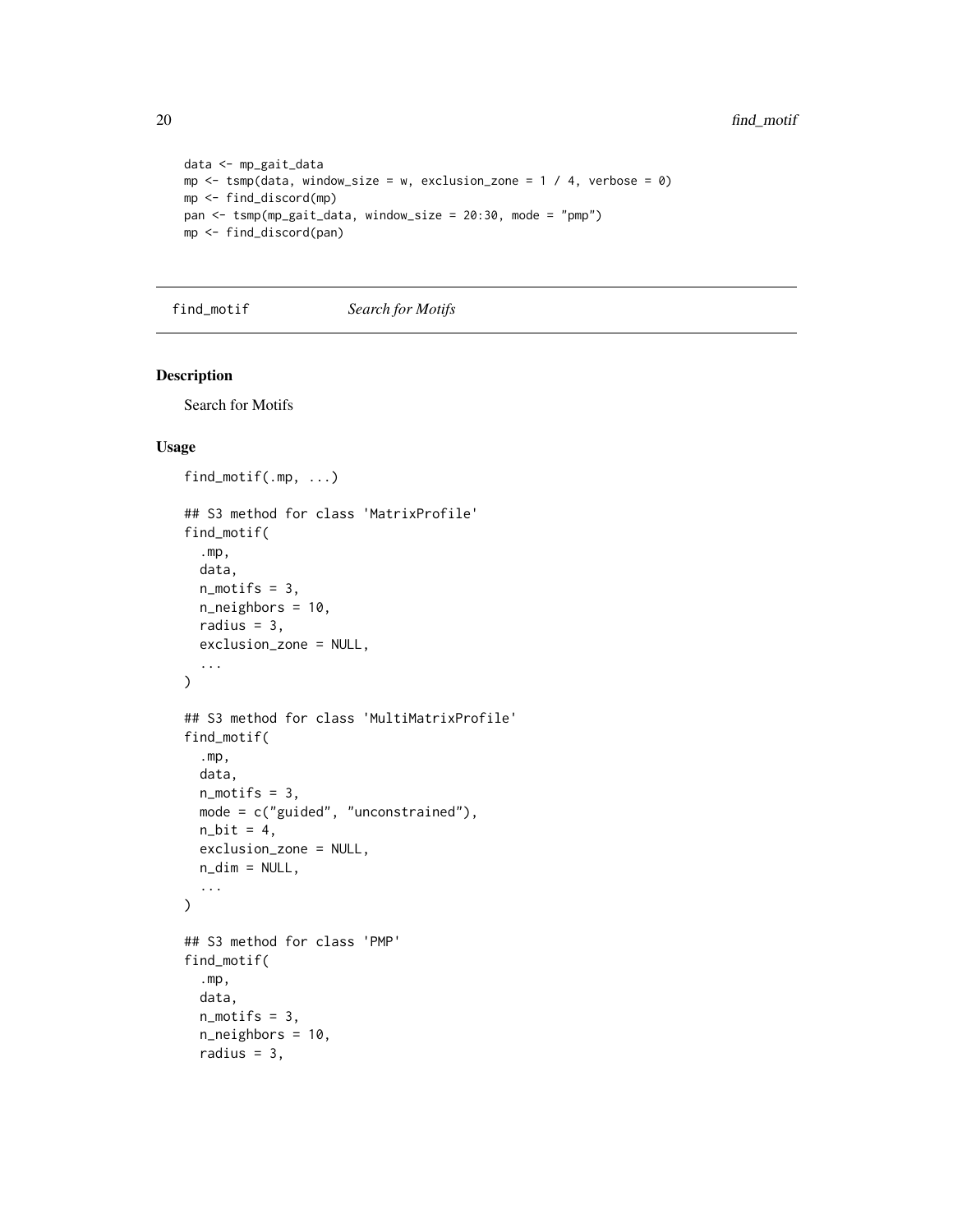```
exclusion_zone = NULL,
...
```
#### **Arguments**

 $\lambda$ 

| mp          | a MatrixProfile or MultiMatrixProfile object.                                                                               |
|-------------|-----------------------------------------------------------------------------------------------------------------------------|
| $\ddots$ .  | further arguments to be passed to class specific function.                                                                  |
| data        | the data used to build the Matrix Profile, if not embedded.                                                                 |
| n_motifs    | an int. Number of motifs to find. (Default is 3).                                                                           |
| n_neighbors | an int. Number of neighbors to find. (Default is 10).                                                                       |
| radius      | an int. Set a threshold to exclude matching neighbors with distance $>$ current<br>motif distance * radius. (Default is 3). |
|             | exclusion_zone if a number will be used instead of embedded value. (Default is NULL).                                       |
| mode        | a string. Guided or Unconstrained search. Allow partial match. (Default is<br>guided).                                      |
| n_bit       | an int. Bit size for discretization. Ignored on Guided search. (Default is 4).                                              |
| n_dim       | an int. Number of dimensions to use on Guided search instead of embedded<br>value. (Default is NULL).                       |

#### Value

For class MatrixProfile, returns the input .mp object with a new name motif. It contains: motif\_idx, a list of motif pairs found and motif\_neighbor a list with respective motif's neighbors.

For class MultiMatrixProfile, returns the input .mp object with a new name motif. It contains: motif\_idx, a vector of motifs found and motif\_dim a list the dimensions where the motifs were found

For class PMP, returns the input .mp object with a new name motif. It contains: motif\_idx, a list of motif pairs found and motif\_neighbor a list with respective motif's neighbors.

## Examples

```
# Single dimension data
w < -50data <- mp_gait_data
mp \le - tsmp(data, window_size = w, exclusion_zone = 1 / 4, verbose = 0)
mp <- find_motif(mp)
# Multidimension data
w <- mp_toy_data$sub_len
data <- mp_toy_data$data[1:200, ]
mp \le - tsmp(data, window_size = w, mode = "mstomp", verbose = 0)
mp <- find_motif(mp)
pan <- tsmp(mp_gait_data, window_size = 20:30, mode = "pmp")
mp <- find_motif(pan)
```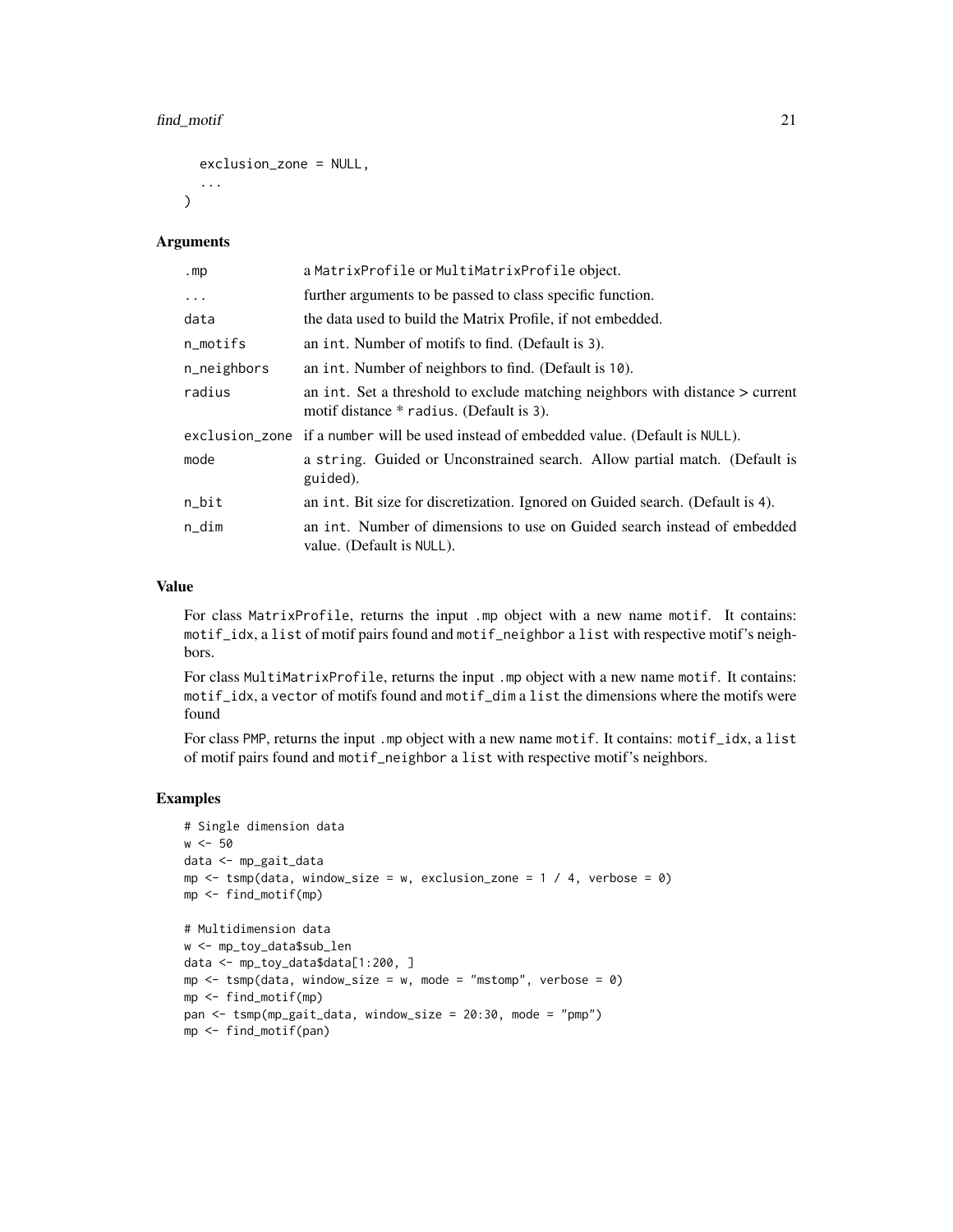Time Series Snippets tries to solve mainly the common problem of summarization "Show me some representative/typical data". As stated by the original paper, potential uses of snippets are: integrating summarizations of files directly into an operating, production of automatically generated reports, for example, summarize a sleep study and also can be used to support a host of higher-level tasks, including the comparison of massive data collections.

## Usage

```
find_snippet(data, s_size, n_snippets = 2L, window_size = s_size/2L)
```
#### Arguments

| data          | a matrix or a vector.                                                                                                           |
|---------------|---------------------------------------------------------------------------------------------------------------------------------|
| s_size        | an int. Size of snippet.                                                                                                        |
| $n$ _snippets | an int. Number of snippets to find. (Default is 2).                                                                             |
| window_size   | an int. The size of the sliding window used to compare the data. Must be<br>smaller than $s$ _size. (Default is $s$ _size / 2). |

#### Details

Motifs vs. snippets: While motifs reward fidelity of conservation, snippets also rewards coverage. Informally, coverage is some measure of how much of the data is explained or represented by a given snippet.

Shapelets vs. snippets: shapelets are defined as subsequences that are maximally representative of a class. Shapelets are supervised, snippets are unsupervised. Shapelets are generally biased to be as short as possible. In contrast, we want snippets to be longer, to intuitively capture the "flavor" of the time series.

#### Value

Returns the snippet : a list of n\_snippets snippets fraction : fraction of each snippet snippetidx : the location of each snippet within time series

## References

- Imani S, Madrid F, Ding W, Crouter S, Keogh E. Matrix Profile XIII: Time Series Snippets: A New Primitive for Time Series Data Mining. In: 2018 IEEE International Conference on Data Mining (ICDM). 2018.
- Gharghabi S, Imani S, Bagnall A, Darvishzadeh A, Keogh E. Matrix Profile XII: MPdist: A Novel Time Series Distance Measure to Allow Data Mining in More Challenging Scenarios. In: 2018 IEEE International Conference on Data Mining (ICDM). 2018.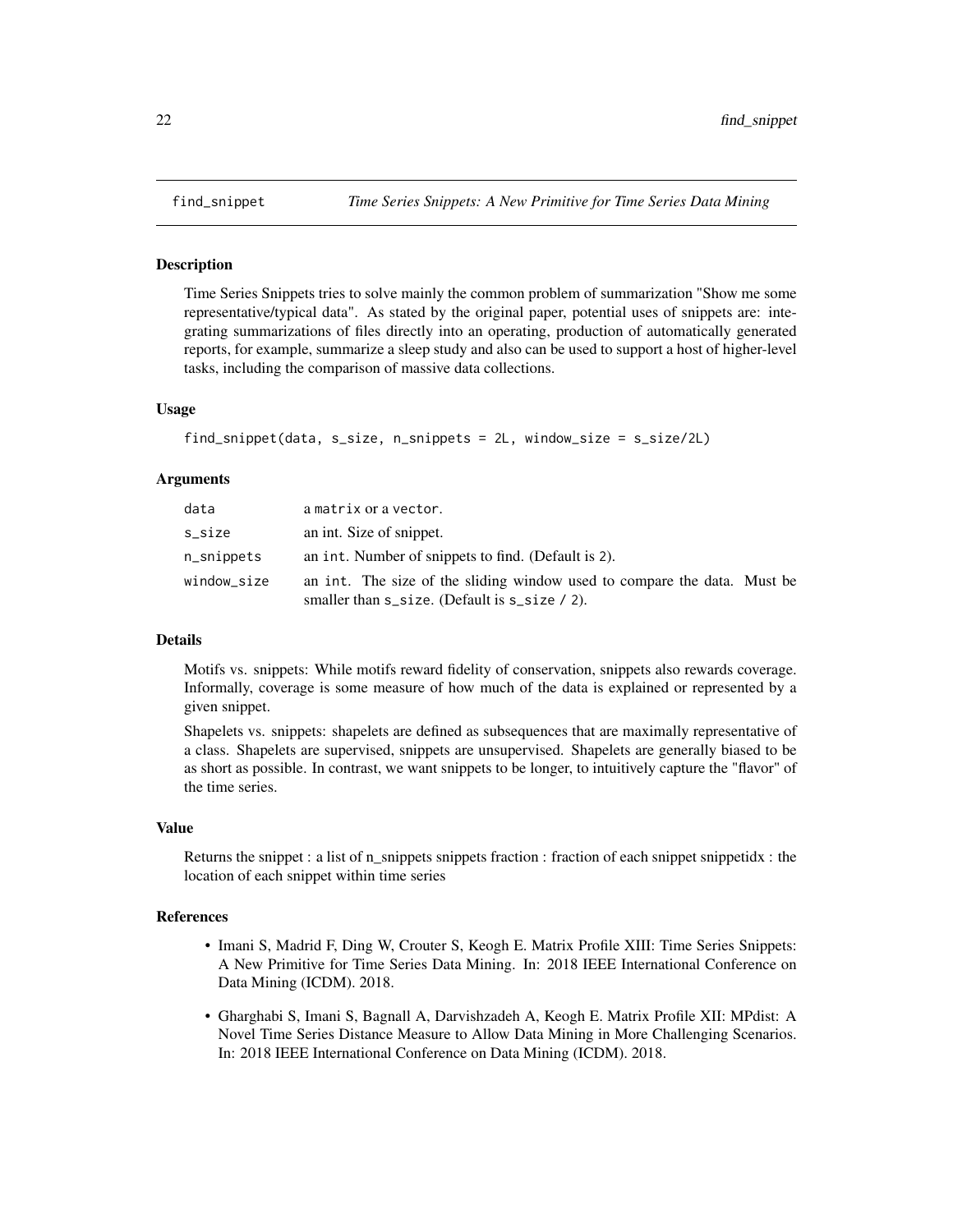#### <span id="page-22-0"></span> $f$ loss 23

Website: <https://sites.google.com/site/snippetfinder/>

## Examples

```
snippets <- find_snippet(mp_fluss_data$walkjogrun$data[1:300], 40, n_snippets = 2)
```

```
snippets <- find_snippet(mp_fluss_data$walkjogrun$data, 120, n_snippets = 3)
plot(snippets)
```
## <span id="page-22-1"></span>floss *Fast Low-cost Online Semantic Segmentation (FLOSS)*

## Description

Fast Low-cost Online Semantic Segmentation (FLOSS)

## Usage

```
floss(
  .mp,
  new_data,
 data_window,
  threshold = 1,
 exclusion_zone = NULL,
  chunk_size = NULL,
 keep_cac = TRUE
)
```
## Arguments

| .mp         | a MatrixProfile object.                                                                                                                                                                                                  |
|-------------|--------------------------------------------------------------------------------------------------------------------------------------------------------------------------------------------------------------------------|
| new_data    | a matrix or vector of new observations.                                                                                                                                                                                  |
| data_window | an int. Sets the size of the buffer used to keep track of semantic changes.                                                                                                                                              |
| threshold   | a number. (Default is 1). Set the maximum value for evaluating semantic<br>changes. This is data specific. It is advised to check what is 'normal' for your<br>data.                                                     |
|             | exclusion_zone if a number will be used instead of embedded value. (Default is NULL).                                                                                                                                    |
| chunk size  | an int. (Default is NULL). Set the size of new data that will be added to Floss<br>in each iteration if new_data is large. If NULL, the size will be 50. This is not<br>needed if new_data is small, like 1 observation. |
| keep_cac    | a logical. (Default is TRUE). If set to FALSE, the cac_final will contain only<br>values within data_window                                                                                                              |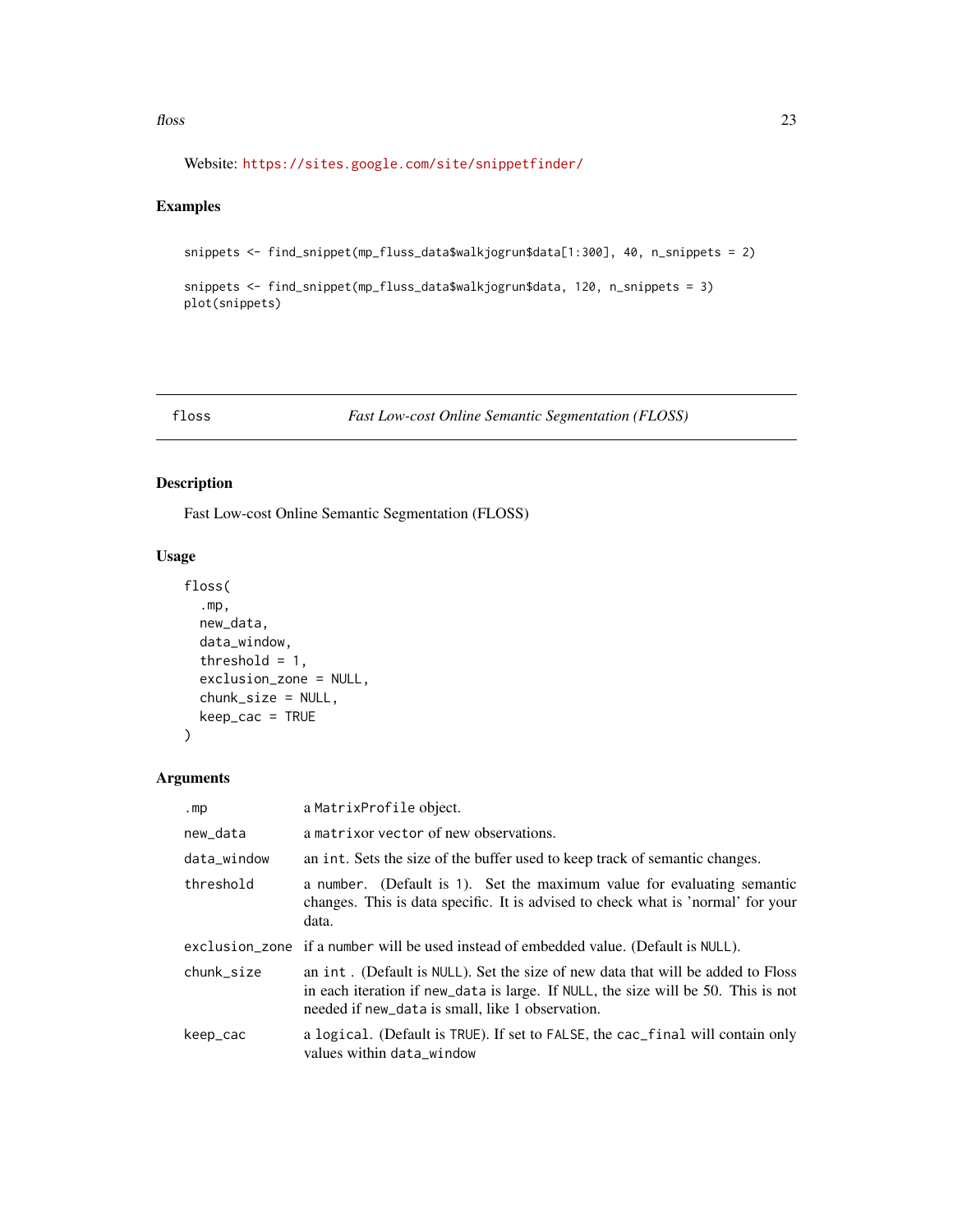## Value

Returns the input .mp object new names: cac the corrected arc count, cac\_finalthe combination of cac after repeated calls of floss(), floss with the location of semantic changes and floss\_vals with the normalized arc count value of the semantic change positions.

## References

• Gharghabi S, Ding Y, Yeh C-CM, Kamgar K, Ulanova L, Keogh E. Matrix Profile VIII: Domain Agnostic Online Semantic Segmentation at Superhuman Performance Levels. In: 2017 IEEE International Conference on Data Mining (ICDM). IEEE; 2017. p. 117-26.

Website: <https://sites.google.com/site/onlinesemanticsegmentation/>

Website: <http://www.cs.ucr.edu/~eamonn/MatrixProfile.html>

## See Also

Other Semantic Segmentations: [floss\\_cac\(](#page-23-1)), [floss\\_extract\(](#page-24-1)), [fluss\\_cac\(](#page-26-1)), [fluss\\_extract\(](#page-27-1)), [fluss\\_score\(](#page-28-1)), [fluss\(](#page-25-1))

#### Examples

```
data <- mp_fluss_data$tilt_abp$data[1:1000]
new_data <- mp_fluss_data$tilt_abp$data[1001:1010]
new_data2 <- mp_fluss_data$tilt_abp$data[1011:1020]
w < -80mp \le tsmp(data, window_size = w, verbose = 0)
data_window <- 1000
mp <- floss(mp, new_data, data_window)
mp <- floss(mp, new_data2, data_window)
```
<span id="page-23-1"></span>floss\_cac *FLOSS - Corrected Arc Counts*

#### Description

Computes the arc count with edge and 'online' correction (CAC).

## Usage

floss\_cac(.mp, data\_window, exclusion\_zone = NULL)

#### Arguments

| .mp         | a MatrixProfile object.                                                               |
|-------------|---------------------------------------------------------------------------------------|
| data window | an int. Sets the size of the buffer used to keep track of semantic changes.           |
|             | exclusion_zone if a number will be used instead of embedded value. (Default is NULL). |

<span id="page-23-0"></span>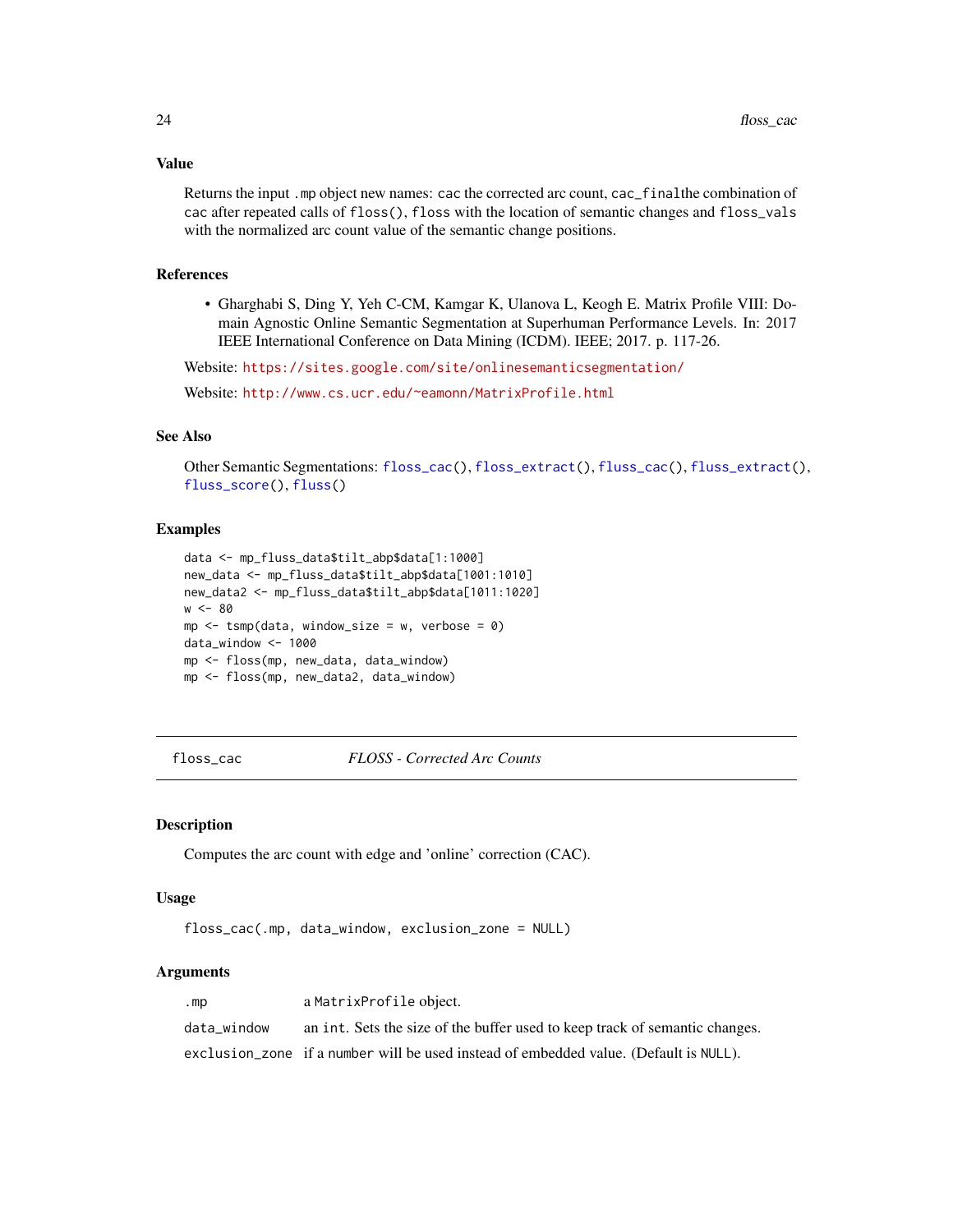#### <span id="page-24-0"></span>floss\_extract 25

## Details

Original paper suggest using the classic statistical-process-control heuristic to set a threshold where a semantic change may occur in CAC. This may be useful in real-time implementation as we don't know in advance the number of domain changes to look for. Please check original paper (1).

#### Value

Returns the input .mp object a new name cac with the corrected arc count and cac\_final the combination of cac after repeated calls of floss().

#### References

• Gharghabi S, Ding Y, Yeh C-CM, Kamgar K, Ulanova L, Keogh E. Matrix Profile VIII: Domain Agnostic Online Semantic Segmentation at Superhuman Performance Levels. In: 2017 IEEE International Conference on Data Mining (ICDM). IEEE; 2017. p. 117-26.

Website: <https://sites.google.com/site/onlinesemanticsegmentation/>

Website: <http://www.cs.ucr.edu/~eamonn/MatrixProfile.html>

## See Also

Other Semantic Segmentations: [floss\\_extract\(](#page-24-1)), [floss\(](#page-22-1)), [fluss\\_cac\(](#page-26-1)), [fluss\\_extract\(](#page-27-1)), [fluss\\_score\(](#page-28-1)), [fluss\(](#page-25-1))

#### Examples

```
data <- mp_fluss_data$tilt_abp$data[1:1000]
new_data <- mp_fluss_data$tilt_abp$data[1001:1010]
w < -10mp \le - tsmp(data, window_size = w, verbose = 0)
data_window <- 1000
mp <- stompi_update(mp, new_data, data_window)
mp <- floss_cac(mp, data_window)
```
<span id="page-24-1"></span>floss\_extract *FLOSS - Extract Segments*

#### **Description**

Extract candidate points of semantic changes.

#### Usage

```
floss_extract(.mpac, threshold = 1, exclusion_zone = NULL)
```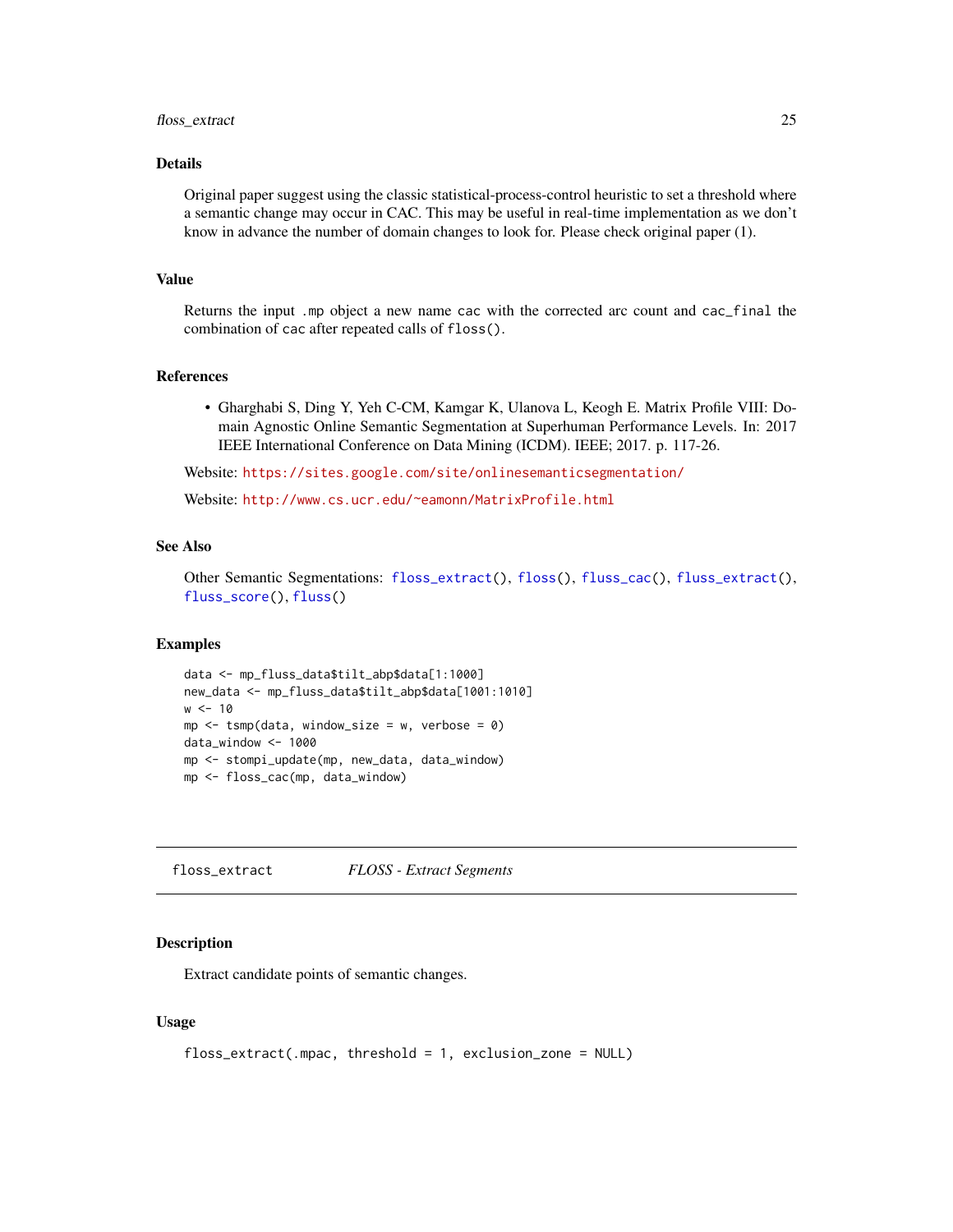#### <span id="page-25-0"></span>Arguments

| .mpac     | a TSMP object of class ArcCount.                                                                                                                                     |
|-----------|----------------------------------------------------------------------------------------------------------------------------------------------------------------------|
| threshold | a number. (Default is 1). Set the maximum value for evaluating semantic<br>changes. This is data specific. It is advised to check what is 'normal' for your<br>data. |
|           | exclusion_zone if a number will be used instead of embedded value. (Default is NULL).                                                                                |

#### Value

Returns the input .mp object a new name floss with the location of semantic changes and floss\_vals with the normalized arc count value of the semantic change positions.

#### References

• Gharghabi S, Ding Y, Yeh C-CM, Kamgar K, Ulanova L, Keogh E. Matrix Profile VIII: Domain Agnostic Online Semantic Segmentation at Superhuman Performance Levels. In: 2017 IEEE International Conference on Data Mining (ICDM). IEEE; 2017. p. 117-26.

Website: <https://sites.google.com/site/onlinesemanticsegmentation/>

Website: <http://www.cs.ucr.edu/~eamonn/MatrixProfile.html>

#### See Also

Other Semantic Segmentations: [floss\\_cac\(](#page-23-1)), [floss\(](#page-22-1)), [fluss\\_cac\(](#page-26-1)), [fluss\\_extract\(](#page-27-1)), [fluss\\_score\(](#page-28-1)), [fluss\(](#page-25-1))

#### Examples

```
data <- mp_fluss_data$tilt_abp$data[1:1000]
w < -10mp \le - tsmp(data, window_size = w, verbose = 0)
mp <- fluss_cac(mp)
mp <- fluss_extract(mp, 2)
```
<span id="page-25-1"></span>

fluss *Fast Low-cost Unipotent Semantic Segmentation (FLUSS)*

#### Description

FLUSS is a Domain Agnostic Online Semantic Segmentation that uses the assumption that when few arc are crossing a given index point, means that there is a high probability of semantic change. This function is a wrap to [fluss\\_cac\(\)](#page-26-1) and [fluss\\_extract\(\)](#page-27-1).

#### Usage

```
fluss(.mp, num_segments = 1, exclusion_zone = NULL)
```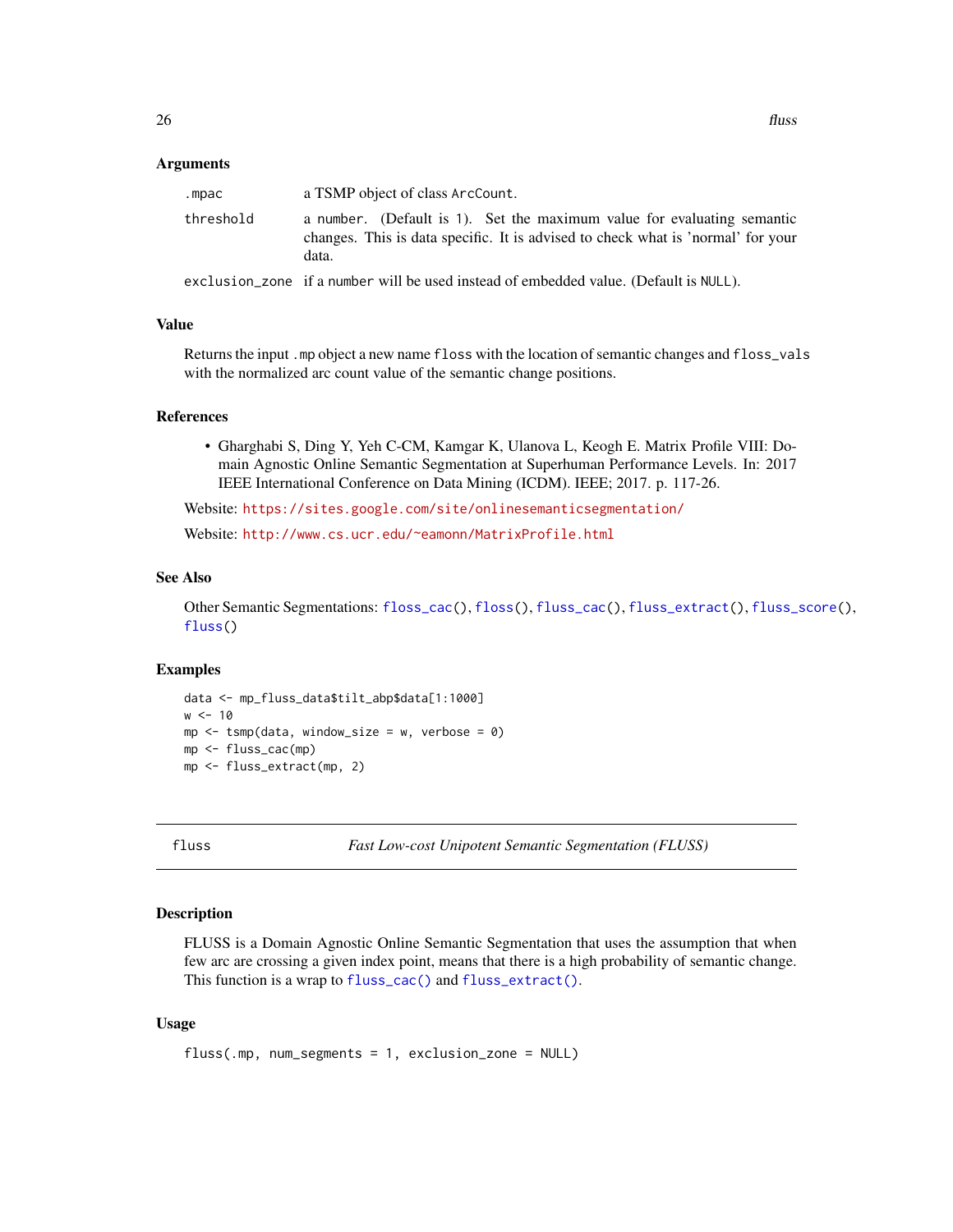#### <span id="page-26-0"></span>fluss\_cac 27

#### Arguments

| .mp          | a MatrixProfile object.                                                               |
|--------------|---------------------------------------------------------------------------------------|
| num_segments | an int. Number of segments to extract. Based on domain knowledge.                     |
|              | exclusion_zone if a number will be used instead of embedded value. (Default is NULL). |

#### Value

Returns the input .mp object new names: cac, corrected arc count and fluss with the location of semantic changes.

#### References

• Gharghabi S, Ding Y, Yeh C-CM, Kamgar K, Ulanova L, Keogh E. Matrix Profile VIII: Domain Agnostic Online Semantic Segmentation at Superhuman Performance Levels. In: 2017 IEEE International Conference on Data Mining (ICDM). IEEE; 2017. p. 117-26.

Website: <https://sites.google.com/site/onlinesemanticsegmentation/>

Website: <http://www.cs.ucr.edu/~eamonn/MatrixProfile.html>

## See Also

Other Semantic Segmentations: [floss\\_cac\(](#page-23-1)), [floss\\_extract\(](#page-24-1)), [floss\(](#page-22-1)), [fluss\\_cac\(](#page-26-1)), [fluss\\_extract\(](#page-27-1)), [fluss\\_score\(](#page-28-1))

#### Examples

data <- mp\_fluss\_data\$tilt\_abp\$data[1:1000]  $w < -10$  $mp \le -\t comp(data, window\_size = w, verbose = 0)$ mp <- fluss(mp, 2)

<span id="page-26-1"></span>fluss\_cac *FLUSS - Corrected Arc Counts*

#### Description

Computes the arc count with edge correction (CAC).

#### Usage

fluss\_cac(.mp, exclusion\_zone = NULL)

#### Arguments

.mp a MatrixProfile object.

exclusion\_zone if a number will be used instead of embedded value. (Default is NULL).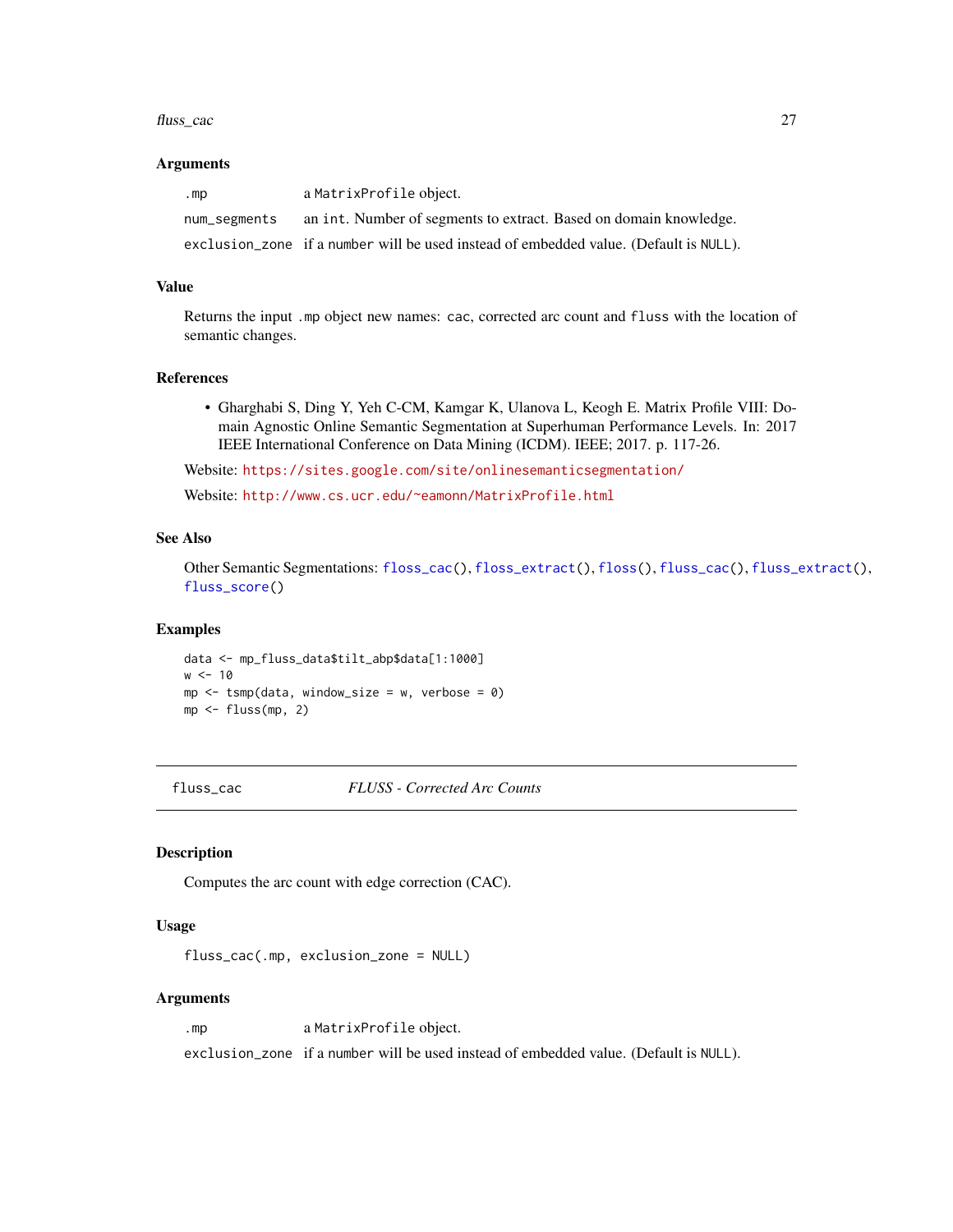## Details

Original paper suggest using the classic statistical-process-control heuristic to set a threshold where a semantic change may occur in CAC. This may be useful in real-time implementation as we don't know in advance the number of domain changes to look for. Please check original paper (1).

## Value

Returns the input .mp object a new name cac with the corrected arc count.

## References

• Gharghabi S, Ding Y, Yeh C-CM, Kamgar K, Ulanova L, Keogh E. Matrix Profile VIII: Domain Agnostic Online Semantic Segmentation at Superhuman Performance Levels. In: 2017 IEEE International Conference on Data Mining (ICDM). IEEE; 2017. p. 117-26.

Website: <https://sites.google.com/site/onlinesemanticsegmentation/>

Website: <http://www.cs.ucr.edu/~eamonn/MatrixProfile.html>

## See Also

Other Semantic Segmentations: [floss\\_cac\(](#page-23-1)), [floss\\_extract\(](#page-24-1)), [floss\(](#page-22-1)), [fluss\\_extract\(](#page-27-1)), [fluss\\_score\(](#page-28-1)), [fluss\(](#page-25-1))

#### Examples

```
data <- mp_fluss_data$tilt_abp$data[1:1000]
w < -10mp \le - tsmp(data, window_size = w, verbose = 0)
mp <- fluss_cac(mp)
```
<span id="page-27-1"></span>fluss\_extract *FLUSS - Extract Segments*

#### Description

Extract candidate points of semantic changes.

## Usage

```
fluss_extract(.mpac, num_segments = 1, exclusion_zone = NULL)
```
#### Arguments

| .mpac        | a TSMP object of class ArcCount.                                                      |
|--------------|---------------------------------------------------------------------------------------|
| num_segments | an int. Number of segments to extract. Based on domain knowledge.                     |
|              | exclusion_zone if a number will be used instead of embedded value. (Default is NULL). |

<span id="page-27-0"></span>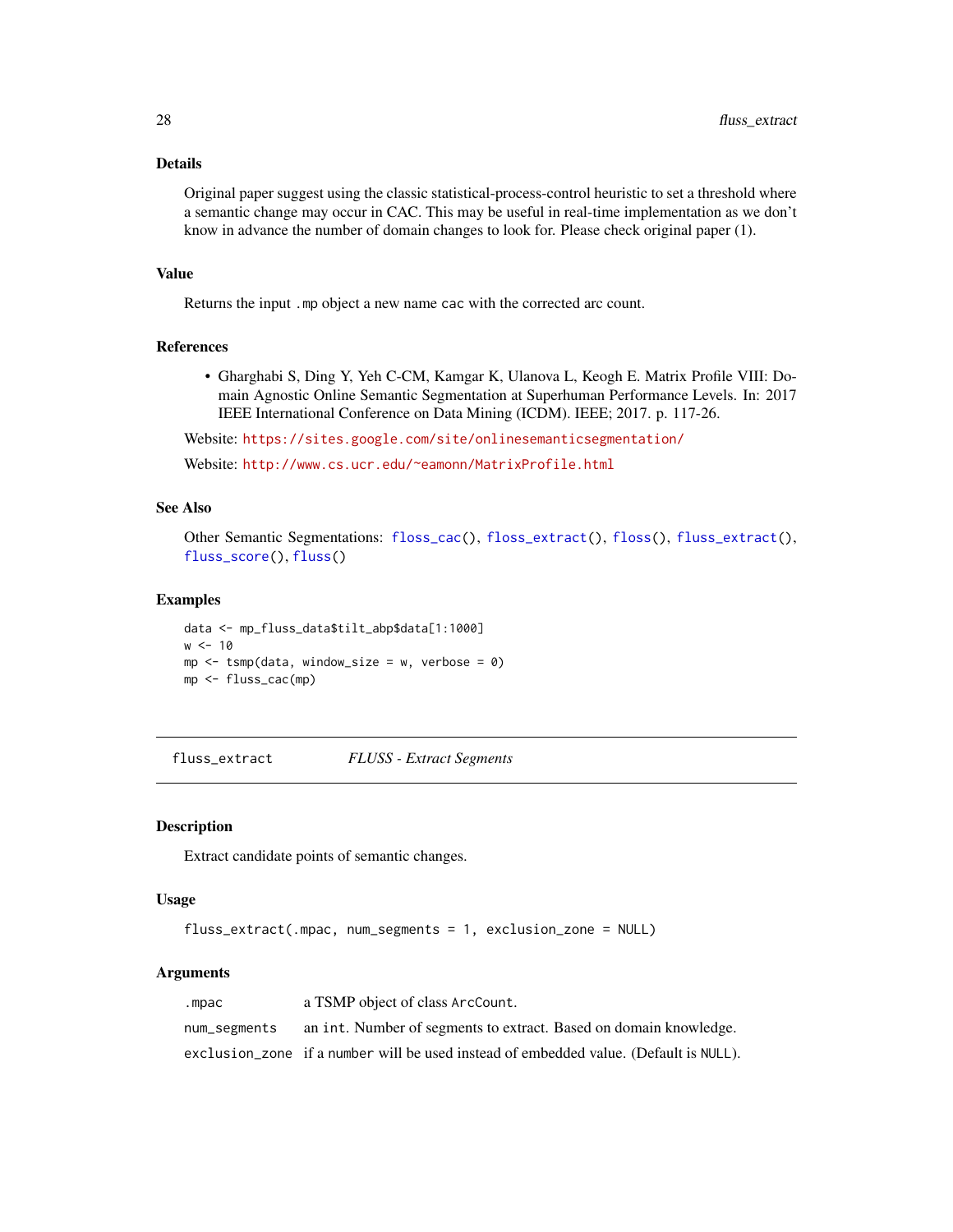## <span id="page-28-0"></span>fluss\_score 29

## Value

Returns the input .mp object a new name fluss with the location of semantic changes.

#### References

• Gharghabi S, Ding Y, Yeh C-CM, Kamgar K, Ulanova L, Keogh E. Matrix Profile VIII: Domain Agnostic Online Semantic Segmentation at Superhuman Performance Levels. In: 2017 IEEE International Conference on Data Mining (ICDM). IEEE; 2017. p. 117-26.

Website: <https://sites.google.com/site/onlinesemanticsegmentation/>

Website: <http://www.cs.ucr.edu/~eamonn/MatrixProfile.html>

## See Also

Other Semantic Segmentations: [floss\\_cac\(](#page-23-1)), [floss\\_extract\(](#page-24-1)), [floss\(](#page-22-1)), [fluss\\_cac\(](#page-26-1)), [fluss\\_score\(](#page-28-1)), [fluss\(](#page-25-1))

#### Examples

```
data <- mp_fluss_data$tilt_abp$data[1:1000]
w < -10mp \le - tsmp(data, window_size = w, verbose = 0)
mp <- fluss_cac(mp)
mp <- fluss_extract(mp, 2)
```
## <span id="page-28-1"></span>fluss\_score *FLUSS - Prediction score calculation*

## Description

FLUSS - Prediction score calculation

#### Usage

```
fluss_score(gtruth, extracted, data_size)
```
## Arguments

| gtruth    | an int or vector of int with the ground truth index of segments.         |
|-----------|--------------------------------------------------------------------------|
| extracted | an int or vector of int with the extracted indexes from fluss_extract(). |
| data size | an int. Size of original input data.                                     |

#### Value

Returns the score of predicted semantic transitions compared with the ground truth. Zero is the best, One is the worst.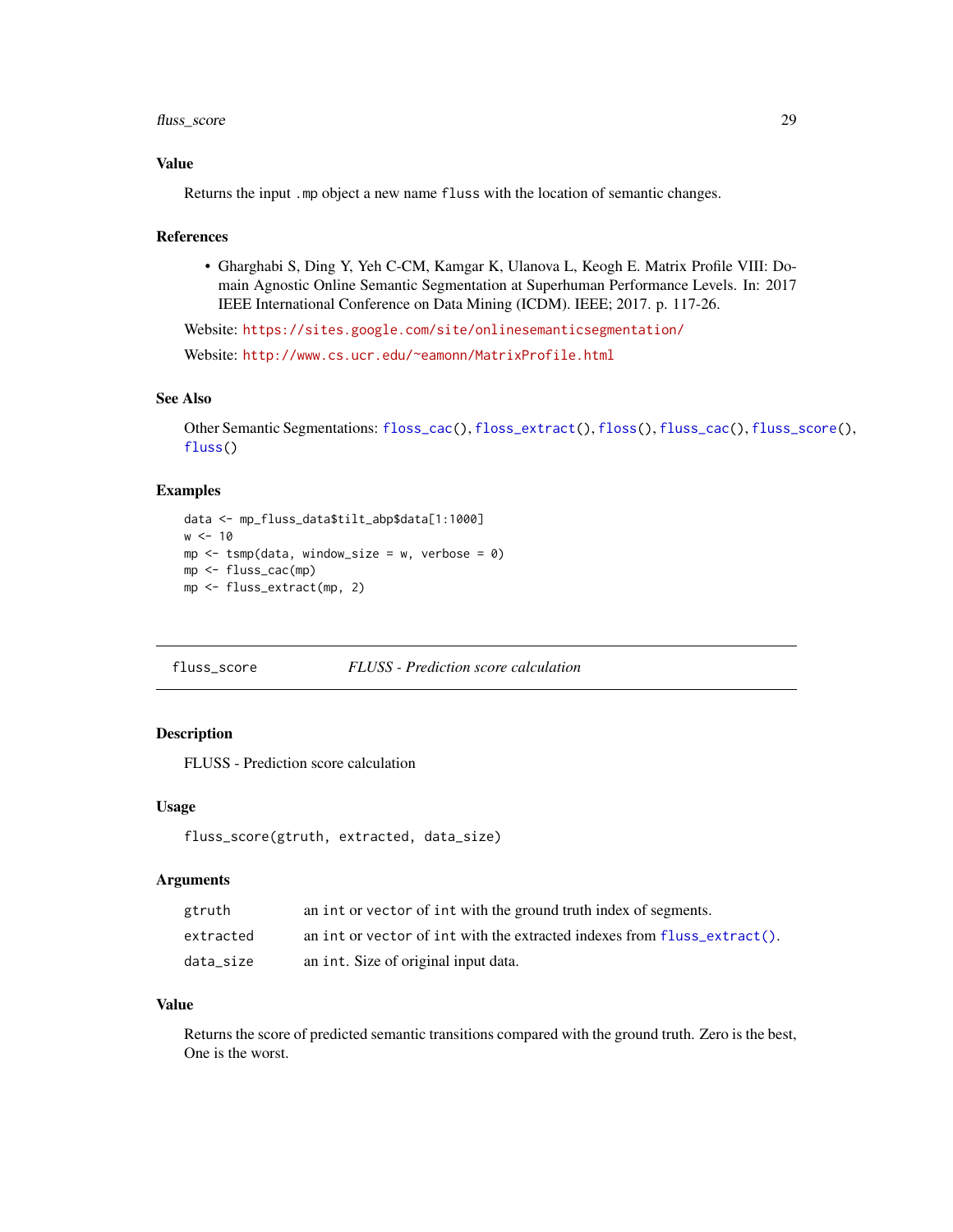#### <span id="page-29-0"></span>References

• Gharghabi S, Ding Y, Yeh C-CM, Kamgar K, Ulanova L, Keogh E. Matrix Profile VIII: Domain Agnostic Online Semantic Segmentation at Superhuman Performance Levels. In: 2017 IEEE International Conference on Data Mining (ICDM). IEEE; 2017. p. 117-26.

Website: <https://sites.google.com/site/onlinesemanticsegmentation/>

Website: <http://www.cs.ucr.edu/~eamonn/MatrixProfile.html>

#### See Also

Other Semantic Segmentations: [floss\\_cac\(](#page-23-1)), [floss\\_extract\(](#page-24-1)), [floss\(](#page-22-1)), [fluss\\_cac\(](#page-26-1)), [fluss\\_extract\(](#page-27-1)), [fluss\(](#page-25-1))

#### Examples

```
data <- mp_fluss_data$tilt_abp$data[1:1000]
w < -10truth <-c(945, 875)mp \le - tsmp(data, window_size = w, verbose = 0)
mp <- fluss_cac(mp)
mp <- fluss_extract(mp, 2)
score <- fluss_score(truth, mp$fluss, length(data))
```

```
get_data Get the data included in a TSMP object, if any.
```
#### Description

Get the data included in a TSMP object, if any.

#### Usage

get\_data(.mp)

#### Arguments

.mp a TSMP object.

#### Value

Returns the data as matrix. If there is more than one series, returns a list.

#### Examples

```
mp <- tsmp(mp_toy_data$data[1:200, 1], window_size = 30, verbose = 0)
get_data(mp)
```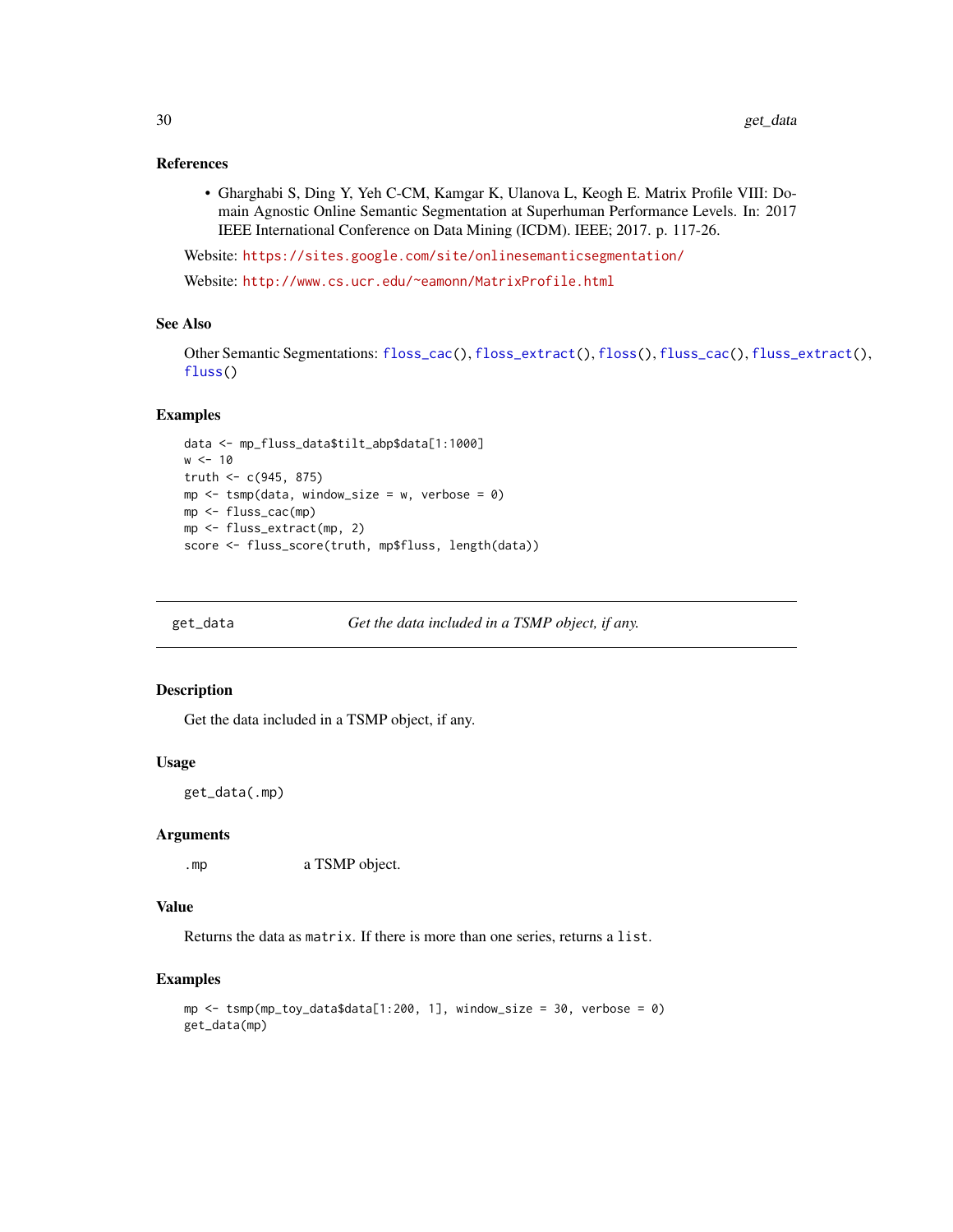<span id="page-30-0"></span>

Mueen's Algorithm for Similarity Search is The Fastest Similarity Search Algorithm for Time Series Subsequences under Euclidean Distance and Correlation Coefficient.

#### Usage

```
mass_v3(
  query_window,
  data,
 window_size,
  data_size,
  data_mean,
  data_sd,
  query_mean,
  query_sd,
  k = NULL,...
)
```
#### Arguments

| query_window | a vector of numeric. Query window.                                                         |
|--------------|--------------------------------------------------------------------------------------------|
| data         | a matrix or a vector.                                                                      |
| window_size  | an int. Sliding window size.                                                               |
| data_size    | an int. The length of the reference data.                                                  |
| data_mean    | precomputed data moving average.                                                           |
| data_sd      | precomputed data moving standard deviation.                                                |
| query_mean   | precomputed query average.                                                                 |
| query_sd     | precomputed query standard deviation.                                                      |
| k            | an int or NULL. Default is NULL. Defines the size of batch. Prefer to use a power<br>of 2. |
| $\cdots$     | just a placeholder to catch unused parameters.                                             |

## Details

This is a piecewise version of MASS that performs better when the size of the pieces are well aligned with the hardware.

## Value

Returns the distance\_profile for the given query and the last\_product for STOMP algorithm.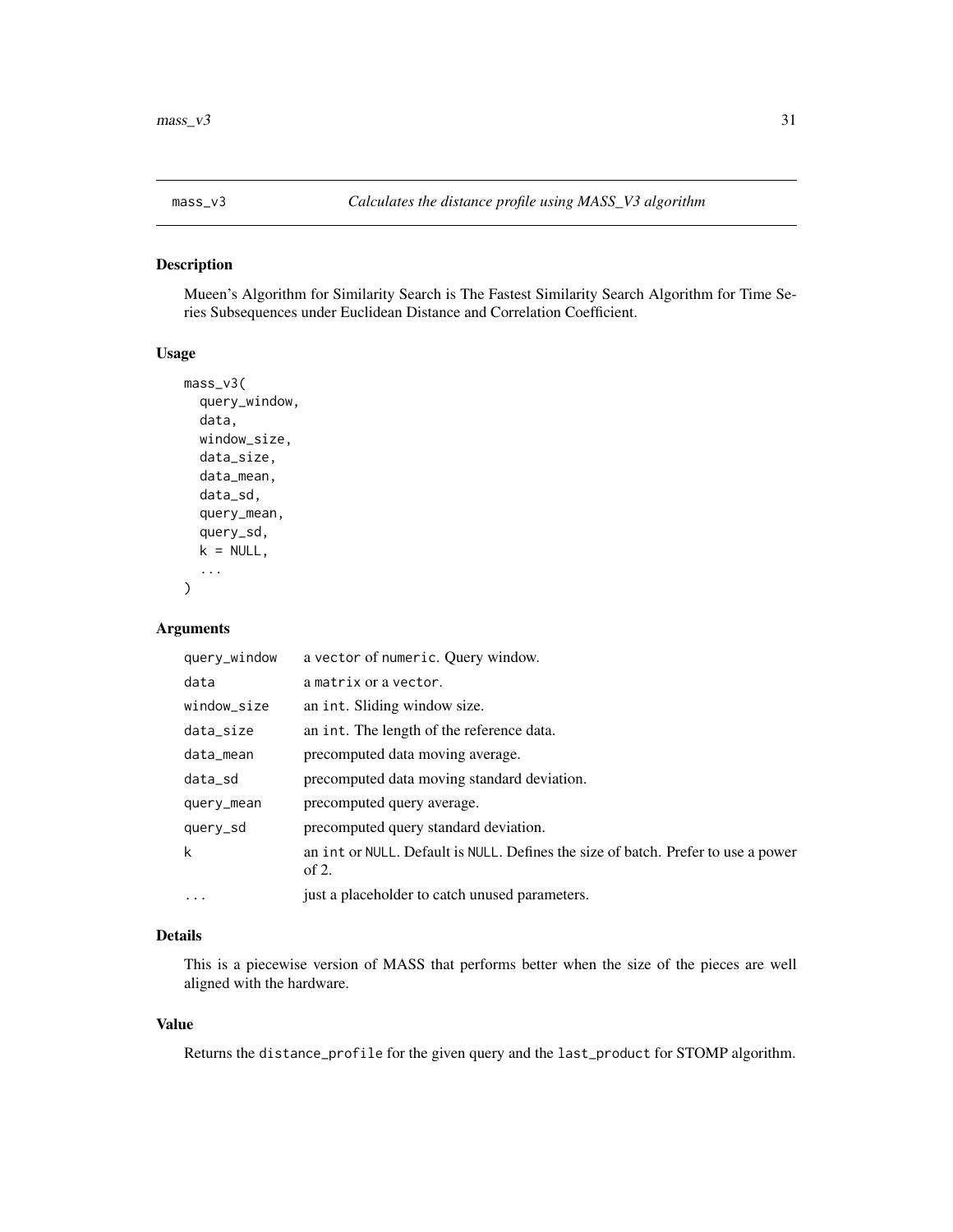## <span id="page-31-0"></span>References

• Abdullah Mueen, Yan Zhu, Michael Yeh, Kaveh Kamgar, Krishnamurthy Viswanathan, Chetan Kumar Gupta and Eamonn Keogh (2015), The Fastest Similarity Search Algorithm for Time Series Subsequences under Euclidean Distance

Website: <https://www.cs.unm.edu/~mueen/FastestSimilaritySearch.html>

#### See Also

[mass\\_pre\(\)](#page-0-0) to precomputation of input values.

#### Examples

```
w <- mp_toy_data$sub_len
ref_data <- mp_toy_data$data[, 1]
query_data <- mp_toy_data$data[, 1]
d_size <- length(ref_data)
q_size <- length(query_data)
pre <- tsmp:::mass_pre(ref_data, query_data, w)
dp \leftarrow list()for (i in 1:(d_size - w + 1)) {
  dp[[i]] <- tsmp:::mass_v3(
    query_data[i:(i - 1 + w)], ref_data,
    pre$window_size, pre$data_size, pre$data_mean, pre$data_sd,
    pre$query_mean[i], pre$query_sd[i]
  )
}
```

| min_mp_idx | Get index of the minimum value from a matrix profile and its nearest |
|------------|----------------------------------------------------------------------|
|            | neighbor                                                             |

#### Description

Get index of the minimum value from a matrix profile and its nearest neighbor

## Usage

 $min_m$  $p\_idx( .mp, n\_dim = NULL, valid = TRUE)$ 

#### Arguments

| .mp   | a MatrixProfile object.                    |
|-------|--------------------------------------------|
| n dim | number of dimensions of the matrix profile |
| valid | check for valid numbers                    |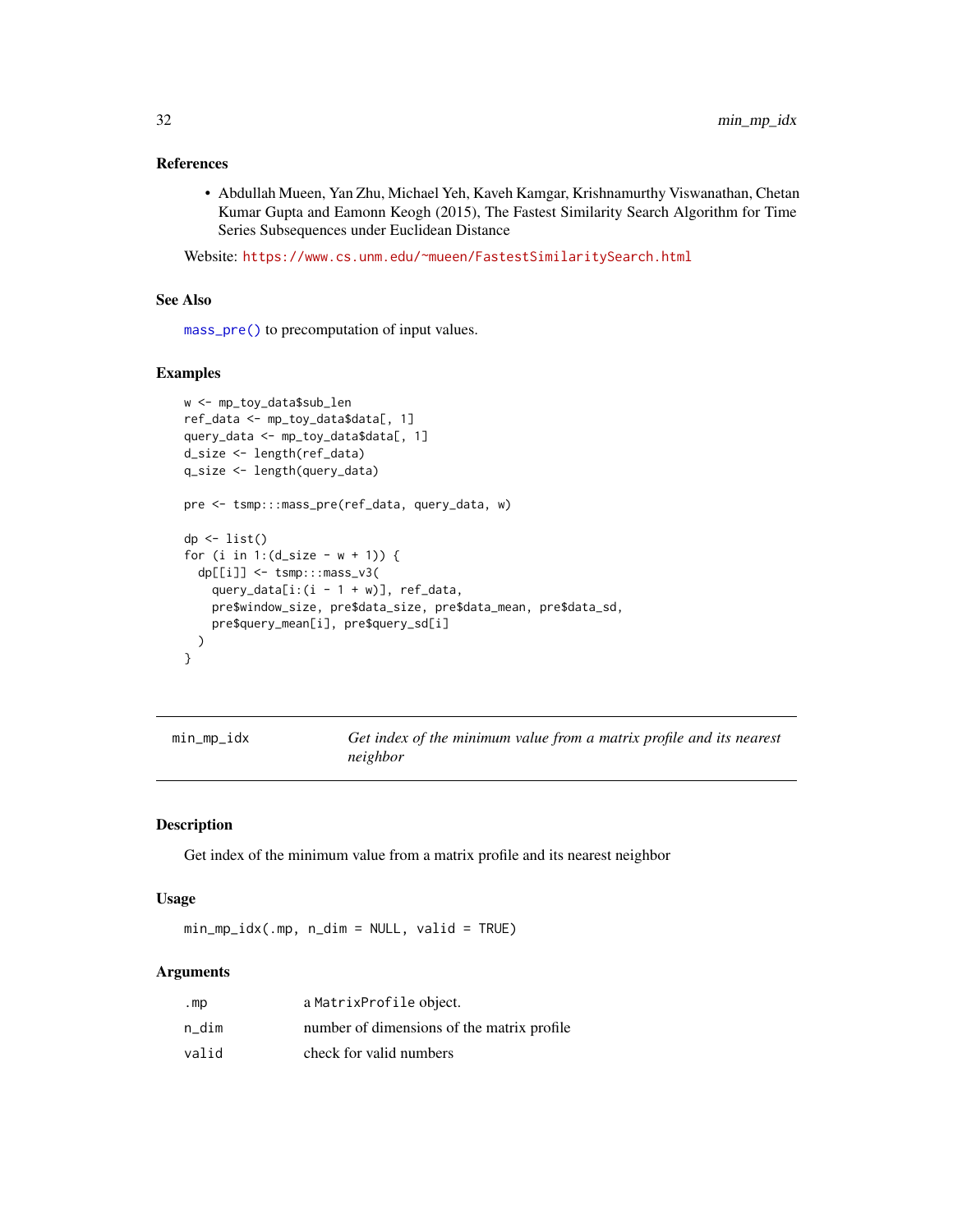#### <span id="page-32-0"></span>motifs 33

## Value

returns a matrix with two columns: the minimum and the nearest neighbor

## Examples

```
w < -50data <- mp_gait_data
mp \le -tsmp(data, window_size = w, exclusion_zone = 1 / 4, verbose = 0)
min_val <- min_mp_idx(mp)
```
<span id="page-32-1"></span>

motifs *Search for Motifs*

## Description

Search for Motifs

## Usage

```
motifs(
 profile,
 exclusion_zone = profile$ez,
 k = 3L,
 neighbor_count = 10L,
 radius = 3
)
```
## Arguments

| profile | a MatrixProfile or PMP object.                                                                                                                                                                                                        |
|---------|---------------------------------------------------------------------------------------------------------------------------------------------------------------------------------------------------------------------------------------|
|         | exclusion_zone an int. Number of values to exclude on both sides of the motif to avoid triv-<br>ial matches. Defaults to the exclusion zone used to compute the (Pan-)Matrix<br>Profile which is found in the profile data structure. |
| k       | an int. Number of motifs to find. (Default is 3).                                                                                                                                                                                     |
|         | neighbor_count an int. Number of neighbors to find. (Default is 3).                                                                                                                                                                   |
| radius  | an int. Set a threshold to exclude matching neighbors with distance $\geq$ current<br>discord distance * radius. (Default is 3).                                                                                                      |

## References

Website: <http://www.cs.ucr.edu/~eamonn/MatrixProfile.html>

## See Also

Other Main API: [analyze\(](#page-2-1)), [compute\(](#page-11-1)), [discords\(](#page-12-1)), [visualize\(](#page-69-1))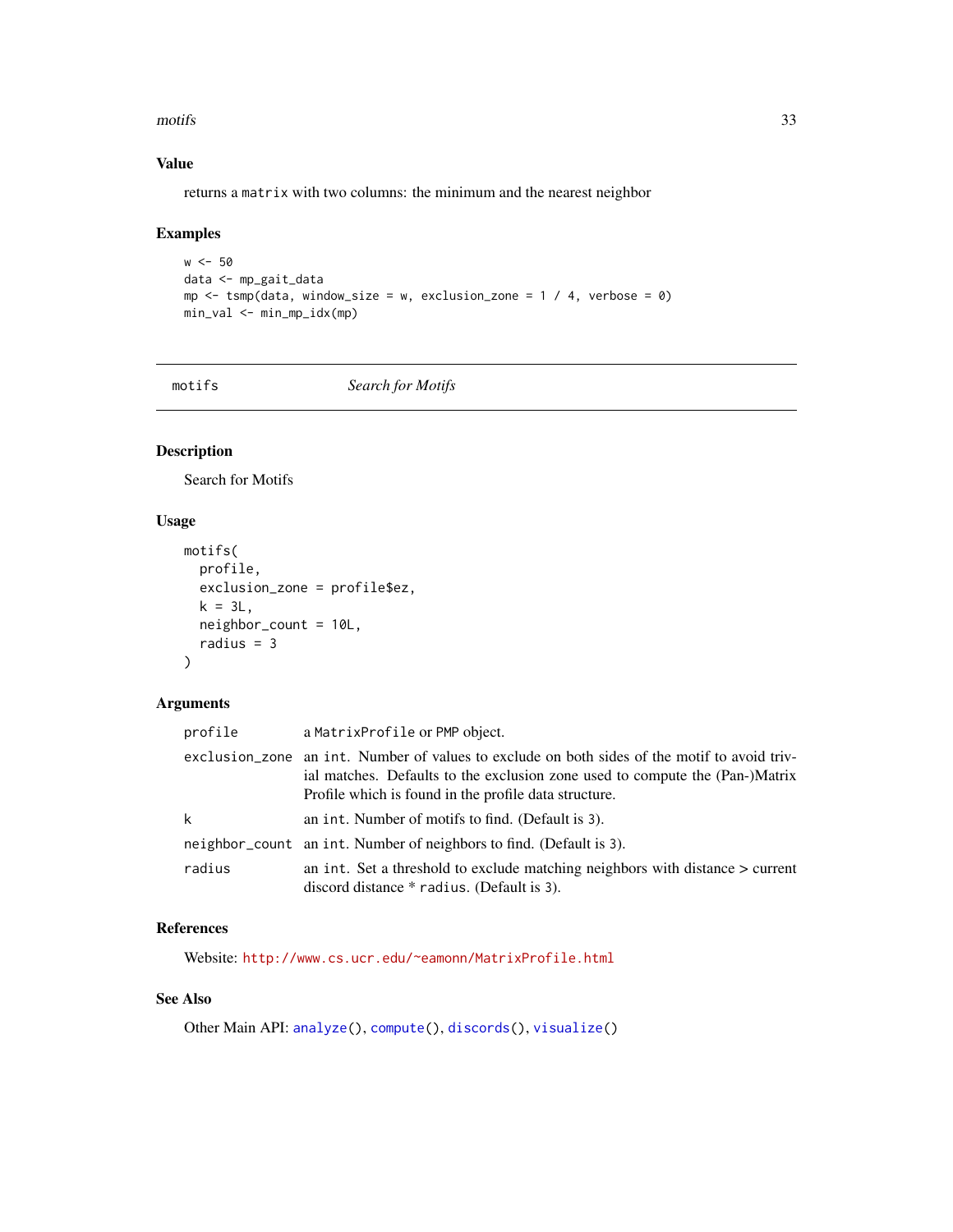<span id="page-33-0"></span>motifs\_discords\_small *Just a synthetic dataset for testing*

#### Description

Just a synthetic dataset for testing

## Usage

motifs\_discords\_small

## Format

A vector with 875 observations

mpdist *MPdist - Distance between Time Series using Matrix Profile*

## Description

MPdist is a recently introduced distance measure which considers two time series to be similar if they share many similar subsequences, regardless of the order of matching subsequences. It was demonstrated in that MPdist is robust to spikes, warping, linear trends, dropouts, wandering baseline and missing values, issues that are common outside of benchmark datasets.

## Usage

```
mpdist(
  ref_data,
  query_data,
  window_size,
  type = c("simple", "vector"),
  thr = 0.05)
```
### Arguments

| ref_data    | a matrix or a vector. The reference data                                                              |  |
|-------------|-------------------------------------------------------------------------------------------------------|--|
| query_data  | a matrix or a vector. The query data                                                                  |  |
| window_size | an int. Size of the sliding window.                                                                   |  |
| type        | the type of result. (Default is simple). See details.                                                 |  |
| thr         | threshold for MP dist. (Default is $0.05$ ). Don't change this unless you know<br>what you are doing. |  |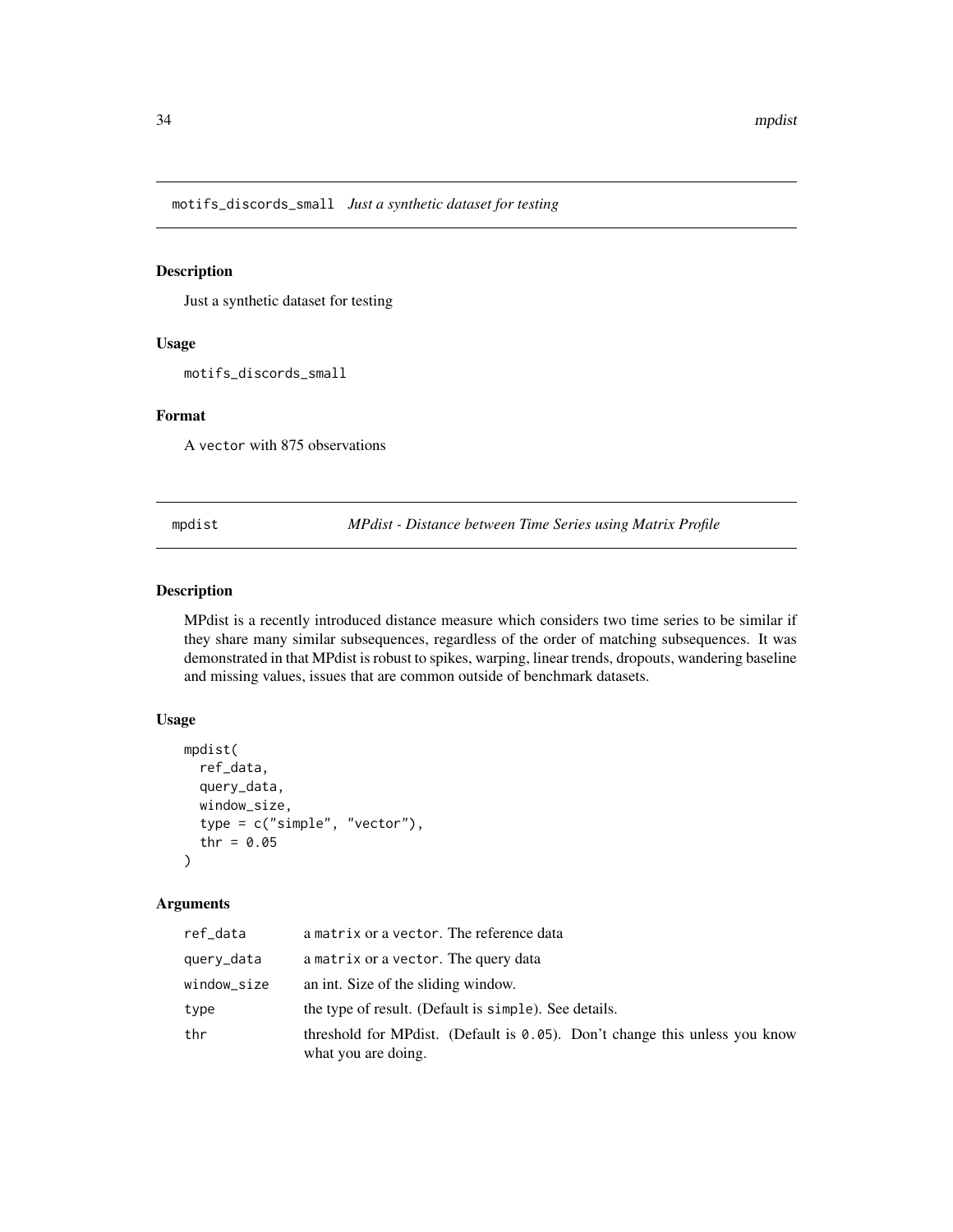#### <span id="page-34-0"></span> $\frac{1}{35}$  and  $\frac{1}{35}$  and  $\frac{1}{35}$  and  $\frac{1}{35}$  and  $\frac{1}{35}$  and  $\frac{1}{35}$  and  $\frac{1}{35}$  and  $\frac{1}{35}$  and  $\frac{1}{35}$  and  $\frac{1}{35}$  and  $\frac{1}{35}$  and  $\frac{1}{35}$  and  $\frac{1}{35}$  and  $\frac{1}{35}$  and  $\frac{1}{35}$

## Details

MPdist returns the distance of two time series or a vector containing the distance between all sliding windows. If argument type is set to vector, the vector is returned.

#### Value

Returns the distance of two time series or a vector containing the distance between all sliding windows.

## References

• Gharghabi S, Imani S, Bagnall A, Darvishzadeh A, Keogh E. Matrix Profile XII: MPdist: A Novel Time Series Distance Measure to Allow Data Mining in More Challenging Scenarios. In: 2018 IEEE International Conference on Data Mining (ICDM). 2018.

Website: <https://sites.google.com/site/mpdistinfo/>

#### Examples

```
ref_data <- mp_toy_data$data[, 1]
qe_data <- mp_toy_data$data[, 2]
qd_data <- mp_toy_data$data[150:200, 1]
w <- mp_toy_data$sub_len
# distance between data of same size
deq <- mpdist(ref_data, qe_data, w)
# distance between data of different sizes
ddiff <- mpdist(ref_data, qd_data, w)
# distance vector between data of different sizes
ddvect <- mpdist(ref_data, qd_data, w, type = "vector")
```
mpx *Fast implementation of MP and MPI for internal purposes, without FFT*

#### Description

Fast implementation of MP and MPI for internal purposes, without FFT

#### Usage

```
mpx(
  data,
  window_size,
  query = NULL,
  idx = TRUE,dist = c("euclidean", "pearson"),
  n_workers = 1
)
```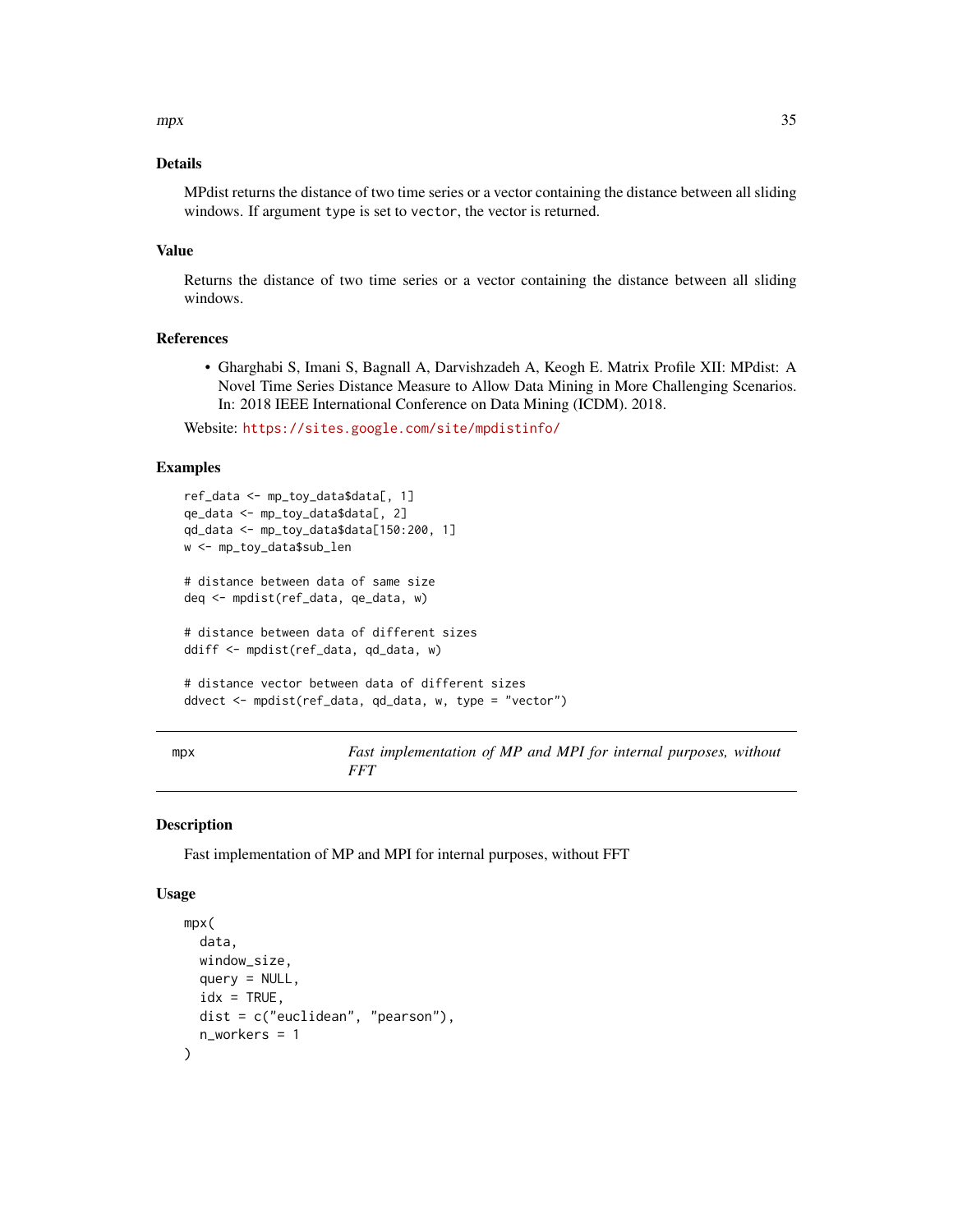## Arguments

| data        | a matrix or a vector. The time series to analyze. |
|-------------|---------------------------------------------------|
| window_size | window size                                       |
| query       | query                                             |
| xhi         | compute the profile indexes?                      |
| dist        | distance measure, Euclidean or Pearson?           |
| n_workers   | threads for multi-threading                       |

#### Value

Returns MP and MPI

## Examples

mp <- mpx(mp\_toy\_data\$data[1:200, 1], window\_size = 30)

mp\_fluss\_data *Original data used in the FLUSS paper*

## Description

Contains two datasets used in FLUSS paper (1), first is TiltABP from (2), and second is WalkJogRun from PAMAP's dataset (3)

#### Usage

mp\_fluss\_data

#### Format

A list containing:

data one column matrix with the dataset's data

gtruth a vector with the ground truth of semantic change according to provided dataset

window window size used in original paper

## Source

<https://sites.google.com/site/onlinesemanticsegmentation/> [http://www.cs.ucr.edu/~eamonn/time\\_series\\_data/](http://www.cs.ucr.edu/~eamonn/time_series_data/)

<span id="page-35-0"></span>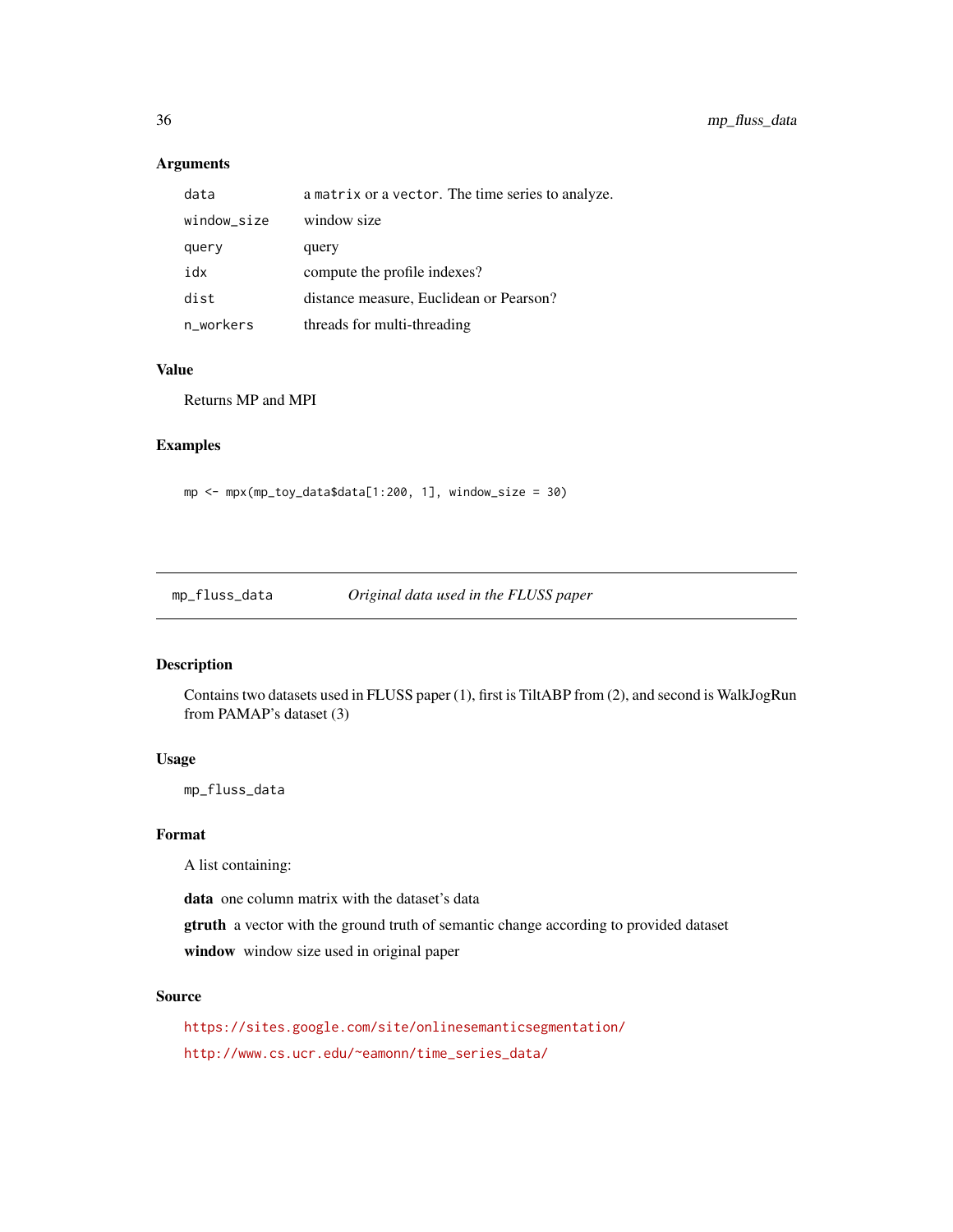# <span id="page-36-0"></span>mp\_gait\_data 37

# References

- Gharghabi S, Ding Y, Yeh C-CM, Kamgar K, Ulanova L, Keogh E. Matrix Profile VIII: Domain Agnostic Online Semantic Segmentation at Superhuman Performance Levels. In: 2017 IEEE International Conference on Data Mining (ICDM). IEEE; 2017. p. 117-26.
- Heldt, T., Oefinger, M.B., Hoshiyama, M. and Mark, R.G., 2003, September. Circulatory response to passive and active changes in posture. In IEEE Computers in Cardiology, 2003 (pp. 263-266).
- Reiss, A. and Stricker, D., 2012. Introducing a new benchmarked dataset for activity monitoring. In 16th International Symposium on Wearable Computers (ISWC), 2012, pages 108-109. IEEE, 2012.

mp\_gait\_data *Original data used in the Time Series Chain demo*

#### Description

Original data used in the Time Series Chain demo

#### Usage

mp\_gait\_data

# Format

A matrix with 904 rows and 1 column with the Y data from an accelerometer

## Source

<https://sites.google.com/site/timeserieschain/>

# References

• Zhu Y, Imamura M, Nikovski D, Keogh E. Matrix Profile VII: Time Series Chains: A New Primitive for Time Series Data Mining. Knowl Inf Syst. 2018 Jun 2;1-27.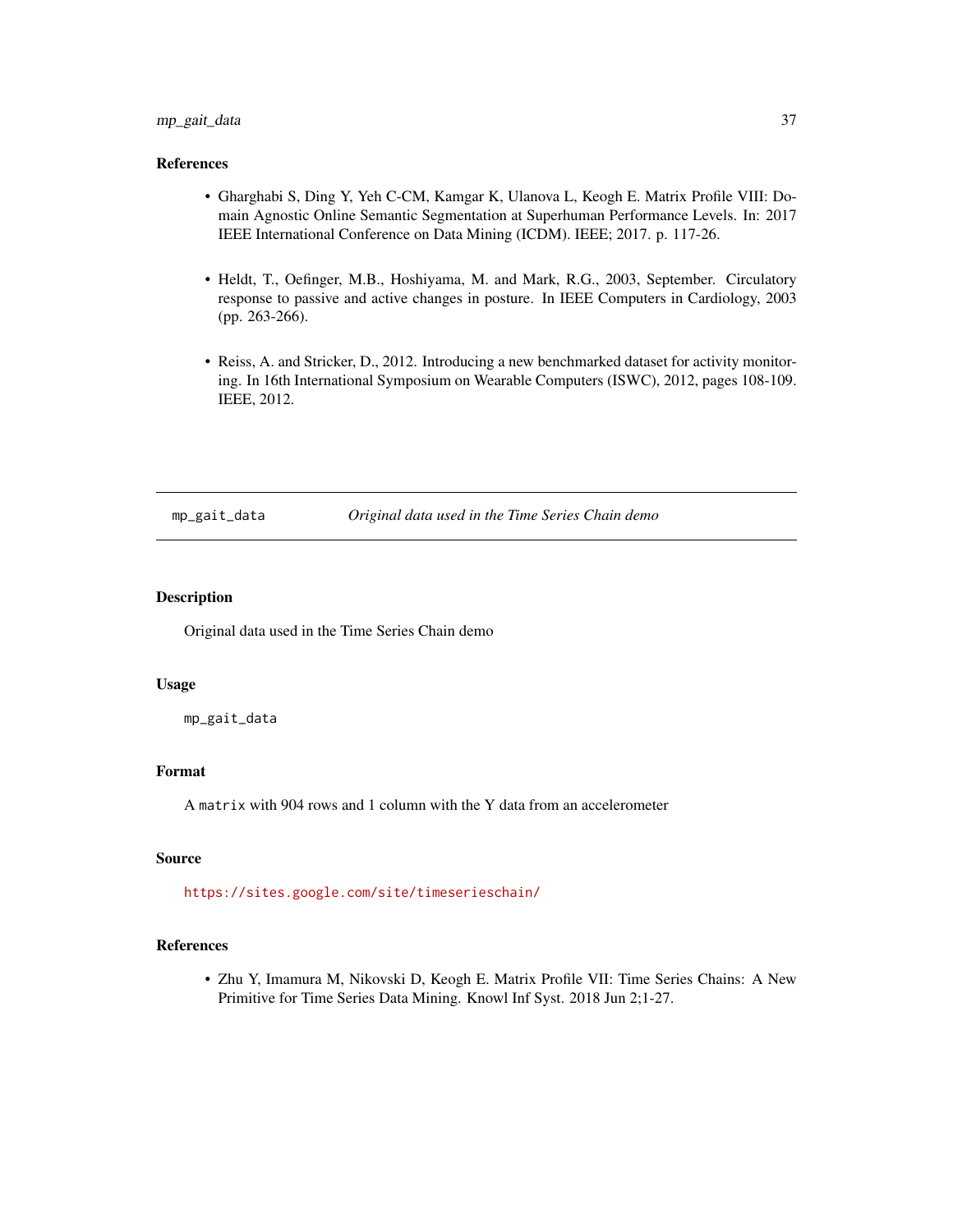<span id="page-37-0"></span>

This is the Meat dataset from UCR Archive modified for Salient discovery. The original data is mixed with Random Walks and the algorithm must pick only the originals.

#### Usage

mp\_meat\_data

## Format

original is the original dataset with 60+60 observations mixed with 120 random walks:

data 240 time series with length of 448 each.

labels label of each time series, -666 means a random walk.

sub\_len size of sliding window.

sub is the original dataset embedded in random walks:

data One time series with length of 107520.

labels label of each original data.

labels\_idx starting point where the original data was placed.

sub\_len size of sliding window.

## Source

[http://www.cs.ucr.edu/~eamonn/time\\_series\\_data/](http://www.cs.ucr.edu/~eamonn/time_series_data/)

#### References

- Yeh CCM, Van Herle H, Keogh E. Matrix profile III: The matrix profile allows visualization of salient subsequences in massive time series. Proc - IEEE Int Conf Data Mining, ICDM. 2017;579-88.
- Hu B, Rakthanmanon T, Hao Y, Evans S, Lonardi S, Keogh E. Discovering the Intrinsic Cardinality and Dimensionality of Time Series Using MDL. In: 2011 IEEE 11th International Conference on Data Mining. IEEE; 2011. p. 1086-91.

Website: <https://sites.google.com/site/salientsubs/>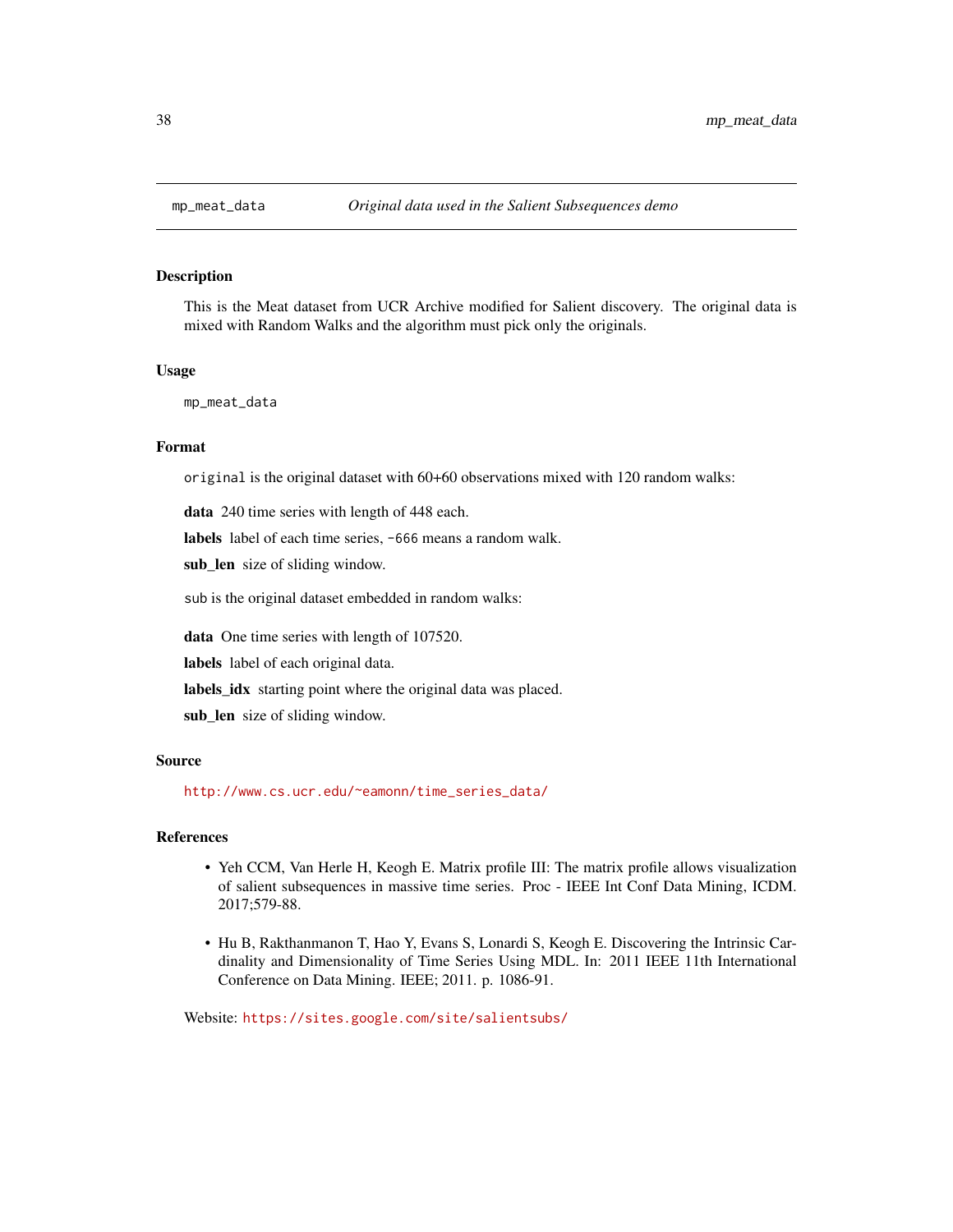<span id="page-38-0"></span>

A synthetic dataset base on TRACE dataset and used as Stress Test to STDS algorithm. The TRACE dataset used here is originally from (1), and the version distributed here is from (2)

## Usage

mp\_test\_data

# Format

A list of matrices with 215010 rows and 1 dimension:

train\$data training data

train\$label label for training data

test\$data test data

test\$label label for test data

#### Source

<https://sites.google.com/view/weaklylabeled>

[http://www.cs.ucr.edu/~eamonn/time\\_series\\_data/](http://www.cs.ucr.edu/~eamonn/time_series_data/)

# References

- Roverso, D., Multivariate temporal classification by windowed wavelet decomposition and recurrent neural networks, in 3rd ANS Int'l Topical Meeting on Nuclear Plant Instrumentation, Control and Human-Machine Interface, vol. 20, Washington, DC, USA, 2000.
- Yeh C-CM, Kavantzas N, Keogh E. Matrix profile IV: Using Weakly Labeled Time Series to Predict Outcomes. Proc VLDB Endow. 2017 Aug 1;10(12):1802-12.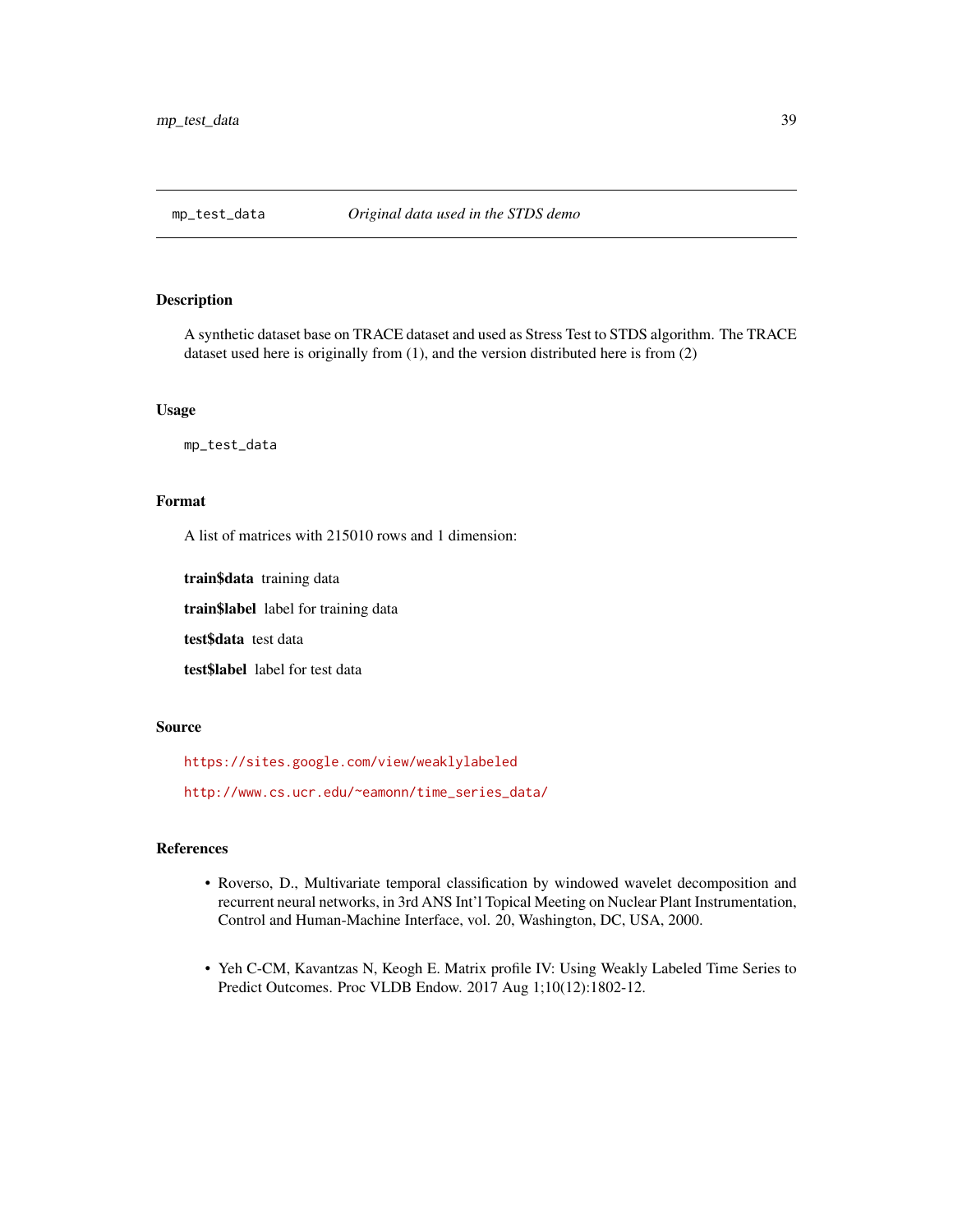<span id="page-39-2"></span>

A synthetic dataset with embedded MOTIFs for multidimensional discovery

# Usage

mp\_toy\_data

# Format

A list with a matrix with 550 rows and 3 dimensions and an int:

data data with embedded MOTIFs

sub\_len size of sliding window

# Source

<https://sites.google.com/view/mstamp/>

# References

• Yeh CM, Kavantzas N, Keogh E. Matrix Profile VI : Meaningful Multidimensional Motif Discovery.

Website: <http://www.cs.ucr.edu/~eamonn/MatrixProfile.html>

<span id="page-39-0"></span>mstomp\_par *Multivariate STOMP algorithm Parallel version*

# <span id="page-39-1"></span>Description

Computes the Matrix Profile and Profile Index for Multivariate Time Series.

#### Usage

```
mstomp_par(
  data,
  window_size,
  exclusion_zone = getOption("tsmp.exclusion_zone", 1/2),
  verbose = getOption("tsmp.verbose", 2),
  must_dim = NULL,
  exc_dim = NULL,
  n_workers = 2
```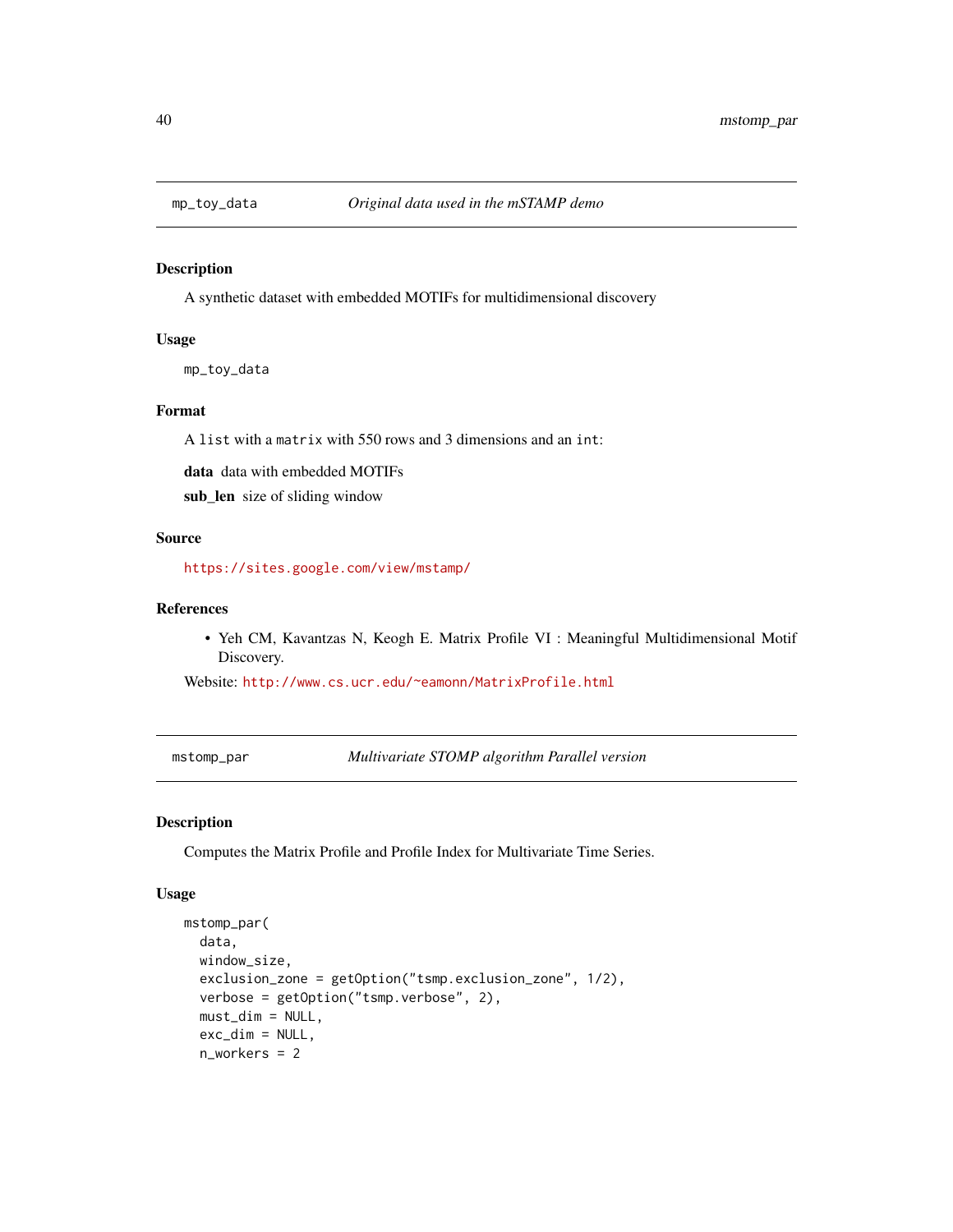## mstomp\_par 41

```
)
mstomp(
  data,
 window_size,
  exclusion_zone = getOption("tsmp.exclusion_zone", 1/2),
  verbose = getOption("tsmp.verbose", 2),
 must\_dim = NULL,exc_dim = NULL
)
```
# Arguments

| data        | a matrix of numeric, where each column is a time series. Accepts vector (see<br>details), list and data. frame too. |
|-------------|---------------------------------------------------------------------------------------------------------------------|
| window_size | an int with the size of the sliding window.                                                                         |
|             | exclusion_zone a numeric. Size of the exclusion zone, based on window size (default is 1/2).                        |
| verbose     | an int. See details. (Default is 2).                                                                                |
| $must\_dim$ | an int or vector of which dimensions to forcibly include (default is NULL).                                         |
| exc_dim     | an int or vector of which dimensions to exclude (default is NULL).                                                  |
| n_workers   | an int. Number of workers for parallel. (Default is 2).                                                             |

# Details

The Matrix Profile, has the potential to revolutionize time series data mining because of its generality, versatility, simplicity and scalability. In particular it has implications for time series motif discovery, time series joins, shapelet discovery (classification), density estimation, semantic segmentation, visualization, rule discovery, clustering etc. The MSTOMP computes the Matrix Profile and Profile Index for Multivariate Time Series that is meaningful for multidimensional MOTIF discovery. It uses the STOMP algorithm that is faster than STAMP but lacks its anytime property.

Although this functions handles Multivariate Time Series, it can also be used to handle Univariate Time Series. verbose changes how much information is printed by this function; 0 means nothing, 1 means text, 2 adds the progress bar, 3 adds the finish sound.

#### Value

Returns a MultiMatrixProfile object, a list with the matrix profile mp, profile index pi left and right matrix profile lmp, rmp and profile index lpi, rpi, window size w, number of dimensions n\_dim, exclusion zone ez, must dimensions must and excluded dimensions exc.

If the input has only one dimension, returns the same as [stomp\(\)](#page-63-0).

# Functions

- mstomp\_par: Parallel version.
- mstomp: Single thread version.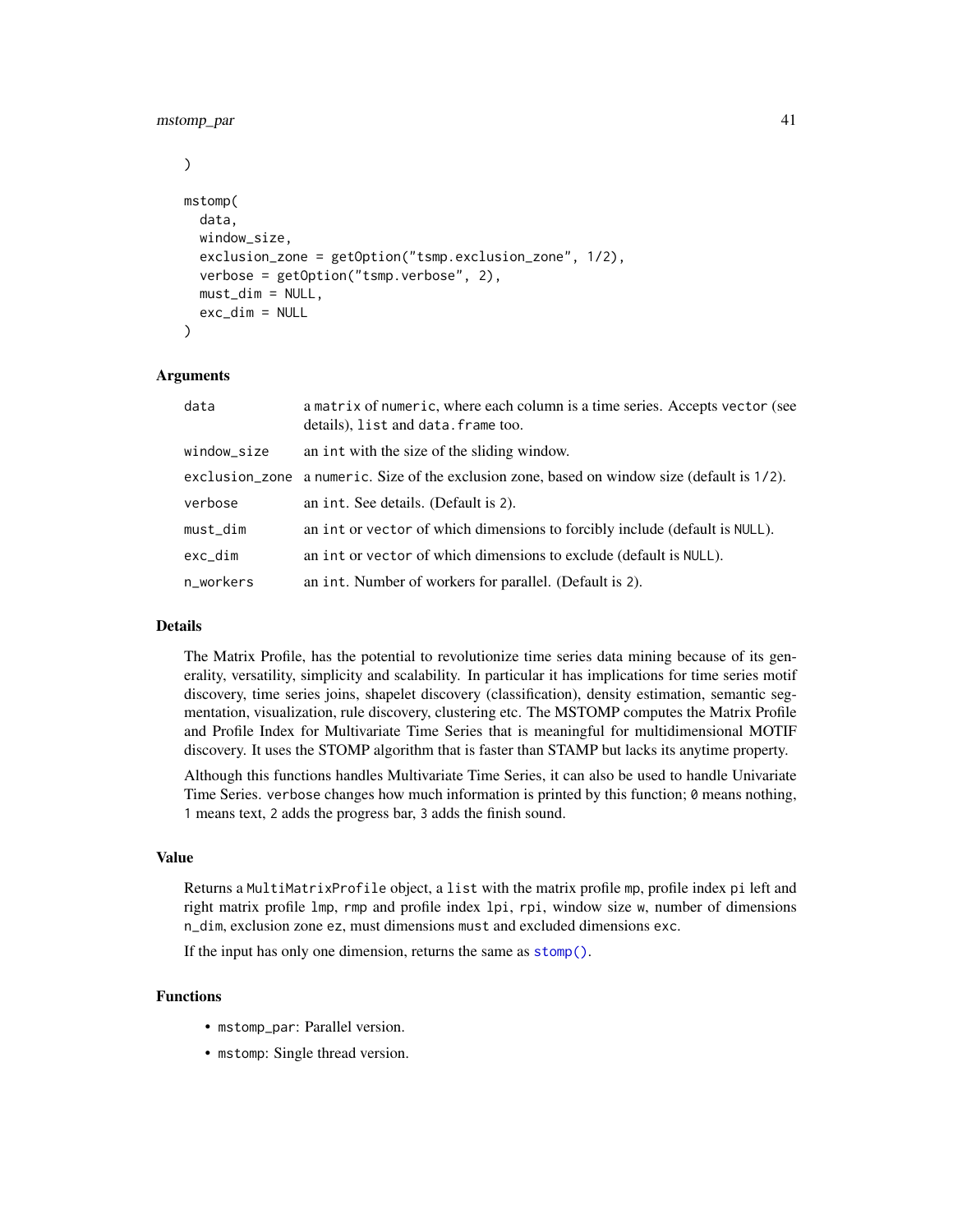## <span id="page-41-1"></span>References

- Yeh CM, Kavantzas N, Keogh E. Matrix Profile VI : Meaningful Multidimensional Motif Discovery.
- Zhu Y, Imamura M, Nikovski D, Keogh E. Matrix Profile VII: Time Series Chains: A New Primitive for Time Series Data Mining. Knowl Inf Syst. 2018 Jun 2;1-27.

Website: <https://sites.google.com/view/mstamp/>

Website: <http://www.cs.ucr.edu/~eamonn/MatrixProfile.html>

## See Also

Other matrix profile computations: [scrimp\(](#page-53-0)), [stamp\\_par\(](#page-60-0)), [stomp\\_par\(](#page-63-1)), [tsmp\(](#page-65-0)), [valmod\(](#page-68-0))

## Examples

```
# using all dimensions
mp \leq mstomp(mp_toy_data$data[1:150, ], 30, verbose = 0)
#' # using threads
mp \leq mstomp_par(mp_toy_data$data[1:150, ], 30, verbose = 0)
# force using dimensions 1 and 2
mp <- mstomp(mp_toy_data$data[1:200, ], 30, must_dim = c(1, 2))
# exclude dimensions 2 and 3
mp2 \le - \text{mstomp}(mp\_toy\_data$data[1:200, ], 30, exc\_dim = c(2, 3))
```
<span id="page-41-0"></span>

plot *Plot a TSMP object*

# **Description**

Plot a TSMP object

## Usage

```
## S3 method for class 'ArcCount'
plot(
 x,
 data,
  type = c("data", "matrix"),
 exclusion_zone = NULL,
 edgethreshold = stats:: quantile(x$cac, 0.1),
 main = "Arcs Discover",
 xlab = "index",
```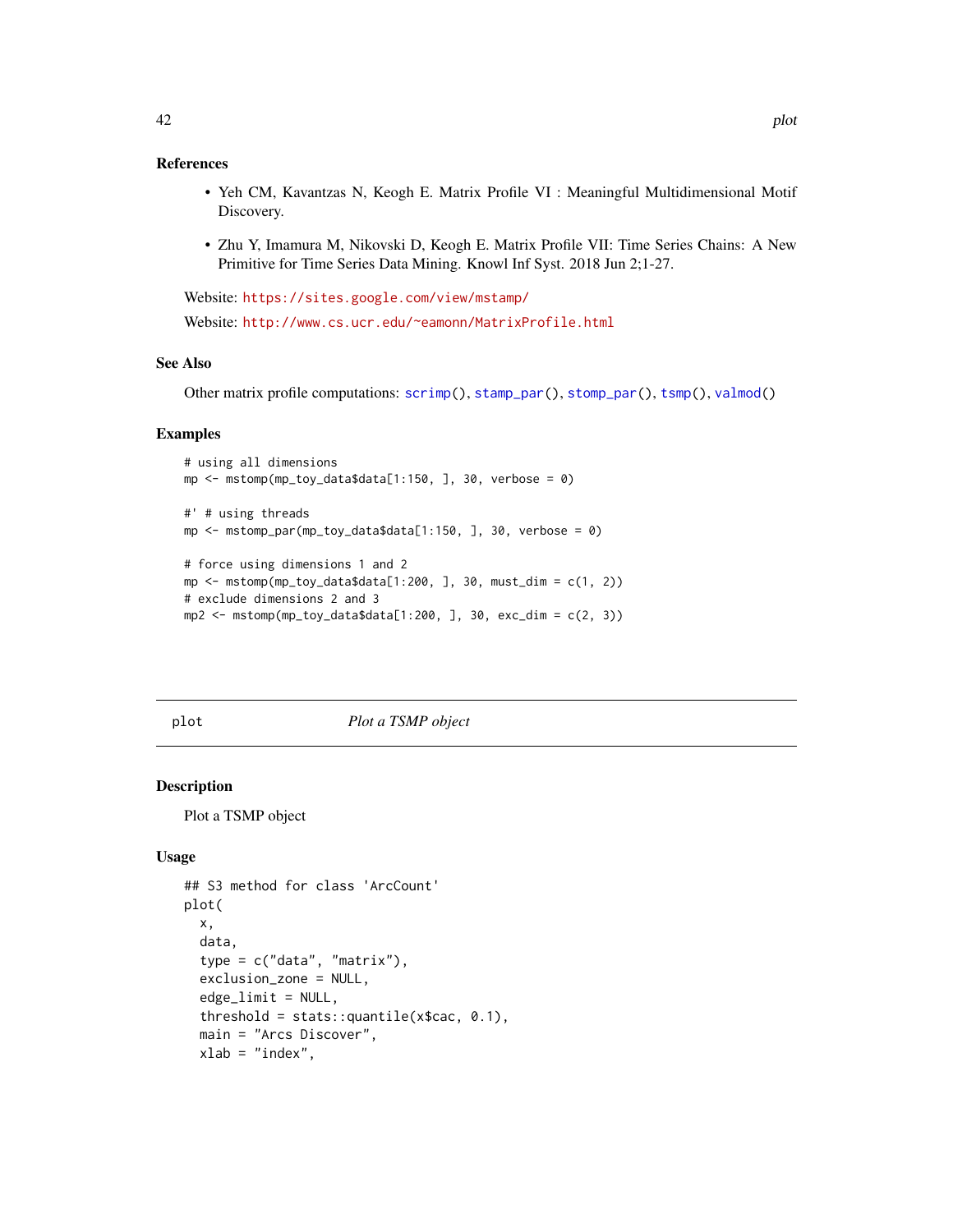```
plot the same state of the state of the state of the state of the state of the state of the state of the state of the state of the state of the state of the state of the state of the state of the state of the state of the
```

```
ylab = "",
  ...
\lambda## S3 method for class 'Valmod'
plot(
 x,
 ylab = "distance",
  xlab = "index",
  main = "Valmod Matrix Profile",
  data = FALSE,...
\mathcal{L}## S3 method for class 'MatrixProfile'
plot(
 x,
 ylab = "distance",
  xlab = "index",
  main = "Unidimensional Matrix Profile",
  data = FALSE,...
\mathcal{L}## S3 method for class 'MultiMatrixProfile'
plot(
  x,
 ylab = "distance",
  xlab = "index",
  main = "Multidimensional Matrix Profile",
  ...
)
## S3 method for class 'SimpleMatrixProfile'
plot(
 x,
 ylab = "distance",
 xlab = "index",
  main = "SiMPle Matrix Profile",
  data = FALSE,...
\mathcal{L}## S3 method for class 'Fluss'
plot(
  x,
  data,
  type = c("data", "matrix"),
```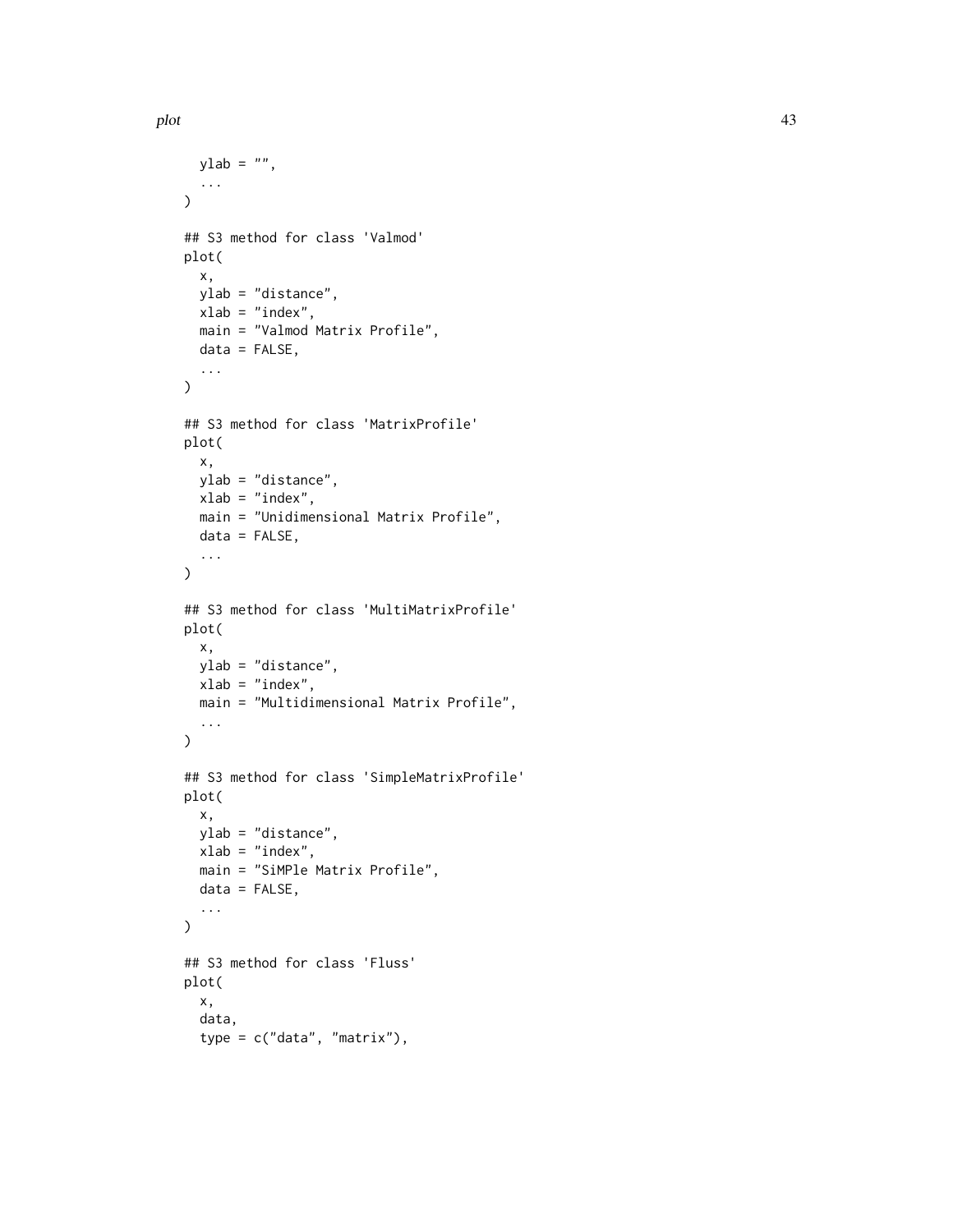```
main = "Fast Low-cost Unipotent Semantic Segmentation",
 xlab = "index",
 ylab = "",
  ...
\mathcal{L}## S3 method for class 'Floss'
plot(
 x,
 data,
 type = c("data", "matrix"),
 main = "Fast Low-cost Online Semantic Segmentation",
 xlab = "index",
 ylab = "",
  ...
\mathcal{L}## S3 method for class 'Chain'
plot(
 x,
 data,
 type = c("data", "matrix"),main = "Chain Discover",
 xlab = "index",
 ylab = "",
  ...
\lambda## S3 method for class 'Discord'
plot(
 x,
 data,
 type = c("data", "matrix"),
 ncol = 3,
 main = "Discord Discover",
 xlab = "index",
 ylab = "",
  ...
\mathcal{L}## S3 method for class 'Snippet'
plot(
 x,
 data,
 ncol = 3,
 main = "Snippet Finder",
 xlab = "index",
 ylab = "",
```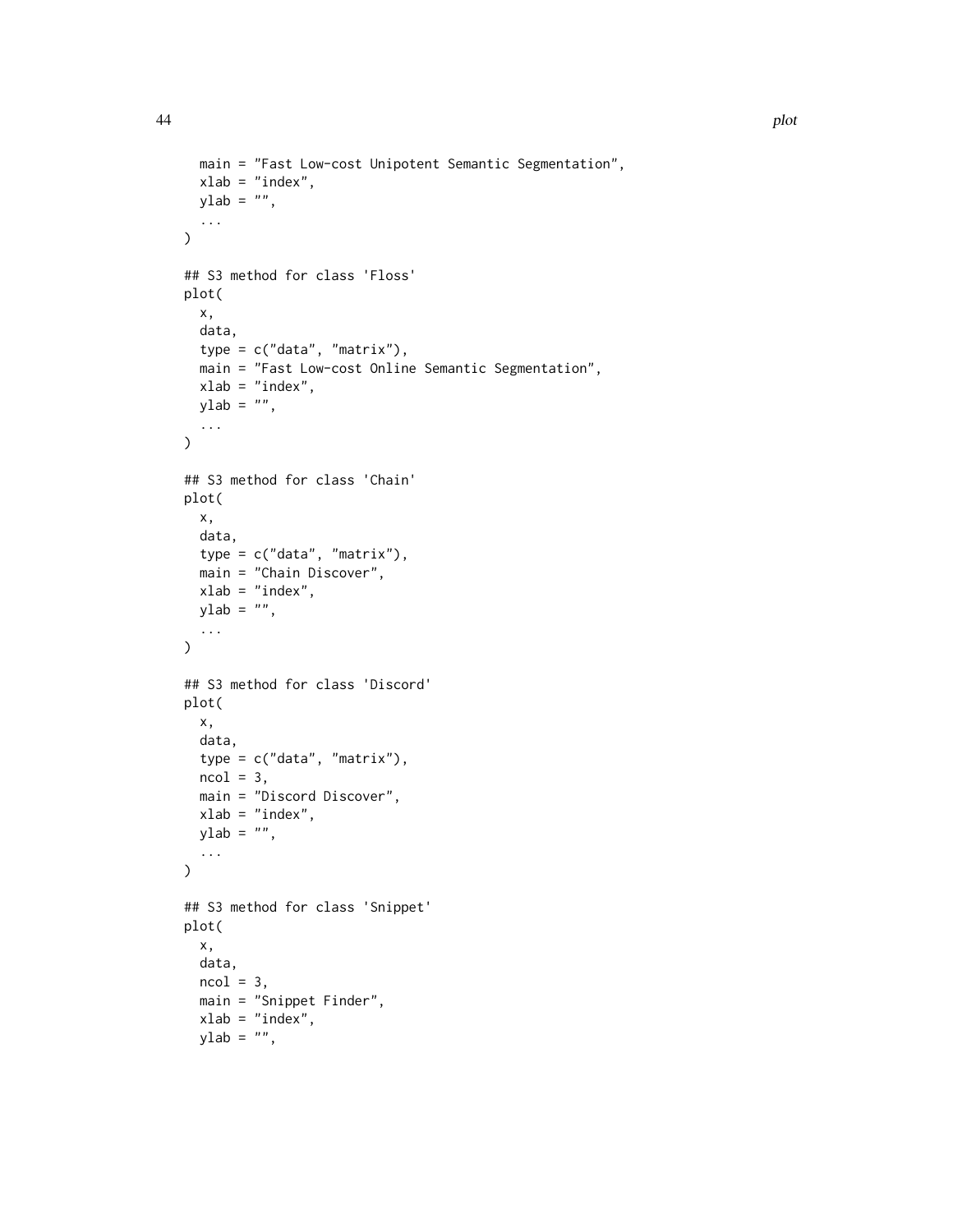...  $\lambda$ 

plot( x,

...  $\mathcal{L}$ 

plot( x,

...  $\lambda$ 

```
## S3 method for class 'Motif'
 data,
 type = c("data", "matrix"),ncol = 3,
 main = "MOTIF Discover",
 xlab = "index",
 ylab = "",
## S3 method for class 'MultiMotif'
 data,
 type = c("data", "matrix"),
 ncol = 3,
 main = "Multidimensional MOTIF Discover",
 xlab = "index",
 ylab = "",
## S3 method for class 'Salient'
plot(x, data, main = "Salient Subsections", xlab = "index", ylab = "", ...)
## S3 method for class 'PMP'
```

```
plot(
  x,
  ylab = "distance",
  xlab = "index",
  main = "Unidimensional Matrix Profile",
  data = FALSE,
  ...
\mathcal{L}
```
# Arguments

| <b>X</b>   | a Matrix Profile                                                                        |
|------------|-----------------------------------------------------------------------------------------|
| data       | the data used to build the Matrix Profile, if not embedded to it.                       |
| type       | "data" or "matrix". Choose what will be plotted.                                        |
|            | exclusion_zone if a number will be used instead of Matrix Profile's. (Default is NULL). |
| edge_limit | if a number will be used instead of Matrix Profile's exclusion zone. (Default is        |
|            | NULL).                                                                                  |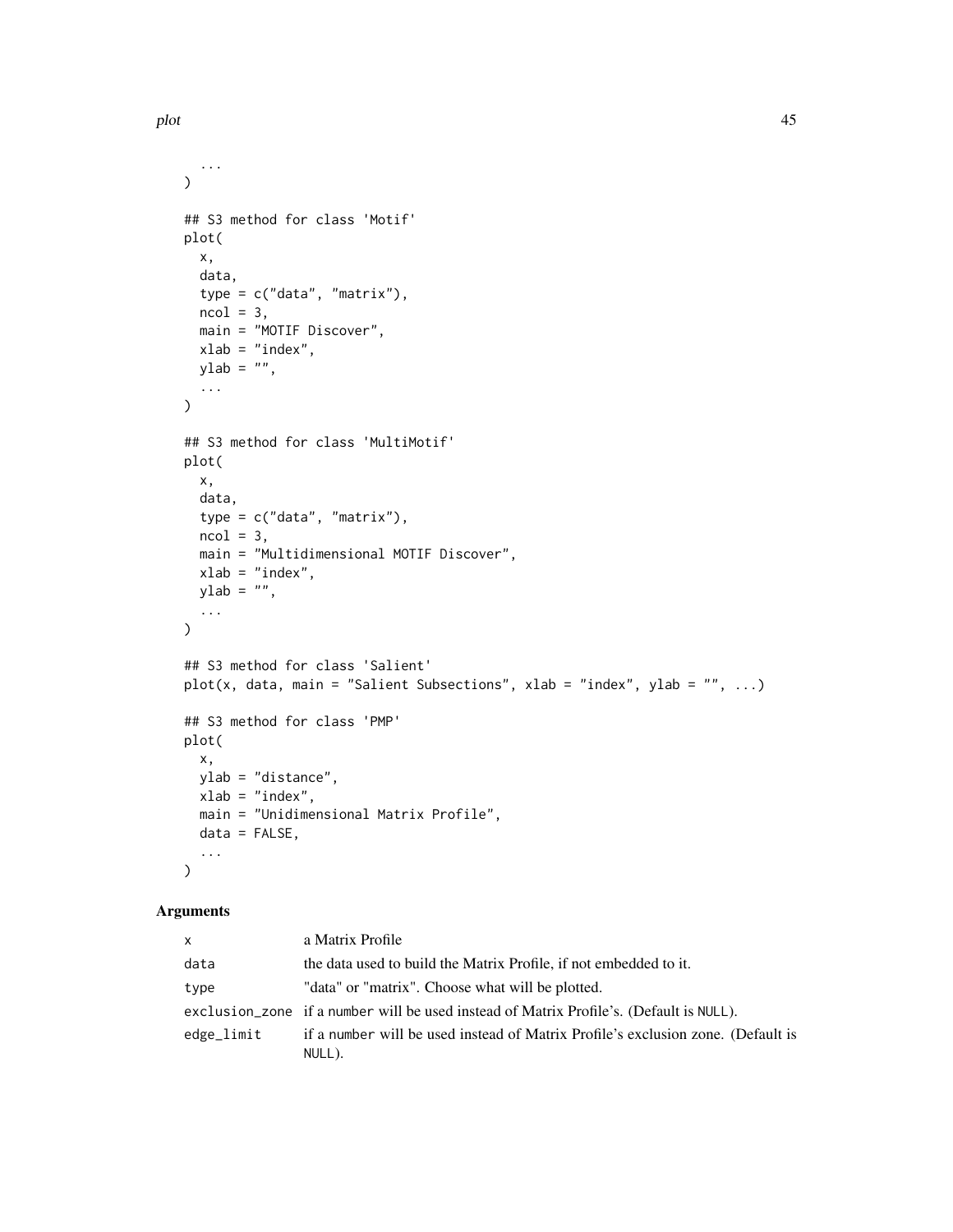<span id="page-45-0"></span>

| threshold | the maximum value to be used to plot.                |
|-----------|------------------------------------------------------|
| main      | a string. Main title.                                |
| xlab      | a string. X label.                                   |
| ylab      | a string. Y label.                                   |
| $\ddots$  | further arguments to be passed to plot(). See par(). |
| ncol      | an int. Number of columns to plot Motifs.            |

#### Value

None

# Examples

mp <- tsmp(mp\_toy\_data\$data[1:200, 1], window\_size = 30, verbose = 0) plot(mp)

plot\_arcs *Plot arcs between indexes of a Profile Index*

# Description

Sometimes may be useful to see where is the nearest neighbor graphically. This is the reasoning behind, for example, FLUSS which uses the arc count to infer a semantic change, and SiMPle which infer that arcs connect similar segments of a music. See details for a deeper explanation how to use this function.

# Usage

```
plot_arcs(
 pairs,
  alpha = NULL,
  quality = 30,
  1wd = 15,col = c("blue", "orange"),main = "Arc Plot",
 ylab = "",
  xlab = "Profile Index",
  xmin = NULL,xmax = NULL,
  ...
\mathcal{L}
```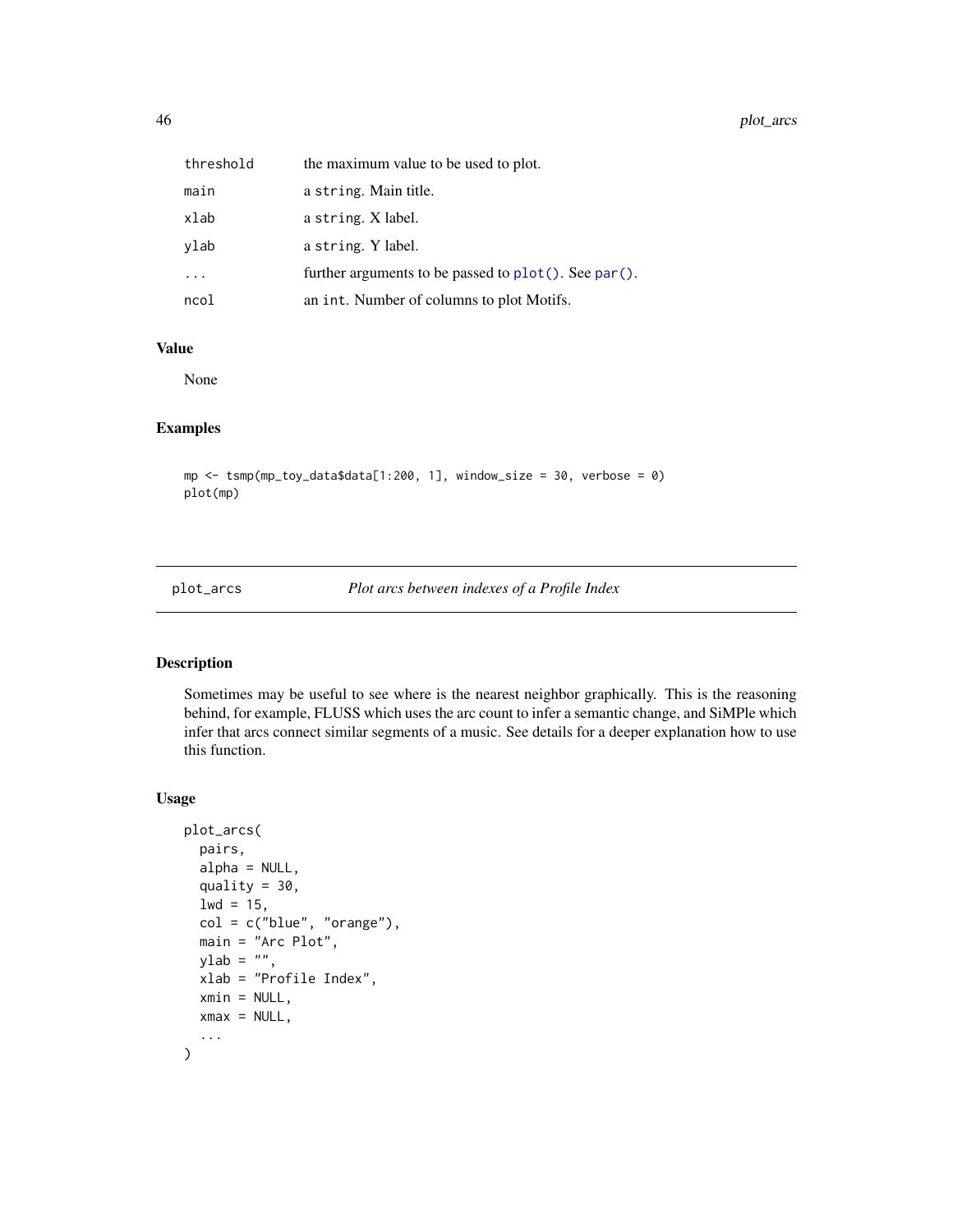#### <span id="page-46-1"></span>pmp and the contract of the contract of the contract of the contract of the contract of the contract of the contract of the contract of the contract of the contract of the contract of the contract of the contract of the co

## Arguments

| pairs     | a matrix with 2 columns.                                                                                                 |
|-----------|--------------------------------------------------------------------------------------------------------------------------|
| alpha     | a numeric. (Default is NULL, automatic). Alpha value for lines transparency.                                             |
| quality   | an int. (Default is 30). Number of segments to draw the arc. Bigger value,<br>harder to render.                          |
| lwd       | an int. (Default is 15). Line width.                                                                                     |
| col       | a vector of colors. (Default is c("blue", "orange")). Colors for right and left<br>arc, respectively. Accepts one color. |
| main      | a string. (Default is "Arc Plot"). Main title.                                                                           |
| ylab      | a string. (Default is ""). Y label.                                                                                      |
| xlab      | a string. (Default is "Profile Index"). X label.                                                                         |
| xmin      | an int. (Default is NULL). Set the minimum value of x axis.                                                              |
| xmax      | an int. (Default is NULL). Set the maximum value of x axis.                                                              |
| $\ddotsc$ | further arguments to be passed to $plot()$ . See par().                                                                  |

# Details

You have two options to use this function. First you can provide just the data, and the function will try its best to retrieve the pairs for plotting. Second, you can skip the first parameters and just provide the pairs, which is a matrix with two columns; the first is the starting index, the second is the end index. Two colors are used to allow you to identify the direction of the arc. If you use the rpi or lpi as input, you will see that these profile indexes have just one direction.

exclusion\_zone is used to filter out small arcs that may be useless (e.g. you may be interested in similarities that are far away). edge\_limit is used to filter out spurious arcs that are used connect the beginning and the end of the profile (e.g. silent audio). threshold is used to filter indexes that have distant nearest neighbor (e.g. retrieve only the best motifs).

# Value

None

# Examples

 $plot_{arcs}(pairs = matrix(c(5, 10, 1, 10, 20, 5), ncol = 2, byrow = TRUE))$ 

<span id="page-46-0"></span>pmp *Pan-Matrix Profile*

## Description

Computes the Pan-Matrix Profile (PMP) for the given time series.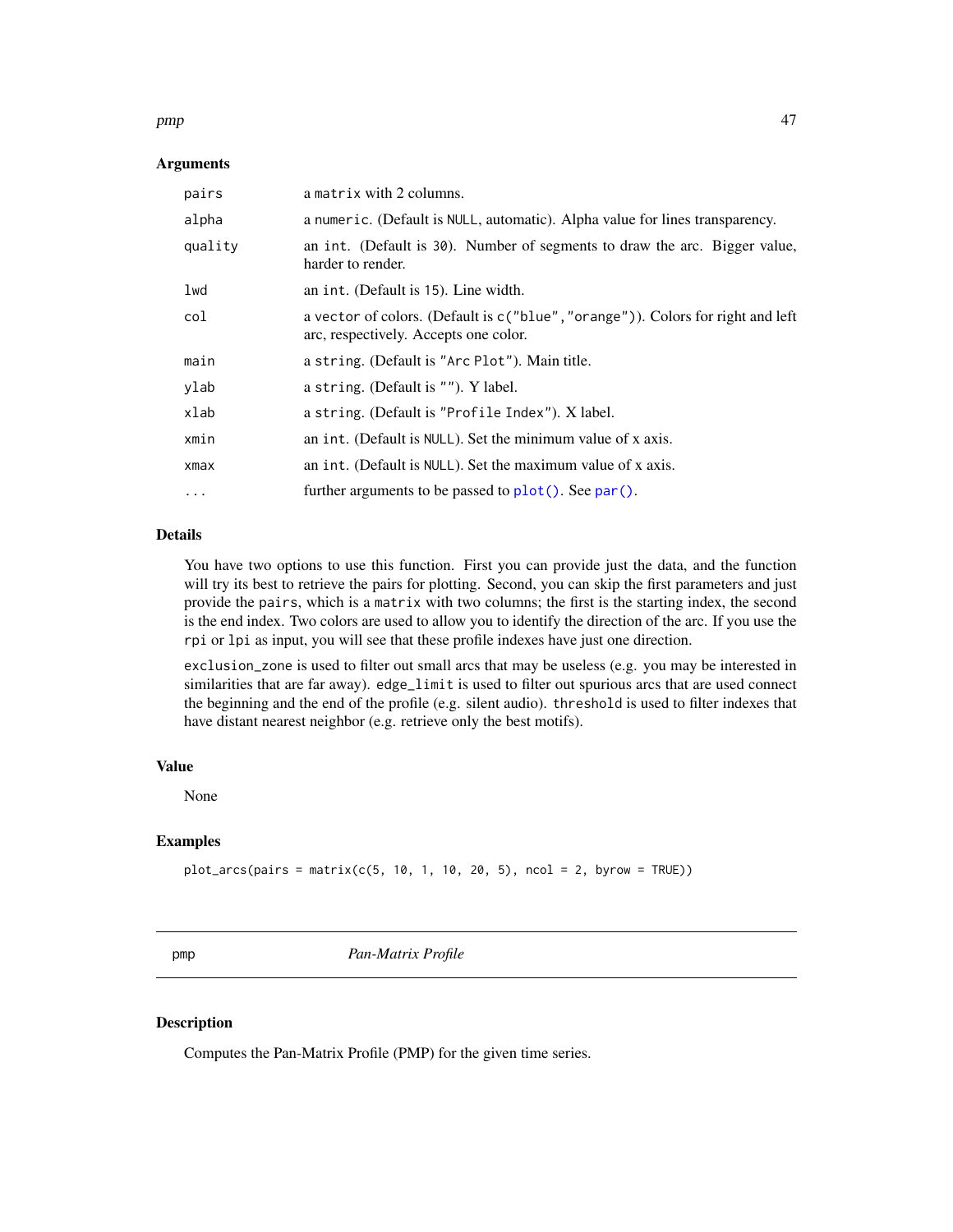# Usage

```
pmp(
  data,
  window_sizes = seq.int(from = 10, to = length(data)/2, length.out = 20),
  plot = FALSE,
 pmp_obj = NULL,
 n_workers = 1,
  verbose = getOption("tsmp.verbose", 2)
```
## Arguments

)

| data         | a matrix or a vector of numeric.                                                                                                                                                 |
|--------------|----------------------------------------------------------------------------------------------------------------------------------------------------------------------------------|
| window_sizes | a vector of the window sizes that will be evaluated. They will be rounded to<br>the lower integer and sorted. (Default is a sequence of 20 values from 10 to half<br>data size). |
| plot         | a logical. If TRUE, every new computation will be plotted. (Default is FALSE).                                                                                                   |
| pmp_obj      | a PMP object that may or not contain an upper bound value, and previous com-<br>puted profiles. The function will add new profiles, not replace. (Default is<br>NULL).           |
| n_workers    | an int. Number of workers for parallel. (Default is 1).                                                                                                                          |
| verbose      | an int. See details. (Default is 2).                                                                                                                                             |

# Details

The work closest in spirit to ours is VALMOD. The idea of VALMOD is to compute the MP for the shortest length of interest, then use the information gleaned from it to guide a search through longer subsequence lengths, exploiting lower bounds to prune off some calculations. This idea works well for the first few of the longer subsequence lengths, but the lower bounds progressively weaken, making the pruning ineffective. Thus, in the five case studies they presented, the mean value of U/L was just 1.24. In contrast, consider that our termite example in Fig. 15 has a U/L ratio of 240, more than two orders of magnitude larger. Thus, VALMOD is perhaps best seen as finding motifs with some tolerance for a slightly  $(\sim 25\%)$  too short user-specified query length, rather than a true "motifof-all-lengths" algorithm. Also note that apart from the shortest length, VALMOD only gives some information for the other lengths, unlike pmp, which contains exact distances for all subsequences of all lengths.

When just the data is provided, the exploration will be done using the default window\_sizes that is a sequence of 20 values between 10 and the half data size and the resulting object will have an upper\_bound equals to Inf. If an object is provided by the argument pmp\_obj, this function will add more information to the resulting object, never changing the values already computed. verbose changes how much information is printed by this function; 0 means nothing, 1 means text, 2 adds the progress bar, 3 adds the finish sound.

Talk about upper bound and window sizes

1. upper\_window will be set to Inf on new objects 1.1. upper\_window will also be used for plot, and for discovery, it must not remove any existing data from the object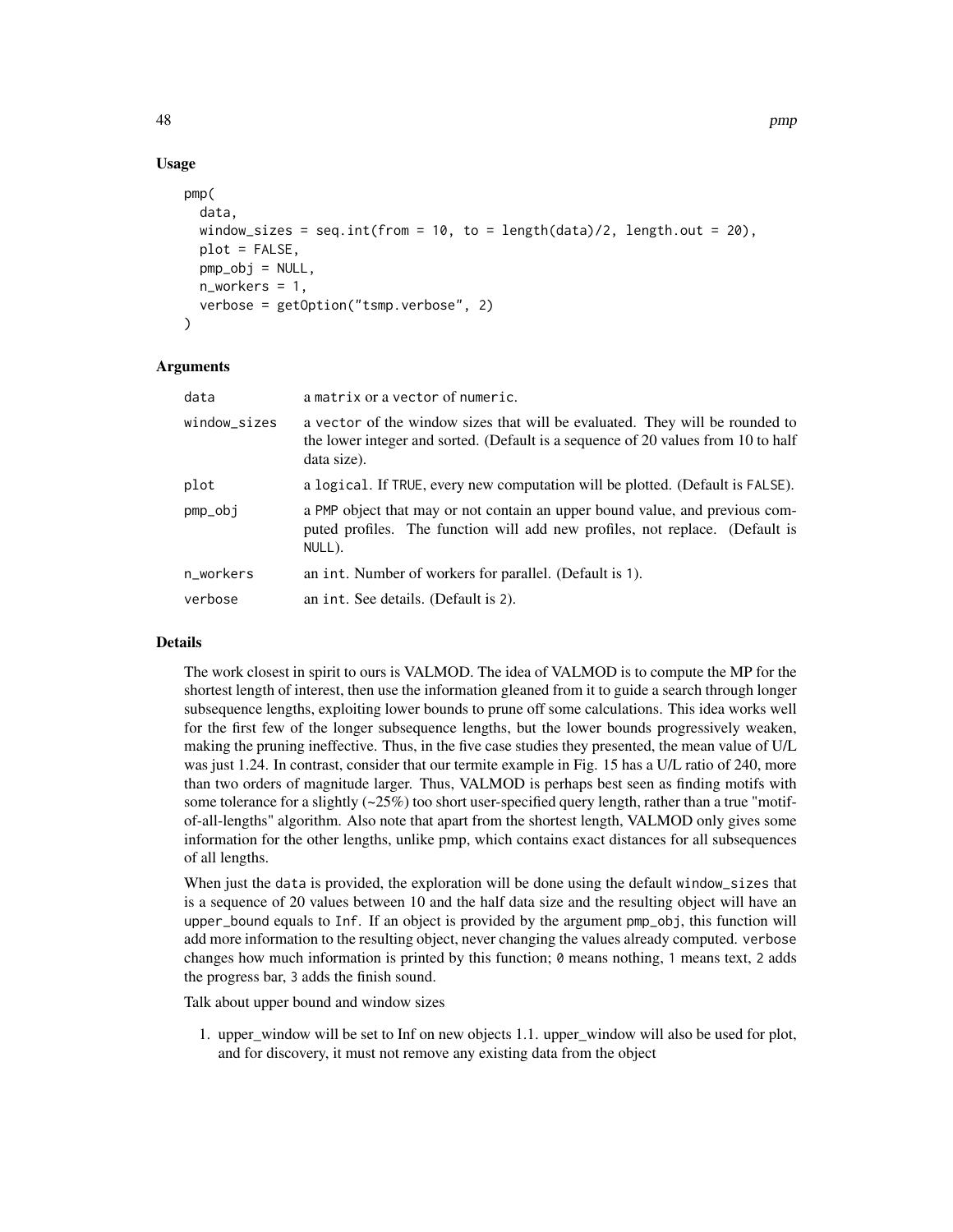# <span id="page-48-0"></span>pmp\_upper\_bound 49

- 2. window\_sizes is used for plot, it must not remove any mp inside the object 2.1. window\_sizes tells the function what mp are stored, it may be updated with as.numeric(names(pmp))
- 3. the functions must be capable to handle the data without need to sort by window\_size, but sort may be useful later(?)

# Value

Returns a PMP object.

# Examples

```
# Just compute
pan <- pmp(mp_gait_data)
# Compute the upper bound, than add new profiles
pan <- pmp_upper_bound(mp_gait_data)
pan <- pmp(mp_gait_data, pmp_obj = pan)
```
pmp\_upper\_bound *Pan Matrix Profile upper bound*

## Description

Finds the upper bound for Pan Matrix Profile calculation.

## Usage

```
pmp_upper_bound(
  data,
  threshold = getOption("tsmp.pmp_ub", 0.95),
  refine_stepsize = getOption("tsmp.pmp_refine", 0.25),
  return_pmp = TRUE,
  n_workers = 1,
  verbose = getOption("tsmp.verbose", 2)
)
```
# Arguments

| data            | a matrix or a vector of numeric.                                                                                                   |
|-----------------|------------------------------------------------------------------------------------------------------------------------------------|
| threshold       | a numeric. Correlation threshold. See details. (Default is 0.95).                                                                  |
| refine_stepsize |                                                                                                                                    |
|                 | a numeric. Step size for the last upper bound search. See details. (Default is<br>$0.25$ ).                                        |
| return_pmp      | a logical. If TRUE, returns the computed data as a PMP object, if FALSE, returns<br>just the upper bound value. (Default is TRUE). |
| n_workers       | an int. Number of workers for parallel. (Default is 1).                                                                            |
| verbose         | verbose an int. See details. (Default is 2).                                                                                       |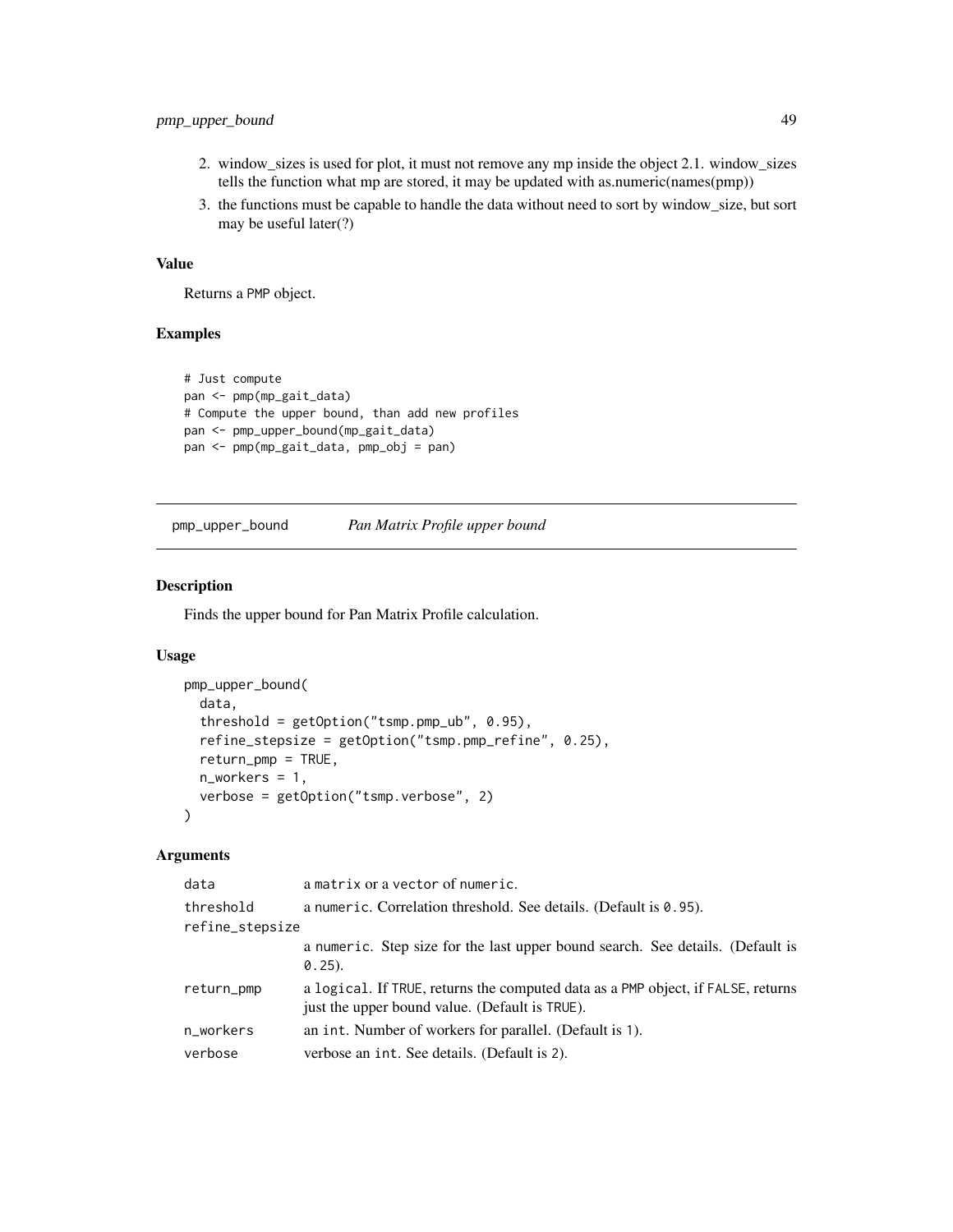The Pan Matrix Profile may not give any further information beyond a certain window size. This function starts computing the matrix profile for the window size of 8 and doubles it until the minimum correlation value found is less than the threshold. After that, it begins to refine the upper bound using the refine\_stepsize values, until the threshold value is hit.

verbose changes how much information is printed by this function; 0 means nothing, 1 means text, 2 adds the progress bar, 3 adds the finish sound.

#### Value

Returns a PMP object with computed data, or just the upper bound value if return\_pmp is set to FALSE.

# References

• Yet to be announced

Website: <http://www.cs.ucr.edu/~eamonn/MatrixProfile.html>

#### Examples

```
# return the object
pan_matrix <- pmp_upper_bound(mp_gait_data)
```

```
# just the upper bound
pan_ub <- pmp_upper_bound(mp_gait_data, return_pmp = FALSE)
```
read *Read TSMP object from JSON file.*

# Description

Read TSMP object from JSON file.

#### Usage

read $(x, \ldots)$ 

# Arguments

| a character string with the input filename.                                                                     |
|-----------------------------------------------------------------------------------------------------------------|
| $-41$ , and $-1$ , and $-1$ , $-1$ , $-1$ , $-1$ , $-1$ , $-1$ , $-1$ , $-1$ , $-1$ , $-1$ , $-1$ , $-1$ , $-1$ |

| other arguments to be passed forward.<br>$\cdots$ |
|---------------------------------------------------|
|---------------------------------------------------|

# Examples

result <- read("input.json")

50 read and the contract of the contract of the contract of the contract of the contract of the contract of the contract of the contract of the contract of the contract of the contract of the contract of the contract of th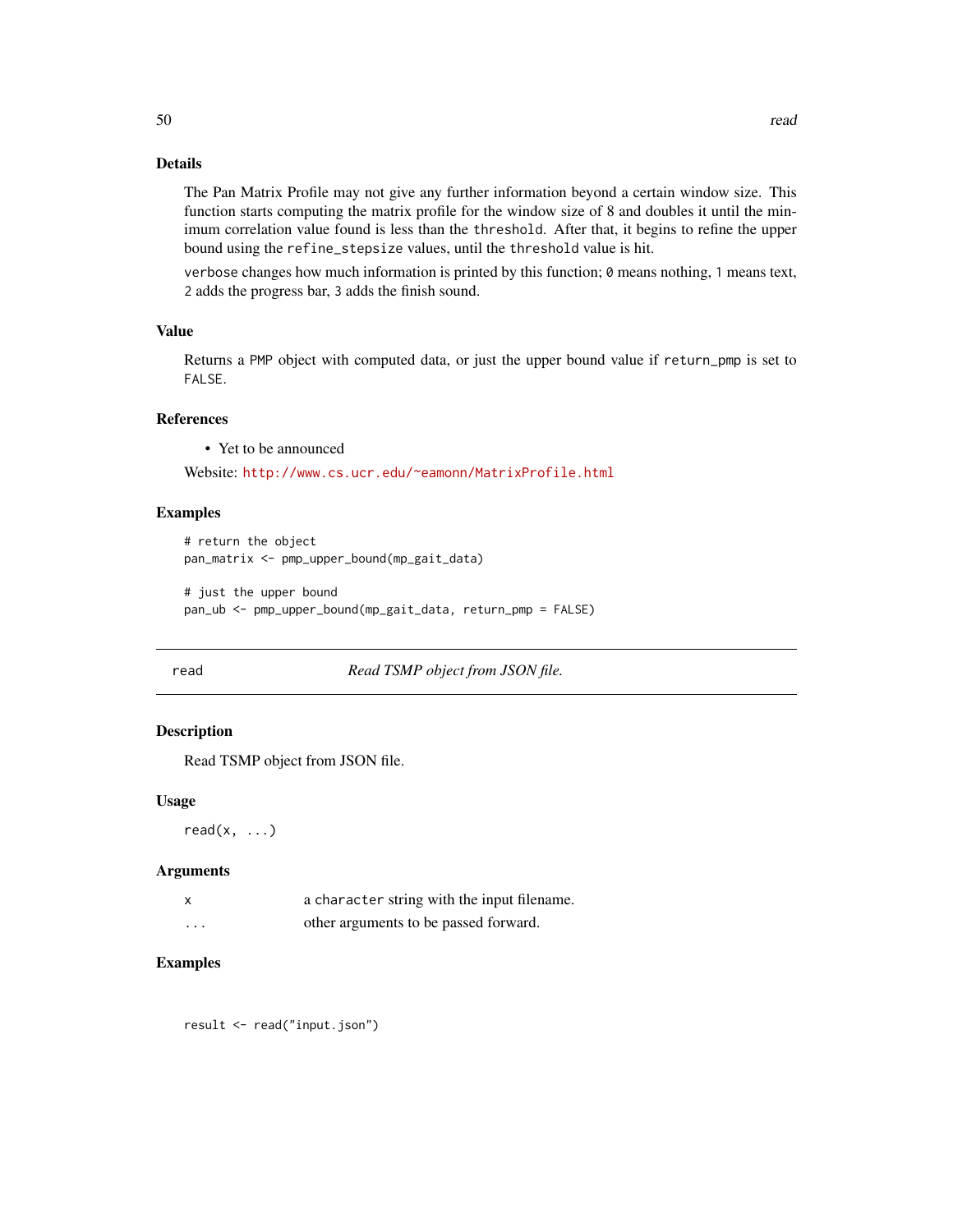Remove a TSMP class from an object

# Usage

remove\_class(x, class)

# Arguments

|       | a TSMP object                        |
|-------|--------------------------------------|
| class | character string with the class name |

# Value

the object without the class

# Examples

```
w <- 50
data <- mp_gait_data
mp \le -tsmp(data, window_size = w, exclusion_zone = 1 / 4, verbose = 0)
mp <- find_chains(mp)
# Remove the "Chain" class information
mp <- remove_class(mp, "Chain")
```
salient\_mds *Convert salient sequences into MDS space*

## Description

Convert salient sequences into MDS space

#### Usage

salient\_mds(.mp, data, bit\_idx = 1)

# Arguments

| .mp     | a Matrix Profile object.                                                                              |
|---------|-------------------------------------------------------------------------------------------------------|
| data    | the data used to build the Matrix Profile, if not embedded.                                           |
| bit idx | an int. The index of n bits used for MDL discretization if more than one was<br>used. (Default is 1). |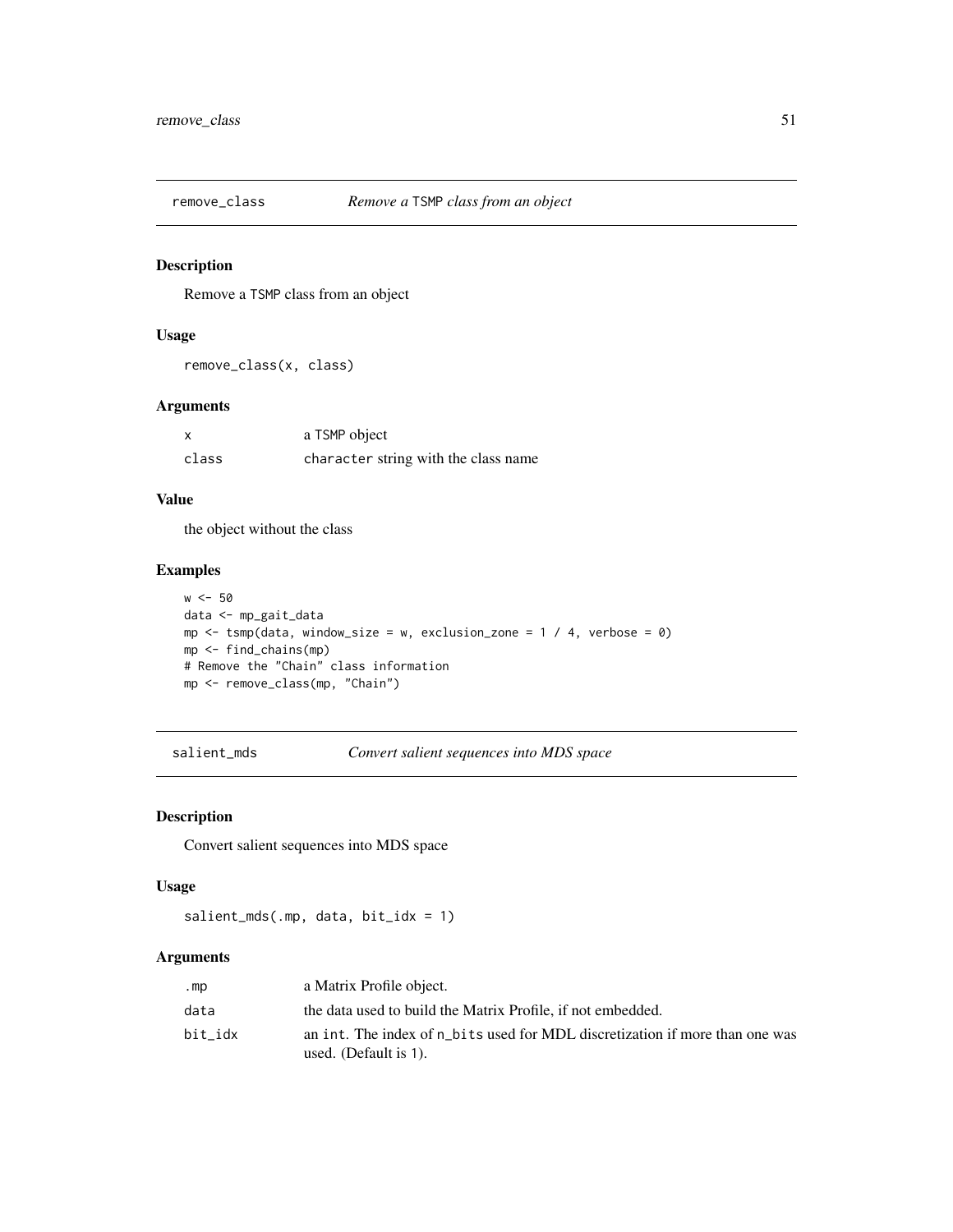# Value

Returns X,Y values for plotting

## References

- Yeh CCM, Van Herle H, Keogh E. Matrix profile III: The matrix profile allows visualization of salient subsequences in massive time series. Proc - IEEE Int Conf Data Mining, ICDM. 2017;579-88.
- Hu B, Rakthanmanon T, Hao Y, Evans S, Lonardi S, Keogh E. Discovering the Intrinsic Cardinality and Dimensionality of Time Series Using MDL. In: 2011 IEEE 11th International Conference on Data Mining. IEEE; 2011. p. 1086-91.

Website: <https://sites.google.com/site/salientsubs/>

## Examples

```
# toy example
data <- mp_toy_data$data[, 1]
mp \le tsmp(data, window_size = 30, verbose = 0)
mps <- salient_subsequences(mp, verbose = 0)
mds_data <- salient_mds(mps)
plot(mds_data, main = "Multi dimensional scale")
```
salient\_score *Computes the F-Score of salient algorithm.*

## Description

This score function is useful for testing several values of n\_bits for MDL discretization and checking against a known set of indexes. This increase the probability of better results on relevant subsequence extraction.

## Usage

```
salient_score(.mp, gtruth, verbose = getOption("tsmp.verbose", 2))
```
# Arguments

| .mp     | a Matrix Profile object.                                        |
|---------|-----------------------------------------------------------------|
| gtruth  | a vector of integers with the indexes of relevant subsequences. |
| verbose | an int. (Default is 2).                                         |

# Value

Returns a list with f\_score, precision, recall and bits used in the algorithm.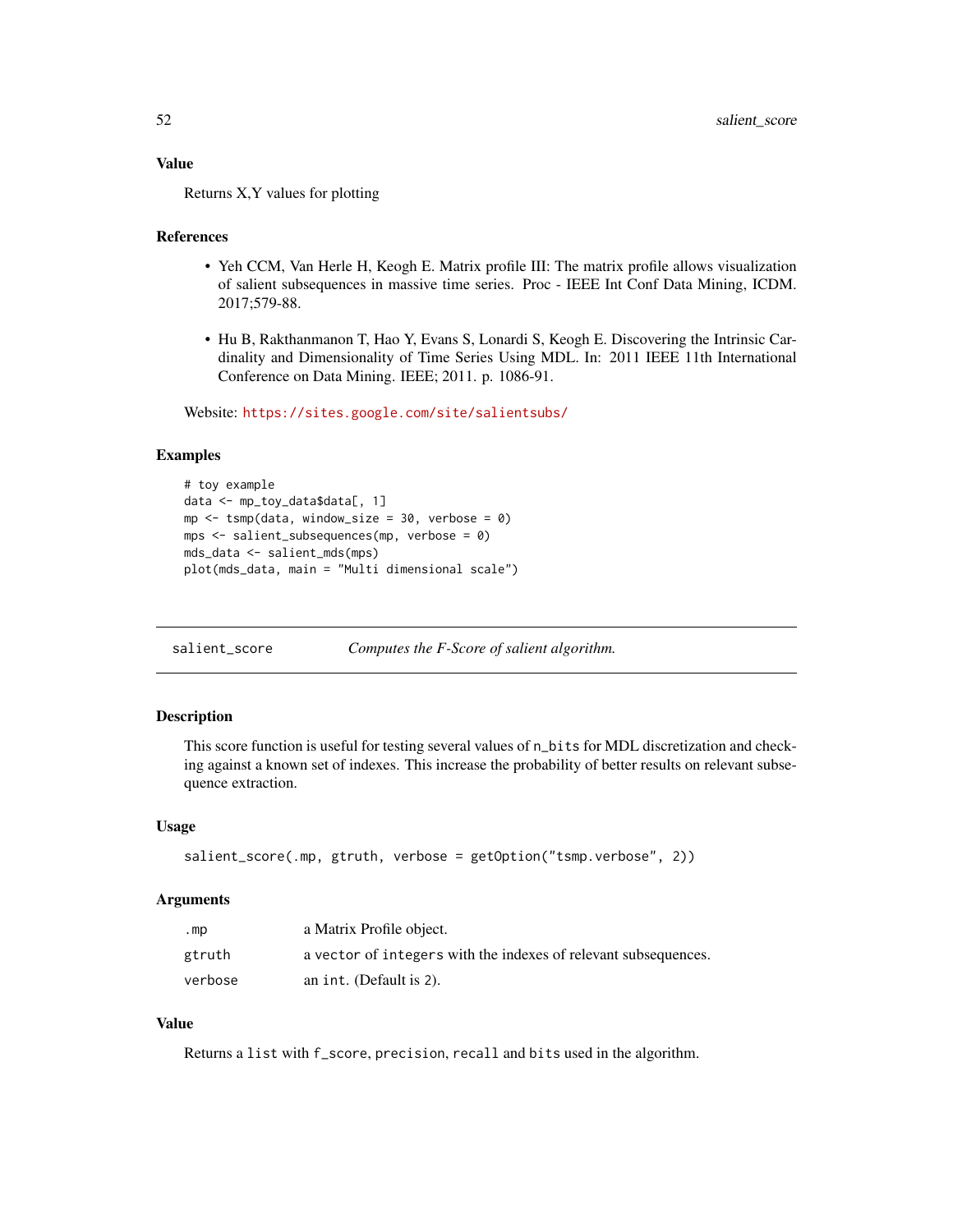#### References

- Yeh CCM, Van Herle H, Keogh E. Matrix profile III: The matrix profile allows visualization of salient subsequences in massive time series. Proc - IEEE Int Conf Data Mining, ICDM. 2017;579-88.
- Hu B, Rakthanmanon T, Hao Y, Evans S, Lonardi S, Keogh E. Discovering the Intrinsic Cardinality and Dimensionality of Time Series Using MDL. In: 2011 IEEE 11th International Conference on Data Mining. IEEE; 2011. p. 1086-91.

Website: <https://sites.google.com/site/salientsubs/>

## Examples

```
# toy example
data <- mp_toy_data$data[, 1]
mp \le tsmp(data, window_size = 30, verbose = 0)
mps \le salient_subsequences(mp, n_bits = c(4, 6, 8), verbose = 0)
label_idx <- seq(2, 500, by = 110) # fake data
salient_score(mps, label_idx, verbose = 0)
```
salient\_subsequences *Framework for retrieve salient subsequences from a dataset*

# Description

In order to allow a meaningful visualization in Multi-Dimensional Space (MDS), this function retrieves the most relevant subsequences using Minimal Description Length (MDL) framework.

#### Usage

```
salient_subsequences(
  .mp,
  data,
  n\_bits = 8,
  n<sub>cand</sub> = 10,
  exclusion_zone = NULL,
  verbose = getOption("tsmp.verbose", 2)
\lambda
```
#### Arguments

| .mp     | a TSMP object of class Matrix Profile.                                                          |
|---------|-------------------------------------------------------------------------------------------------|
| data    | the data used to build the Matrix Profile, if not embedded.                                     |
| n_bits  | an int or vector of int. Number of bits for MDL discretization. (Default is<br>8).              |
| n_cand  | an int. number of candidate when picking the subsequence in each iteration.<br>(Default is 10). |
|         | exclusion_zone if a number will be used instead of embedded value. (Default is NULL).           |
| verbose | an int. See details. (Default is 2).                                                            |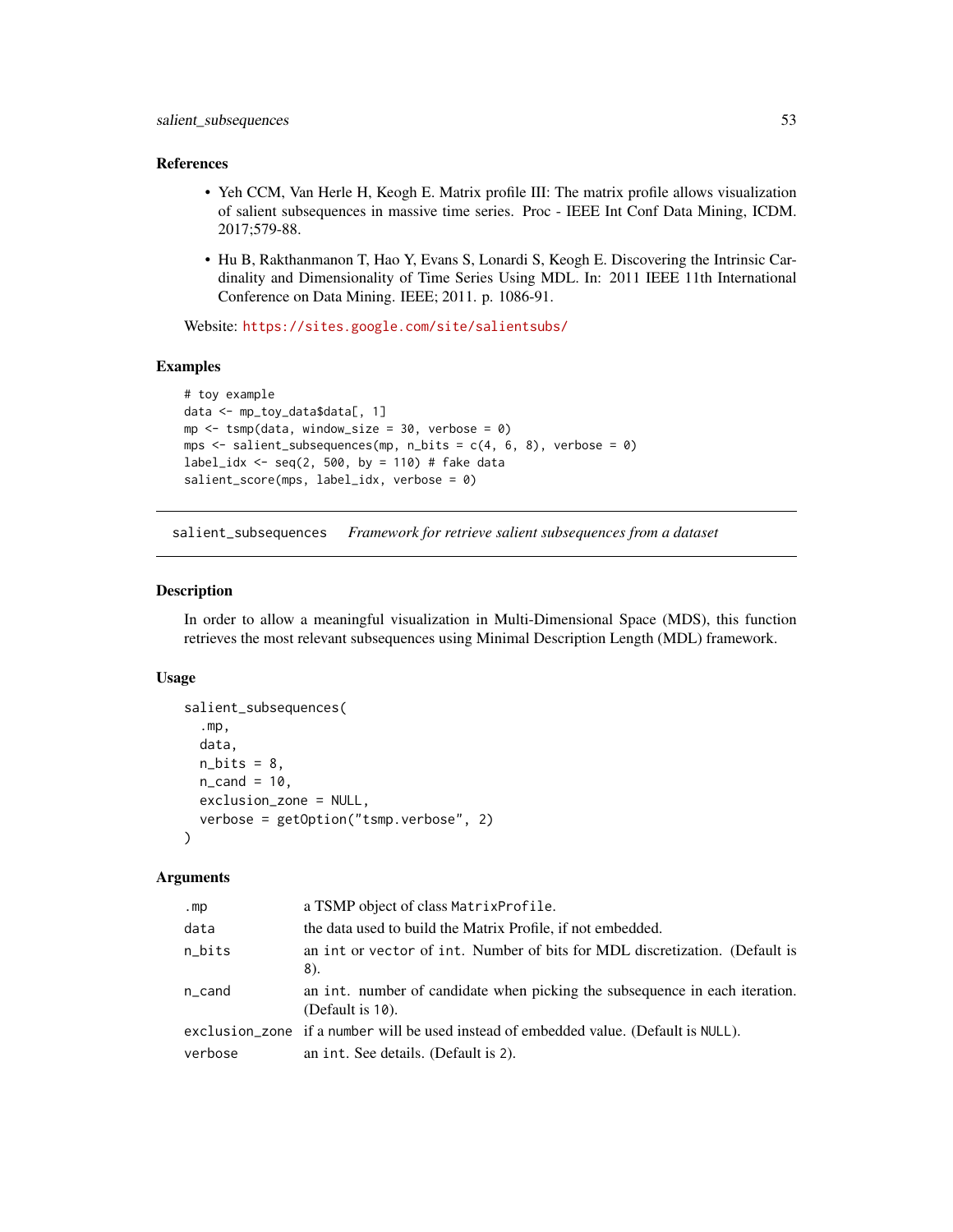# Details

verbose changes how much information is printed by this function; 0 means nothing, 1 means text, 2 adds the progress bar, 3 adds the finish sound.

# Value

Returns the input .mp object with a new name salient. It contains: indexes, a vector with the starting position of each subsequence,  $idx\_bit\_size$ , a vector with the associated bitsize for each iteration and bits the value used as input on n\_bits.

## References

- Yeh CCM, Van Herle H, Keogh E. Matrix profile III: The matrix profile allows visualization of salient subsequences in massive time series. Proc - IEEE Int Conf Data Mining, ICDM. 2017;579-88.
- Hu B, Rakthanmanon T, Hao Y, Evans S, Lonardi S, Keogh E. Discovering the Intrinsic Cardinality and Dimensionality of Time Series Using MDL. In: 2011 IEEE 11th International Conference on Data Mining. IEEE; 2011. p. 1086-91.

Website: <https://sites.google.com/site/salientsubs/>

#### Examples

```
# toy example
data <- mp_toy_data$data[, 1]
mp \le - tsmp(data, window_size = 30, verbose = 0)
mps \le salient_subsequences(mp, data, verbose = 0)
# full example
data <- mp_meat_data$sub$data
w <- mp_meat_data$sub$sub_len
mp \le - tsmp(data, window_size = w, verbose = 2, n_workers = 6)
mps \le salient_subsequences(mp, data, n_bits = c(4, 6, 8), verbose = 2)
```
<span id="page-53-0"></span>scrimp *Anytime univariate SCRIMP++ algorithm*

#### Description

Computes the best so far Matrix Profile and Profile Index for Univariate Time Series. DISCLAIMER: This algorithm still in development by its authors. Join similarity, RMP and LMP not implemented yet.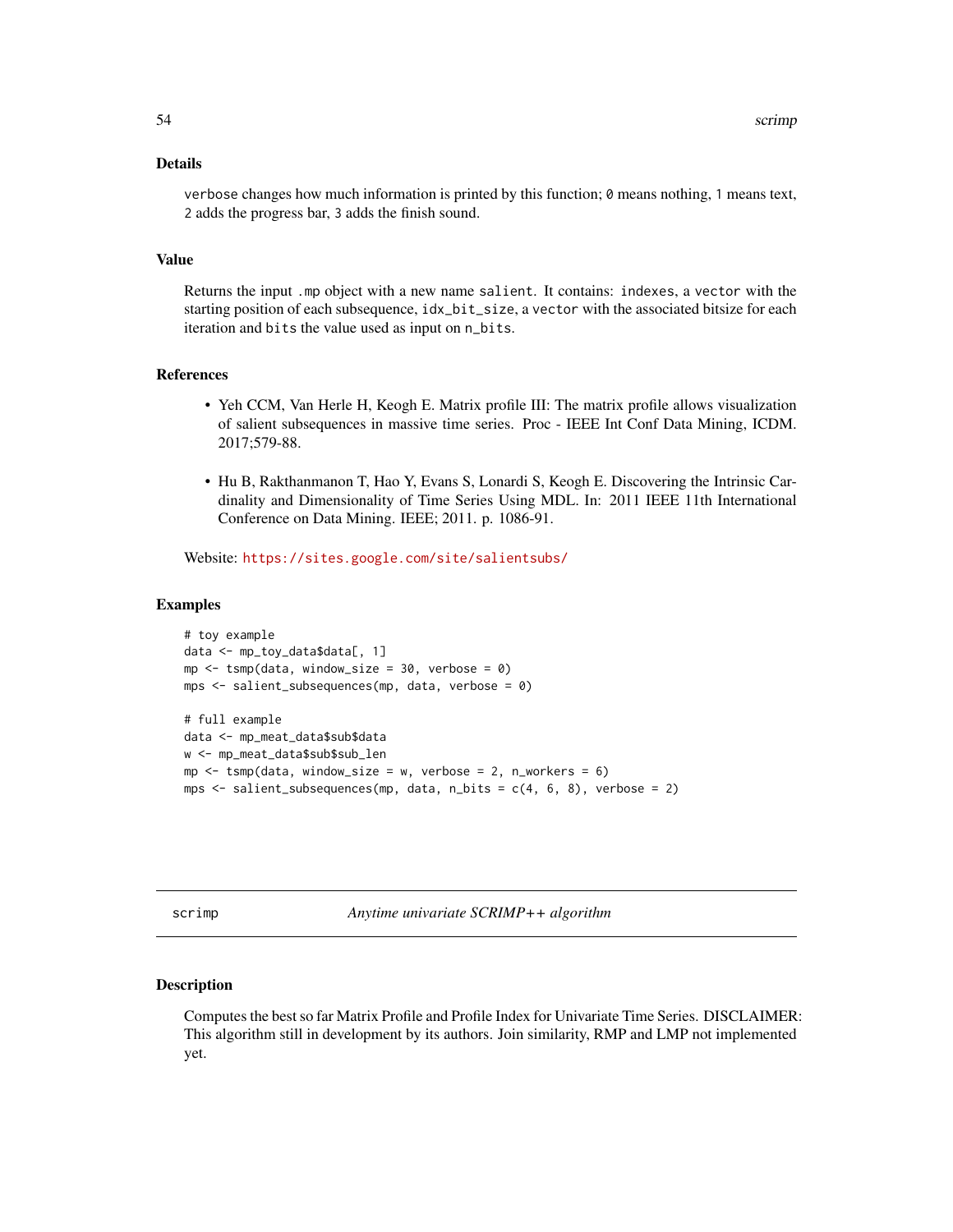#### <span id="page-54-0"></span>scrimp 55

# Usage

```
scrimp(
  ...,
 window_size,
 exclusion_zone = getOption("tsmp.exclusion_zone", 1/2),
 verbose = getOption("tsmp.verbose", 2),
  s<sub>s</sub>ize = Inf,
 pre\_script = 1/4,
 pre_only = FALSE
)
```
# Arguments

| $\cdots$    | a matrix or a vector.                                                                                                            |
|-------------|----------------------------------------------------------------------------------------------------------------------------------|
| window_size | an int. Size of the sliding window.                                                                                              |
|             | exclusion_zone a numeric. Size of the exclusion zone, based on window size (default is 1/2).<br>See details.                     |
| verbose     | an int. See details. (Default is 2).                                                                                             |
| s_size      | a numeric, for anytime algorithm, represents the size (in observations) the ran-<br>dom calculation will occur (default is Inf). |
| pre_scrimp  | a numeric. Set the pre-scrimp step based on window_size, if 0, disables pre-<br>scrimp. (default is $1/4$ ).                     |
| pre_only    | a logical. Returns only the pre script data. (Default is FALSE).                                                                 |

#### Details

The Matrix Profile, has the potential to revolutionize time series data mining because of its generality, versatility, simplicity and scalability. In particular it has implications for time series motif discovery, time series joins, shapelet discovery (classification), density estimation, semantic segmentation, visualization, rule discovery, clustering etc. The anytime SCRIMP computes the Matrix Profile and Profile Index in such manner that it can be stopped before its complete calculation and return the best so far results allowing ultra-fast approximate solutions. verbose changes how much information is printed by this function; 0 means nothing, 1 means text, 2 adds the progress bar, 3 adds the finish sound. exclusion\_zone is used to avoid trivial matches.

# Value

Returns a MatrixProfile object, a list with the matrix profile mp, profile index pi left and right matrix profile lmp, rmp and profile index lpi, rpi, window size w and exclusion zone ez.

## References

Website: <http://www.cs.ucr.edu/~eamonn/MatrixProfile.html>

# See Also

Other matrix profile computations: [mstomp\\_par\(](#page-39-0)), [stamp\\_par\(](#page-60-0)), [stomp\\_par\(](#page-63-1)), [tsmp\(](#page-65-0)), [valmod\(](#page-68-0))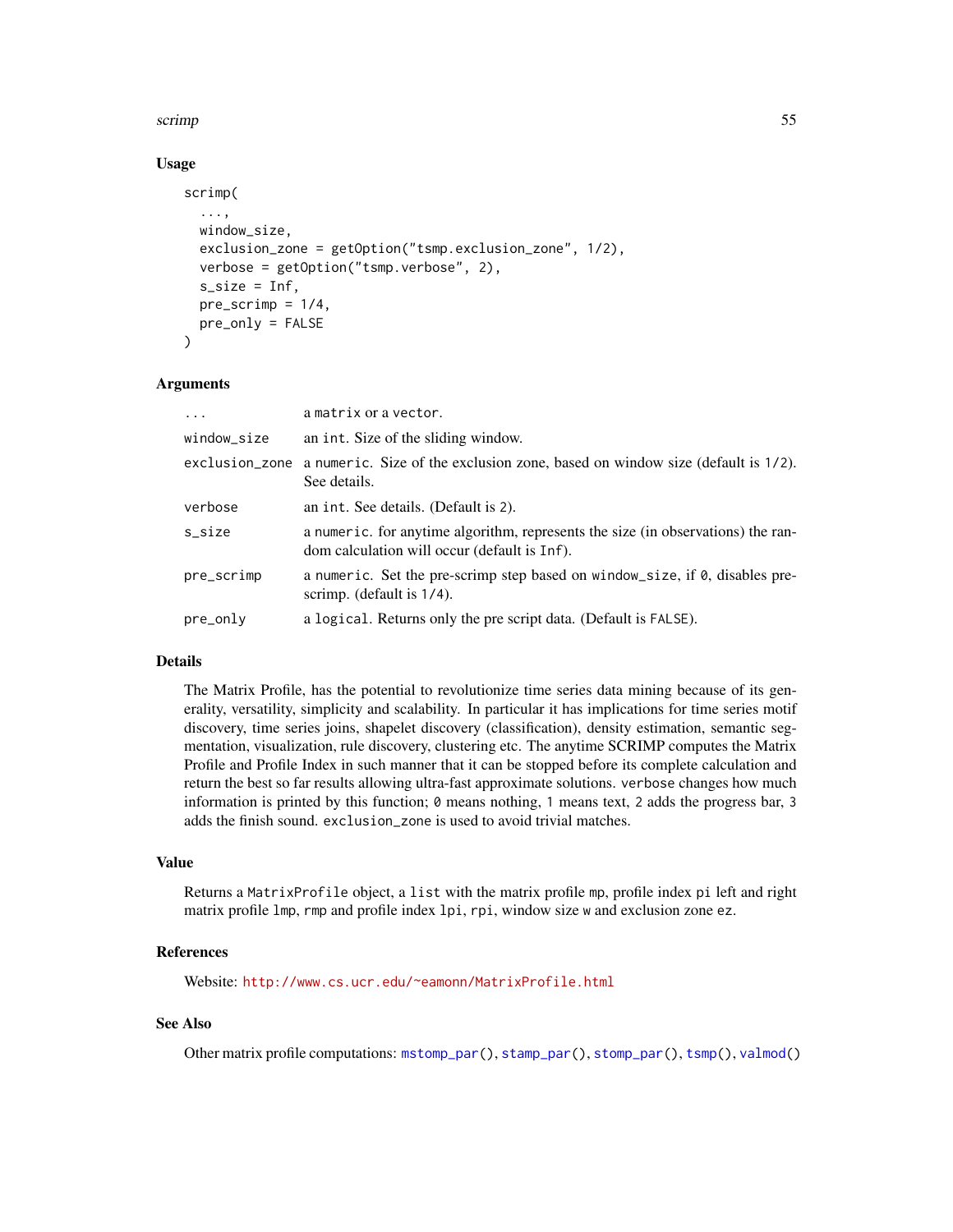# Examples

```
mp \le - scrimp(mp_toy_data$data[1:200, 1], window_size = 30, verbose = 0)
ref_data <- mp_toy_data$data[, 1]
query_data <- mp_toy_data$data[, 2]
# self similarity
mp \le scrimp(ref_data, window_size = 30, s_size = round(nrow(ref_data) * 0.1))
# join similarity
mp \le - scrimp(ref_data, query_data, window_size = 30, s_size = round(nrow(query_data) * 0.1))
```
<span id="page-55-0"></span>sdts\_predict *Framework for Scalable Dictionary learning for Time Series (SDTS) prediction function*

# **Description**

This function trains a model that uses a dictionary to predict state changes. Differently from [fluss\(\)](#page-25-0), it doesn't look for semantic changes (that may be several), but for binary states like "on" or "off". Think for example that a human annotator is pressing a switch any time he thinks that the recorded data is relevant, and releases the switch when he thinks the data is noise. This algorithm will learn the switching points (even better) and try to predict using new data.

# Usage

sdts\_predict(model, data, window\_size)

## Arguments

| model       | a model created by SDTS training function sdts_train(). |
|-------------|---------------------------------------------------------|
| data        | a vector of numeric. Time series.                       |
| window_size | an int. The average sliding window size.                |

# Value

Returns a vector of logical with predicted annotations.

## References

• Yeh C-CM, Kavantzas N, Keogh E. Matrix profile IV: Using Weakly Labeled Time Series to Predict Outcomes. Proc VLDB Endow. 2017 Aug 1;10(12):1802-12.

Website: <https://sites.google.com/view/weaklylabeled>

# See Also

Other Scalable Dictionaries: [sdts\\_score\(](#page-56-0)), [sdts\\_train\(](#page-57-0))

<span id="page-55-1"></span>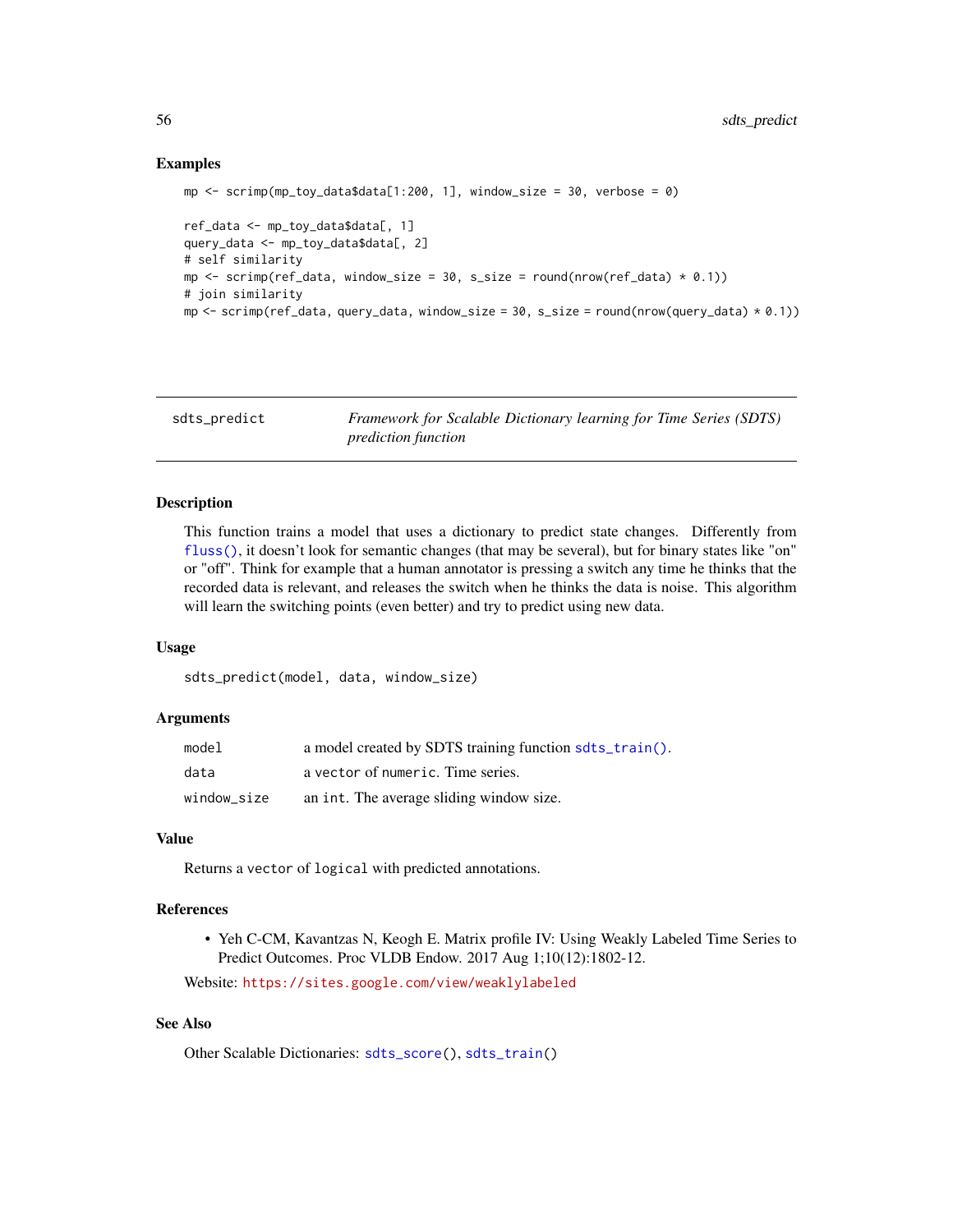# sdts\_score 57

#### Examples

```
# This is a fast toy example and results are useless. For a complete result, run the code inside
#' Not run' section below.
w <- c(110, 220)
subs <- 11000:20000
tr_data <- mp_test_data$train$data[subs]
tr_label <- mp_test_data$train$label[subs]
te_data <- mp_test_data$test$data[subs]
te_label <- mp_test_data$test$label[subs]
model <- sdts_train(tr_data, tr_label, w, verbose = 0)
predict <- sdts_predict(model, te_data, round(mean(w)))
sdts_score(predict, te_label, 1)
windows <- c(110, 220, 330)
model <- sdts_train(mp_test_data$train$data, mp_test_data$train$label, windows, verbose = 0)
predict <- sdts_predict(model, mp_test_data$test$data, round(mean(windows)))
sdts_score(predict, mp_test_data$test$label, 1)
```
<span id="page-56-0"></span>sdts\_score *Computes the F-Score of a SDTS prediction*

# Description

Computes the F-Score of a SDTS prediction.

## Usage

```
sdts_score(pred, gtruth, beta = 1)
```
# Arguments

| pred   | a vector of logical. Predicted annotation from softs_predict() |
|--------|----------------------------------------------------------------|
| gtruth | a vector of logical. Ground truth annotation.                  |
| beta   | a numeric. See details. (default is 1).                        |

# Details

beta is used to balance F-score towards recall  $(>1)$  or precision  $(<1)$ .

#### Value

Returns a list with f\_score, precision and recall.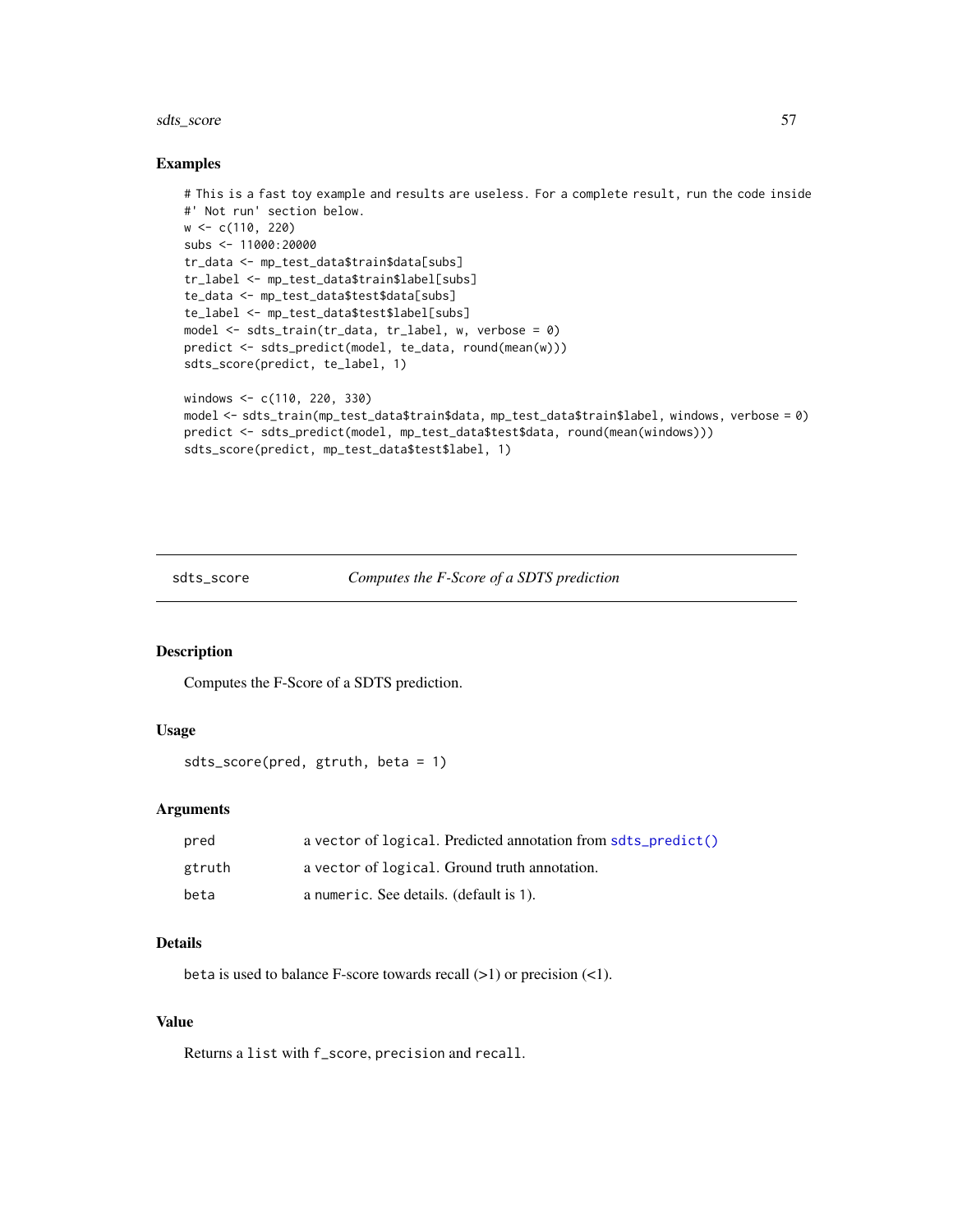## <span id="page-57-1"></span>References

• Yeh C-CM, Kavantzas N, Keogh E. Matrix profile IV: Using Weakly Labeled Time Series to Predict Outcomes. Proc VLDB Endow. 2017 Aug 1;10(12):1802-12.

Website: <https://sites.google.com/view/weaklylabeled>

# See Also

Other Scalable Dictionaries: [sdts\\_predict\(](#page-55-0)), [sdts\\_train\(](#page-57-0))

#### Examples

```
# This is a fast toy example and results are useless. For a complete result, run the code inside
#' Not run' section below.
w <- c(110, 220)
subs <- 11000:20000
tr_data <- mp_test_data$train$data[subs]
tr_label <- mp_test_data$train$label[subs]
te_data <- mp_test_data$test$data[subs]
te_label <- mp_test_data$test$label[subs]
model \le sdts_train(tr_data, tr_label, w, verbose = 0)
predict <- sdts_predict(model, te_data, round(mean(w)))
sdts_score(predict, te_label, 1)
windows <- c(110, 220, 330)
model <- sdts_train(mp_test_data$train$data, mp_test_data$train$label, windows)
```

```
predict <- sdts_predict(model, mp_test_data$test$data, round(mean(windows)))
sdts_score(predict, mp_test_data$test$label, 1)
```
<span id="page-57-0"></span>sdts\_train *Framework for Scalable Dictionary learning for Time Series (SDTS) training function*

#### Description

This function trains a model that uses a dictionary to predict state changes. Differently from [fluss\(\)](#page-25-0), it doesn't look for semantic changes (that may be several), but for binary states like "on" or "off". Think for example that a human annotator is pressing a switch any time he thinks that the recorded data is relevant, and releases the switch when he thinks the data is noise. This algorithm will learn the switching points (even better) and try to predict using new data.

## Usage

```
sdts_train(
  data,
  label,
  window_size,
```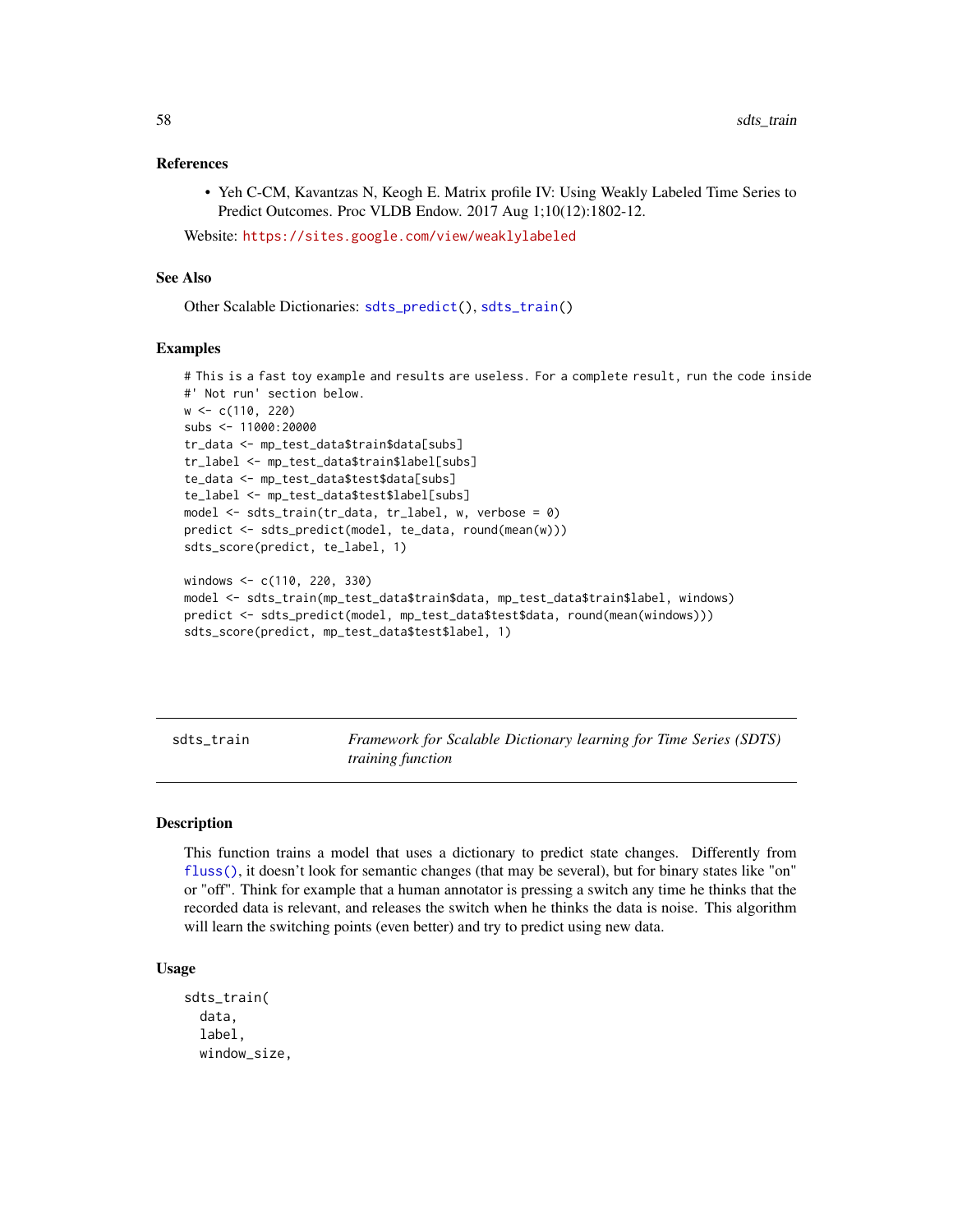#### sdts\_train 59

```
beta = 1,
 pat_max = Inf,parallel = FALSE,
 verbose = getOption("tsmp.verbose", 2)
)
```
# Arguments

| data        | a vector of numeric. Time series.                                |
|-------------|------------------------------------------------------------------|
| label       | a vector of logical. Annotations.                                |
| window_size | an int or a vector of int. Sliding window sizes.                 |
| beta        | a numeric. See details. (default is 1).                          |
| pat_max     | an int. Max number of shape features captured. (default is Inf). |
| parallel    | a logical. Use parallel computation inside (default is FALSE).   |
| verbose     | an int. See details. (Default is 2).                             |

# Details

beta is used to balance F-score towards recall  $(>1)$  or precision  $(<1)$ . verbose changes how much information is printed by this function;  $\theta$  means nothing, 1 means text, 2 adds the progress bar, 3 adds the finish sound.

#### Value

Returns a list with the learned dictionary score (estimated score), score\_hist (history of scores), pattern (shape features), thold (threshold values).

# References

• Yeh C-CM, Kavantzas N, Keogh E. Matrix profile IV: Using Weakly Labeled Time Series to Predict Outcomes. Proc VLDB Endow. 2017 Aug 1;10(12):1802-12.

Website: <https://sites.google.com/view/weaklylabeled>

# See Also

Other Scalable Dictionaries: [sdts\\_predict\(](#page-55-0)), [sdts\\_score\(](#page-56-0))

# Examples

```
# This is a fast toy example and results are useless. For a complete result, run the code inside
#' Not run' section below.
w <- c(110, 220)
subs <- 11000:20000
tr_data <- mp_test_data$train$data[subs]
tr_label <- mp_test_data$train$label[subs]
te_data <- mp_test_data$test$data[subs]
te_label <- mp_test_data$test$label[subs]
model <- sdts_train(tr_data, tr_label, w, verbose = 0)
```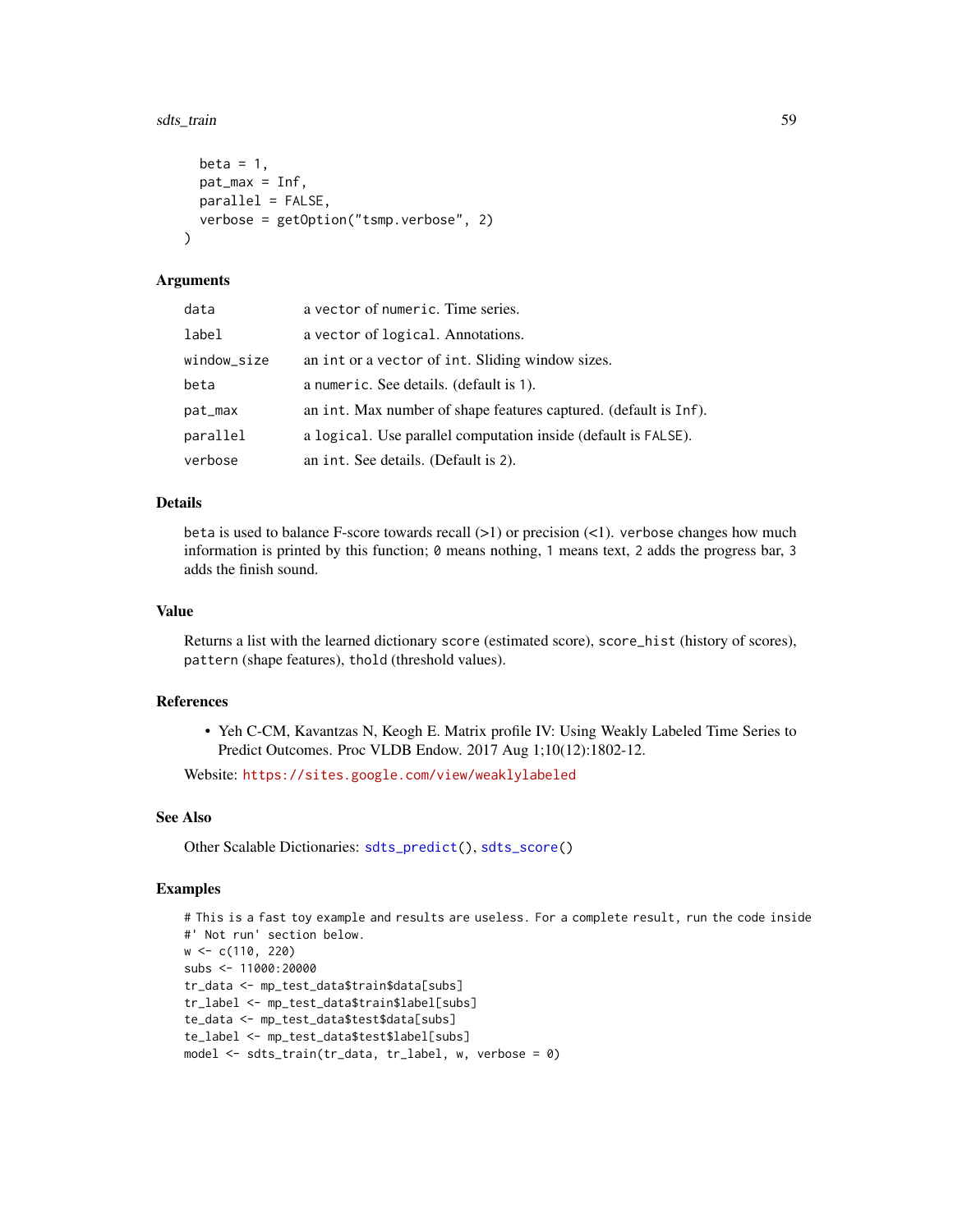```
predict <- sdts_predict(model, te_data, round(mean(w)))
sdts_score(predict, te_label, 1)
windows <- c(110, 220, 330)
model <- sdts_train(mp_test_data$train$data, mp_test_data$train$label, windows)
predict <- sdts_predict(model, mp_test_data$test$data, round(mean(windows)))
sdts_score(predict, mp_test_data$test$label, 1)
```
set\_data *Set/changes the data included in TSMP object.*

#### Description

This may be useful if you want to include the data lately or remove the included data (set as NULL).

# Usage

set\_data(.mp, data)

# Arguments

| .mp  | a TSMP object.                                                    |
|------|-------------------------------------------------------------------|
| data | a matrix (for one series) or a list of matrices (for two series). |

#### Value

Returns silently the original TSMP object with changed data.

#### Examples

```
mp \le - tsmp(mp_toy_data$data[1:200, 1], window_size = 30, verbose = 0)
mp <- set_data(mp, NULL)
```
<span id="page-59-0"></span>simple\_fast *Compute the join similarity for Sound data*

#### Description

Compute the join similarity for Sound data

## Usage

```
simple_fast(
  ...,
 window_size,
 exclusion_zone = getOption("tsmp.exclusion_zone", 1/2),
  verbose = getOption("tsmp.verbose", 2)
)
```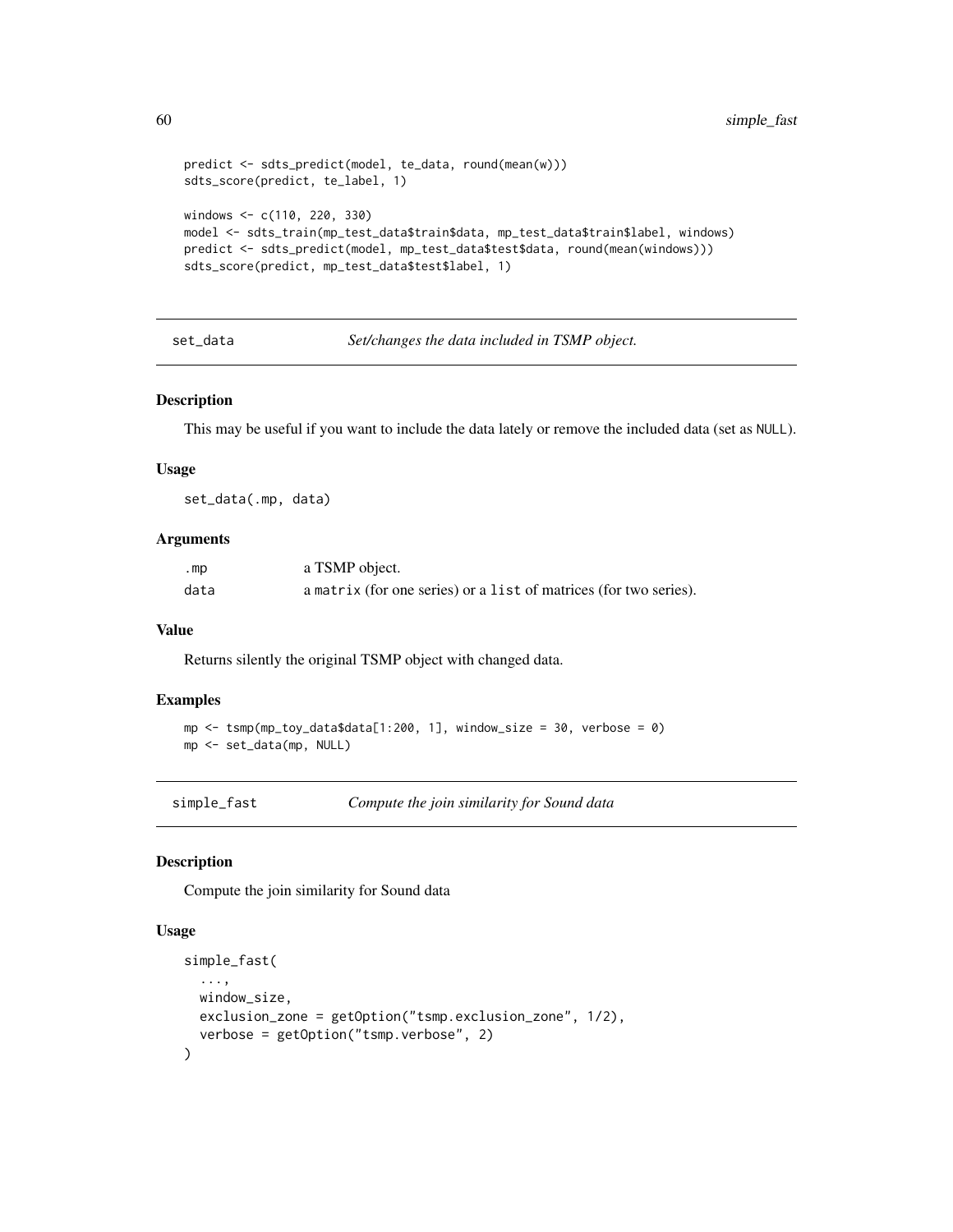# stamp\_par 61

## Arguments

| $\ddots$    | a matrix of numeric, where each column is a time series. Accepts list and<br>data. frame too. If a second time series is supplied it will be a join matrix<br>profile. |
|-------------|------------------------------------------------------------------------------------------------------------------------------------------------------------------------|
| window_size | an int with the size of the sliding window.                                                                                                                            |
|             | exclusion_zone a numeric. Size of the exclusion zone, based on window size (default is 1/2).                                                                           |
| verbose     | an int. See details. (Default is 2).                                                                                                                                   |

# Details

verbose changes how much information is printed by this function; 0 means nothing, 1 means text, 2 adds the progress bar, 3 adds the finish sound.

# Value

Returns a SimpleMatrixProfile object, a list with the matrix profile mp, profile index pi, number of dimensions n\_dim, window size w and exclusion zone ez.

# References

- Silva D, Yeh C, Batista G, Keogh E. Simple: Assessing Music Similarity Using Subsequences Joins. Proc 17th ISMIR Conf. 2016;23-30.
- Silva DF, Yeh C-CM, Zhu Y, Batista G, Keogh E. Fast Similarity Matrix Profile for Music Analysis and Exploration. IEEE Trans Multimed. 2018;14(8):1-1.

Website: <https://sites.google.com/view/simple-fast>

Website: <https://sites.google.com/site/ismir2016simple/home>

# Examples

```
w < -30data <- mp_toy_data$data # 3 dimensions matrix
result <- simple_fast(data, window_size = w, verbose = 0)
```
<span id="page-60-0"></span>stamp\_par *Anytime univariate STAMP algorithm Parallel version*

#### <span id="page-60-1"></span>Description

Computes the best so far Matrix Profile and Profile Index for Univariate Time Series.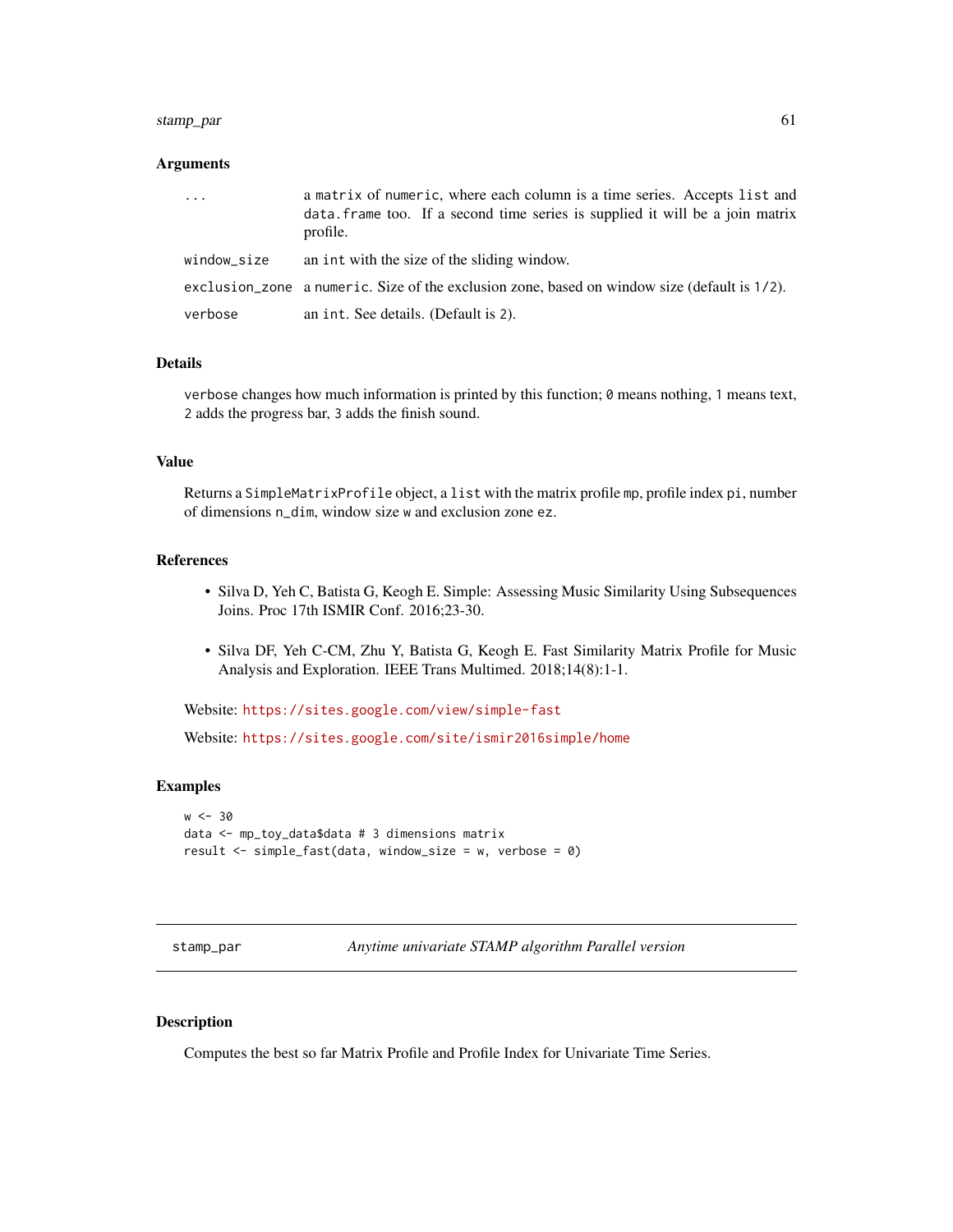# Usage

```
stamp_par(
  ...,
 window_size,
  exclusion_zone = getOption("tsmp.exclusion_zone", 1/2),
  verbose = getOption("tsmp.verbose", 2),
  s_size = Inf,
 n_workers = 2,
 weight = NULL)
stamp(
  ...,
 window_size,
  exclusion_zone = getOption("tsmp.exclusion_zone", 1/2),
  verbose = getOption("tsmp.verbose", 2),
  s_size = Inf,
  weight = NULL)
```
# Arguments

| $\ddots$    | a matrix or a vector. If a second time series is supplied it will be a join matrix<br>profile.                                   |
|-------------|----------------------------------------------------------------------------------------------------------------------------------|
| window_size | an int. Size of the sliding window.                                                                                              |
|             | exclusion_zone a numeric. Size of the exclusion zone, based on window size (default is 1/2).<br>See details.                     |
| verbose     | an int. See details. (Default is 2).                                                                                             |
| s_size      | a numeric, for anytime algorithm, represents the size (in observations) the ran-<br>dom calculation will occur (default is Inf). |
| n_workers   | an int. Number of workers for parallel. (Default is 2).                                                                          |
| weight      | a vector of numeric or NULL with the same length of the window_size. This is<br>a MASS extension to weight the query.            |

#### Details

The Matrix Profile, has the potential to revolutionize time series data mining because of its generality, versatility, simplicity and scalability. In particular it has implications for time series motif discovery, time series joins, shapelet discovery (classification), density estimation, semantic segmentation, visualization, rule discovery, clustering etc. The anytime STAMP computes the Matrix Profile and Profile Index in such manner that it can be stopped before its complete calculation and return the best so far results allowing ultra-fast approximate solutions. verbose changes how much information is printed by this function; 0 means nothing, 1 means text, 2 adds the progress bar, 3 adds the finish sound. exclusion\_zone is used to avoid trivial matches; if a query data is provided (join similarity), this parameter is ignored.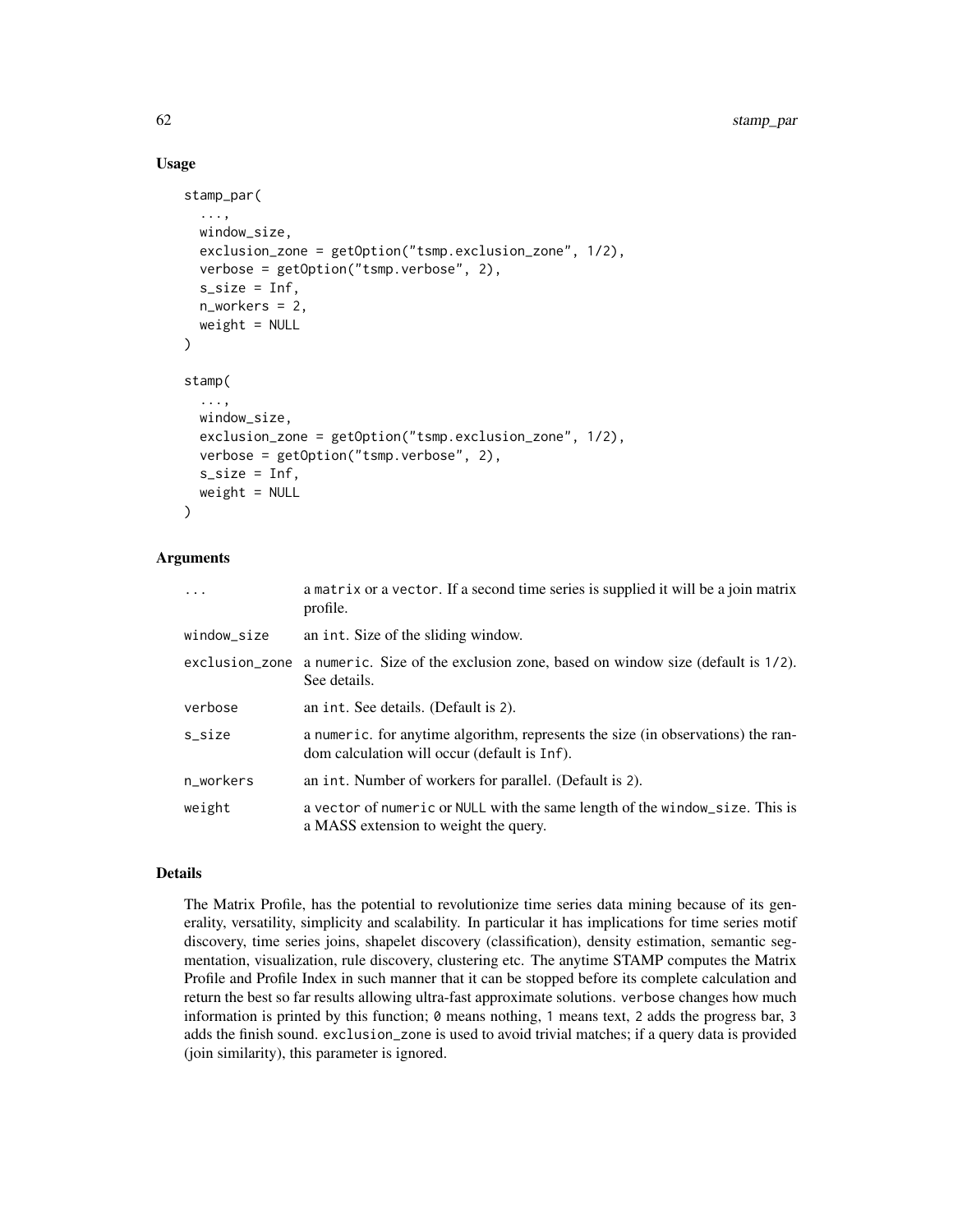## <span id="page-62-0"></span>stompi\_update 63

# Value

Returns a MatrixProfile object, a list with the matrix profile mp, profile index pi left and right matrix profile lmp, rmp and profile index lpi, rpi, window size w and exclusion zone ez.

# Functions

- stamp\_par: Parallel version.
- stamp: Single thread version.

#### References

- Yeh CCM, Zhu Y, Ulanova L, Begum N, Ding Y, Dau HA, et al. Matrix profile I: All pairs similarity joins for time series: A unifying view that includes motifs, discords and shapelets. Proc - IEEE Int Conf Data Mining, ICDM. 2017;1317-22.
- Zhu Y, Imamura M, Nikovski D, Keogh E. Matrix Profile VII: Time Series Chains: A New Primitive for Time Series Data Mining. Knowl Inf Syst. 2018 Jun 2;1-27.

Website: <http://www.cs.ucr.edu/~eamonn/MatrixProfile.html>

mp  $\le$  stamp(mp\_toy\_data\$data[1:200, 1], window\_size = 30, verbose = 0)

#### See Also

Other matrix profile computations: [mstomp\\_par\(](#page-39-0)), [scrimp\(](#page-53-0)), [stomp\\_par\(](#page-63-1)), [tsmp\(](#page-65-0)), [valmod\(](#page-68-0))

## Examples

```
#' # using threads
mp \le stamp_par(mp_toy_data$data[1:200, 1], window_size = 30, verbose = 0)
ref_data <- mp_toy_data$data[, 1]
query_data <- mp_toy_data$data[, 2]
# self similarity
mp \le - stamp(ref_data, window_size = 30, s_size = round(nrow(ref_data) * 0.1))
# join similarity
mp \le stamp(ref_data, query_data, window_size = 30, s_size = round(nrow(query_data) * 0.1))
```
stompi\_update *Real-time STOMP algorithm*

## Description

Real-time STOMP algorithm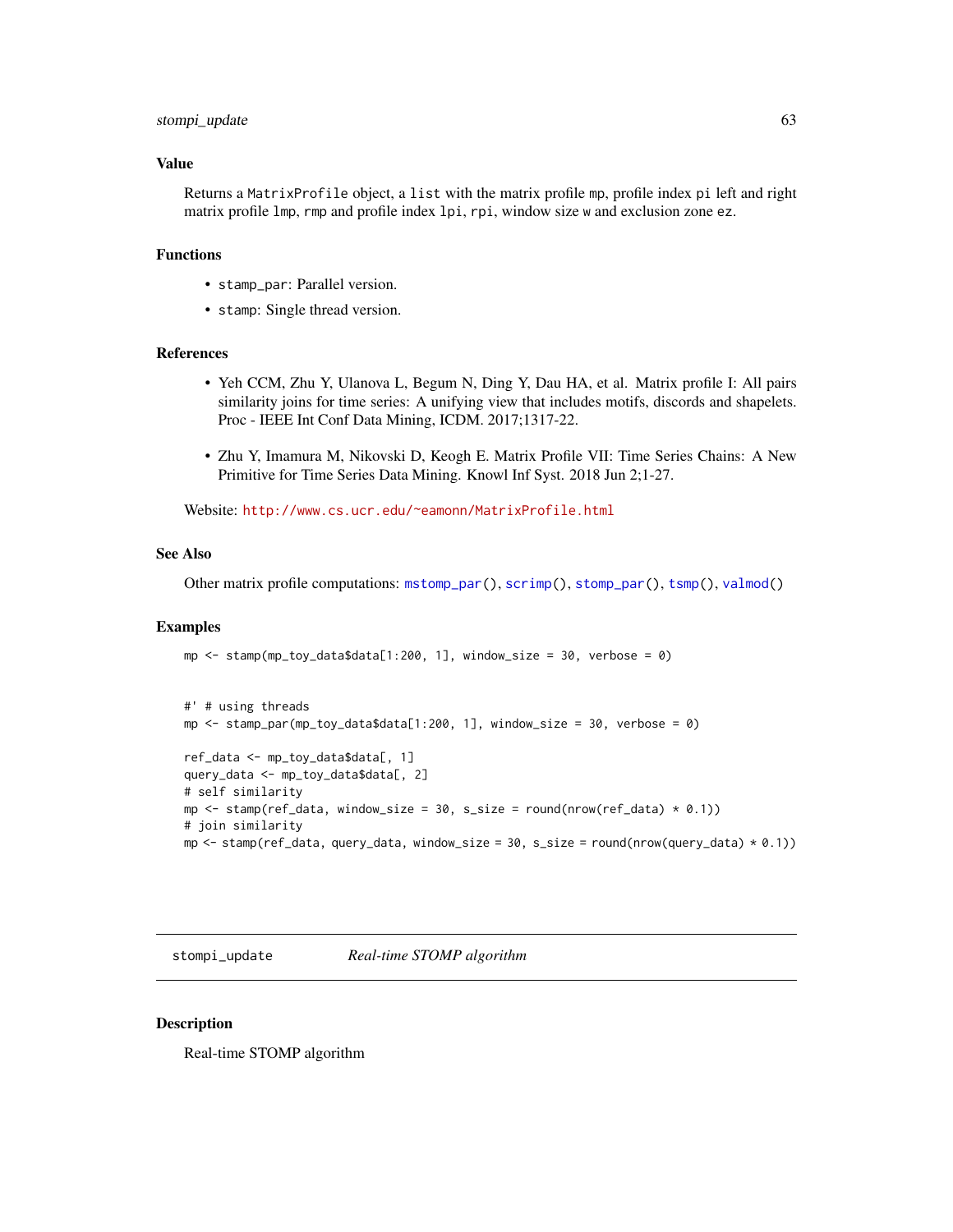# Usage

```
stompi_update(.mp, new_data, history_size = FALSE)
```
#### Arguments

| .mp          | a TSMP object of class Matrix Profile.                                                                                                                                                                                                                                                 |
|--------------|----------------------------------------------------------------------------------------------------------------------------------------------------------------------------------------------------------------------------------------------------------------------------------------|
| new_data     | new data to append to original data.                                                                                                                                                                                                                                                   |
| history_size | an int or FALSE. (Default is FALSE). Keep only this amount of data in the object.<br>The value is for the data, not the matrix profile. Notice that the 1 mpand 1 pi will<br>be inconsistent when repeatedly updating limiting the history size and thus will<br>affect the mp and pi. |

# Value

Returns the input .mp updated with the new information.

# Examples

```
mp <- tsmp(mp_toy_data$data[1:200, 1], window_size = 30, verbose = 0)
mpi <- stompi_update(mp, mp_toy_data$data[201:300, 1])
mp \le - tsmp(mp_toy_data$data[1:300, 1], window_size = 30, verbose = 0)
all.equal(mp, mpi, check.attributes = FALSE)
```
<span id="page-63-1"></span>stomp\_par *Univariate STOMP algorithm*

# <span id="page-63-0"></span>Description

Computes the Matrix Profile and Profile Index for Univariate Time Series.

#### Usage

```
stomp_par(
  ...,
 window_size,
 exclusion_zone = getOption("tsmp.exclusion_zone", 1/2),
 verbose = getOption("tsmp.verbose", 2),
 n_workers = 2
)
stomp(
  ...,
 window_size,
 exclusion_zone = getOption("tsmp.exclusion_zone", 1/2),
  verbose = getOption("tsmp.verbose", 2)
)
```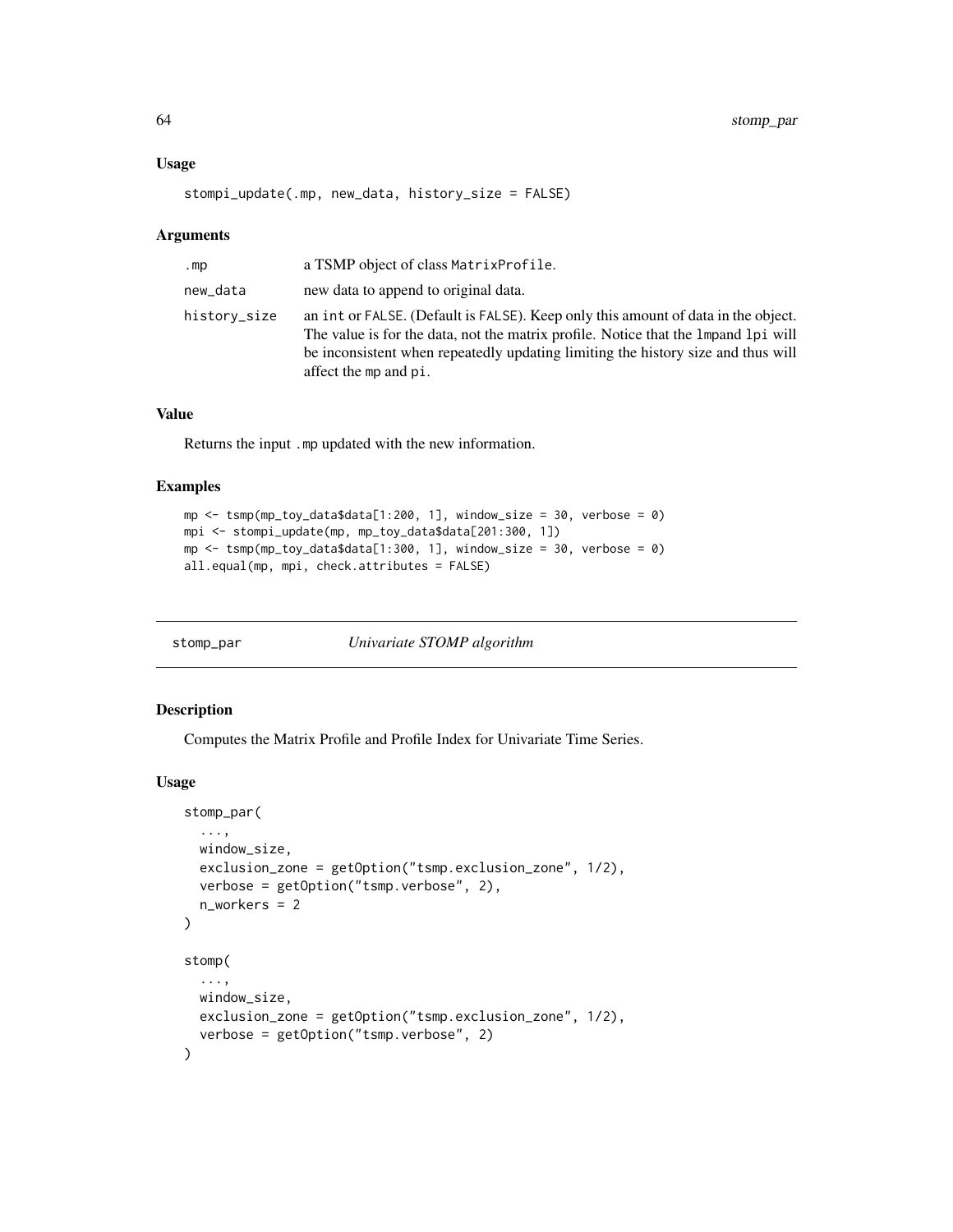#### <span id="page-64-0"></span>stomp\_par 65

## Arguments

| $\cdots$    | a matrix or a vector. If a second time series is supplied it will be a join matrix<br>profile.                  |
|-------------|-----------------------------------------------------------------------------------------------------------------|
| window_size | an int. Size of the sliding window.                                                                             |
|             | exclusion_zone a numeric. Size of the exclusion zone, based on window size (default is $1/2$ ).<br>See details. |
| verbose     | an int. See details. (Default is 2).                                                                            |
| n_workers   | an int. Number of workers for parallel. (Default is 2).                                                         |

# Details

The Matrix Profile, has the potential to revolutionize time series data mining because of its generality, versatility, simplicity and scalability. In particular it has implications for time series motif discovery, time series joins, shapelet discovery (classification), density estimation, semantic segmentation, visualization, rule discovery, clustering etc. verbose changes how much information is printed by this function; 0 means nothing, 1 means text, 2 adds the progress bar, 3 adds the finish sound. exclusion\_zone is used to avoid trivial matches; if a query data is provided (join similarity), this parameter is ignored.

#### Value

Returns a MatrixProfile object, a list with the matrix profile mp, profile index pi left and right matrix profile lmp, rmp and profile index lpi, rpi, window size w and exclusion zone ez.

# Functions

- stomp\_par: Parallel version.
- stomp: Single thread version.

## References

• Zhu Y, Zimmerman Z, Senobari NS, Yeh CM, Funning G. Matrix Profile II : Exploiting a Novel Algorithm and GPUs to Break the One Hundred Million Barrier for Time Series Motifs and Joins. Icdm. 2016 Jan 22;54(1):739-48.

Website: <http://www.cs.ucr.edu/~eamonn/MatrixProfile.html>

#### See Also

Other matrix profile computations: [mstomp\\_par\(](#page-39-0)), [scrimp\(](#page-53-0)), [stamp\\_par\(](#page-60-0)), [tsmp\(](#page-65-0)), [valmod\(](#page-68-0))

#### Examples

```
mp \le stomp(mp_toy_data$data[1:200, 1], window_size = 30, verbose = 0)
#' # using threads
mp <- stomp_par(mp_toy_data$data[1:400, 1], window_size = 30, verbose = 0)
ref_data <- mp_toy_data$data[, 1]
```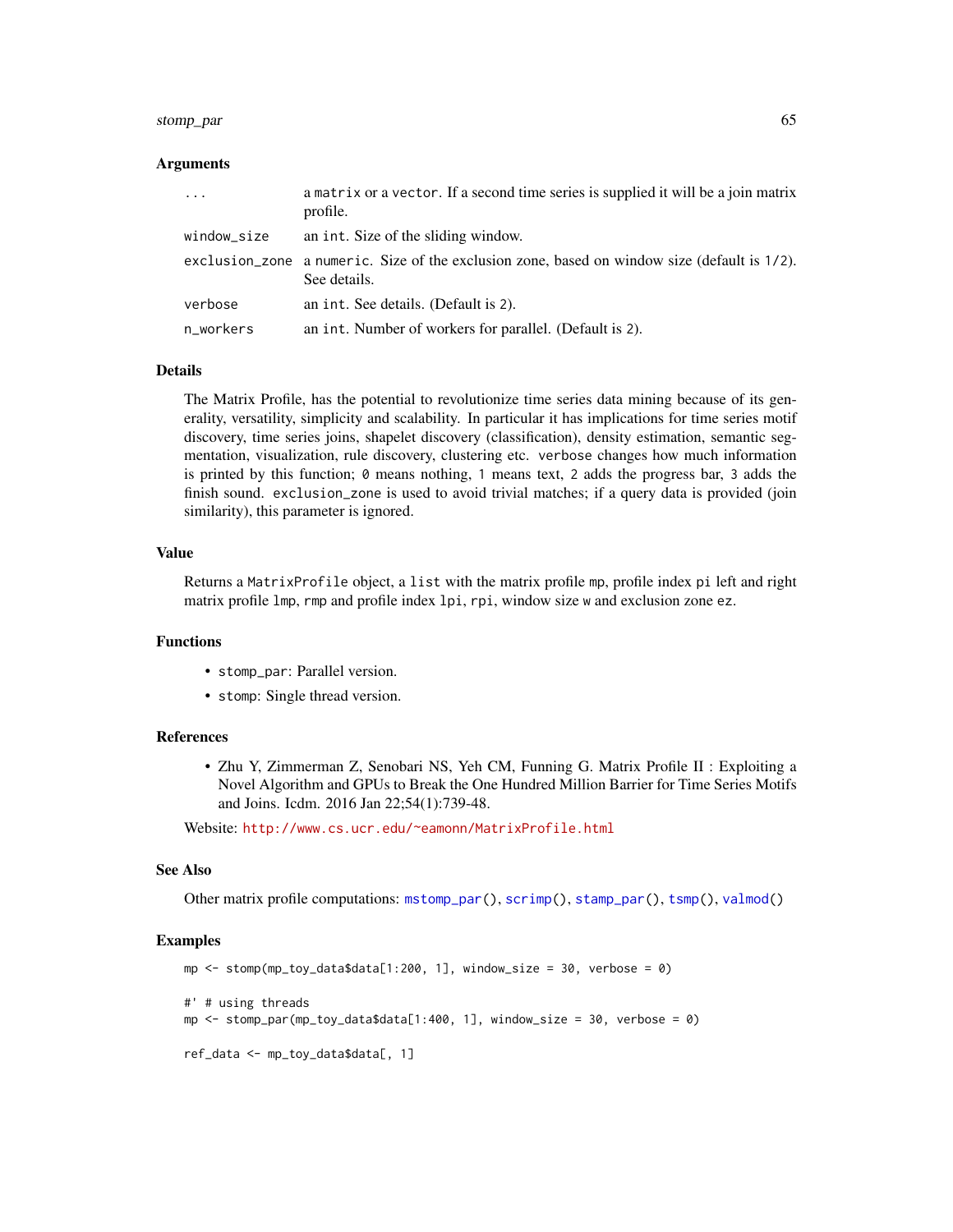```
query_data <- mp_toy_data$data[, 2]
# self similarity
mp <- stomp(ref_data, window_size = 30)
# join similarity
mp2 <- stomp(ref_data, query_data, window_size = 30)
```
# <span id="page-65-0"></span>tsmp *Computes the Matrix Profile and Profile Index*

# Description

This is a wrap function that makes easy to use all available algorithms to compute the Matrix Profile and Profile Index for multiple purposes.

#### Usage

## tsmp(

```
...,
 window_size,
 exclusion_zone = getOption("tsmp.exclusion_zone", 1/2),
 mode = c("stomp", "stamp", "simple", "mstomp", "scrimp", "valmod", "pmp"),
 verbose = getOption("tsmp.verbose", 2),
 n_workers = 1,
 s_size = Inf,
 must_dim = NULL,
 exc\_dim = NULL,heap_size = 50,
 paa = 1,
  keep_data = TRUE\mathcal{L}
```
# Arguments

| .              | a matrix or a vector. If a second time series is supplied it will be a join matrix<br>profile (except for $mstomp()$ ).                       |
|----------------|-----------------------------------------------------------------------------------------------------------------------------------------------|
| window_size    | an int with the size of the sliding window. Use a vector for Valmod.                                                                          |
| exclusion_zone | a numeric. Size of the exclusion zone, based on window size (default is $1/2$ ).<br>See details.                                              |
| mode           | the algorithm that will be used to compute the matrix profile. (Default is stomp).<br>See details.                                            |
| verbose        | an int. (Default is 2). See details.                                                                                                          |
| n_workers      | an int. Number of workers for parallel. (Default is 1).                                                                                       |
| s_size         | a numeric, for anytime algorithm, represents the size (in observations) the ran-<br>dom calculation will occur (default is Inf). See details. |

<span id="page-65-1"></span>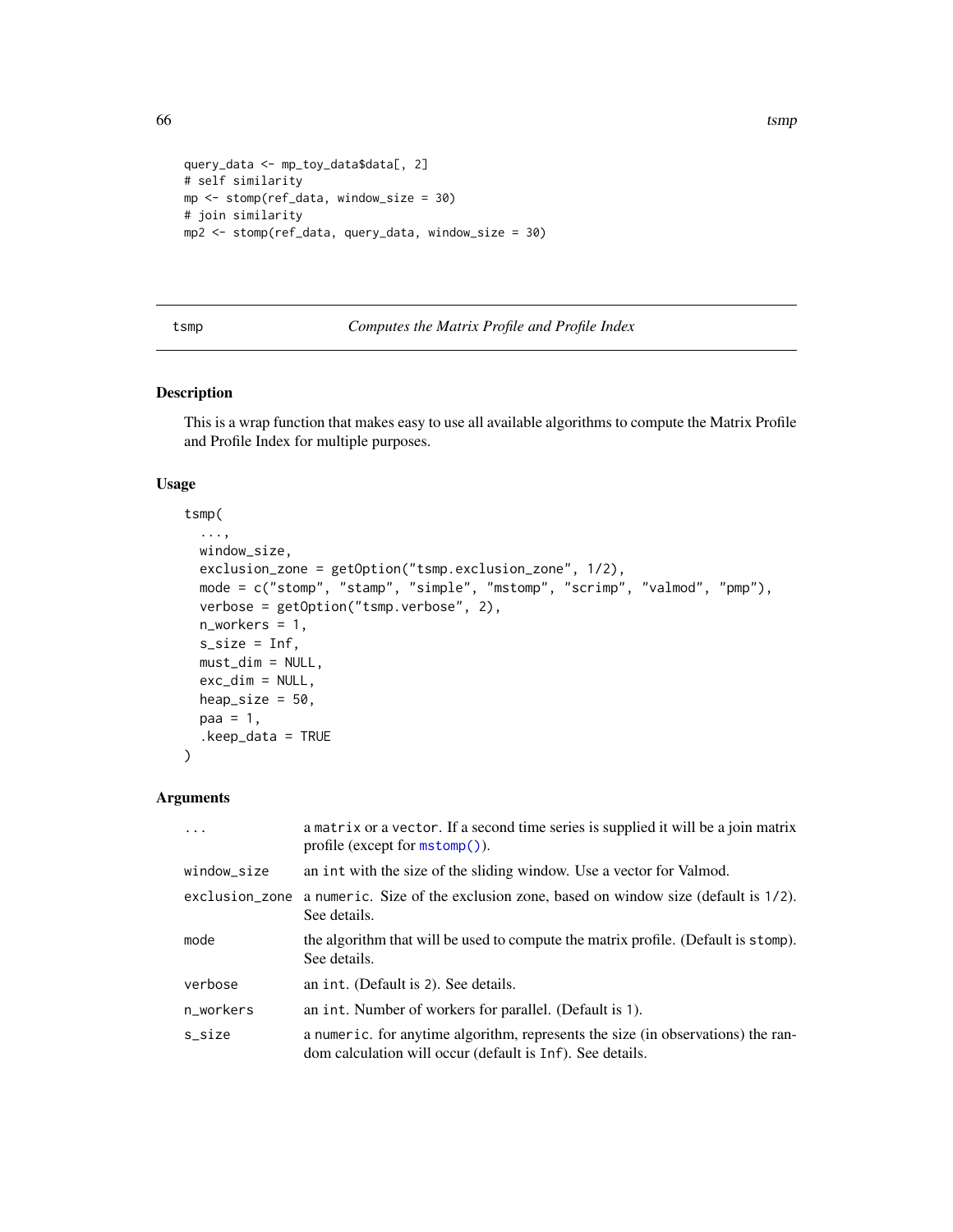<span id="page-66-0"></span>

| must_dim   | an int or vector of which dimensions to forcibly include (default is NULL). See<br>details. |
|------------|---------------------------------------------------------------------------------------------|
| exc_dim    | an int or vector of which dimensions to exclude (default is NULL). See details.             |
| heap_size  | an int. (Default is 50). Size of the distance profile heap buffer.                          |
| paa        | an int. (Default is 1). Factor of PAA reduction $(2 == \text{half of size})$                |
| .keep_data | a logical. (Default is TRUE). Keeps the data embedded to resultant object.                  |

# Details

The Matrix Profile, has the potential to revolutionize time series data mining because of its generality, versatility, simplicity and scalability. In particular it has implications for time series motif discovery, time series joins, shapelet discovery (classification), density estimation, semantic segmentation, visualization, rule discovery, clustering etc.

The first algorithm invented was the [stamp\(\)](#page-60-1) that using [mass\(\)](#page-0-0) as an ultra-fast Algorithm for Similarity Search allowed to compute the Matrix Profile in reasonable time. One of its main feature was its Anytime property which using a randomized approach could return a "best-so-far" matrix that could give us the correct answer (using for example 1/10 of all iterations) almost every time.

The next algorithm was [stomp\(\)](#page-63-0) that currently is the most used. Researchers noticed that the dot products do not need to be recalculated from scratch for each subsequence. Instead, we can reuse the values calculated for the first subsequence to make a faster calculation in the next iterations. The idea is to make use of the intersections between the required products in consecutive iterations. This approach reduced the time to compute the Matrix Profile to about  $3\%$  compared to [stamp\(\)](#page-60-1), but on the other hand, we lost the Anytime property.

Currently there is a new algorithm that I'll not explain further here. It is called  $\text{scriptp}()$ , and is as fast as [stomp\(\)](#page-63-0), and have the Anytime property. This algorithm is implemented in this package, but still waiting for an article publication.

Further, there is the [mstomp\(\)](#page-39-1) that computes a multidimensional Matrix Profile that allows to meaningful MOTIF discovery in Multivariate Time Series. And [simple\\_fast\(\)](#page-59-0) that also handles Multivariate Time Series, but focused in Music Analysis and Exploration.

The [valmod\(\)](#page-68-0) uses a new pruning algorithm allowing a similarity search with a range of sliding window sizes.

The [pmp\(\)](#page-46-0) is a new concept that creates several profiles from a range of windows.

Some parameters are global across the algorithms:

... One or two time series (except for [mstomp\(\)](#page-39-1)). The second time series can be smaller than the first.

window size The sliding window.

- exclusion\_zone Is used to avoid trivial matches; if a query data is provided (join similarity), this parameter is ignored.
- verbose Changes how much information is printed by this function; 0 means nothing, 1 means text, 2 adds the progress bar, 3 adds the finish sound.
- n\_workers number of threads for parallel computing (except simple\_fast, scrimp and valmod). If the value is 2 or more, the '\_par' version of the algorithm will be used.

s\_size is used only in Anytime algorithms: [stamp\(\)](#page-60-1) and [scrimp\(\)](#page-53-0). must\_dim and exc\_dim are used only in [mstomp\(\)](#page-39-1). heap\_size is used only for [valmod\(\)](#page-68-0) mode can be any of the following: stomp, stamp, simple, mstomp, scrimp, valmod, pmp.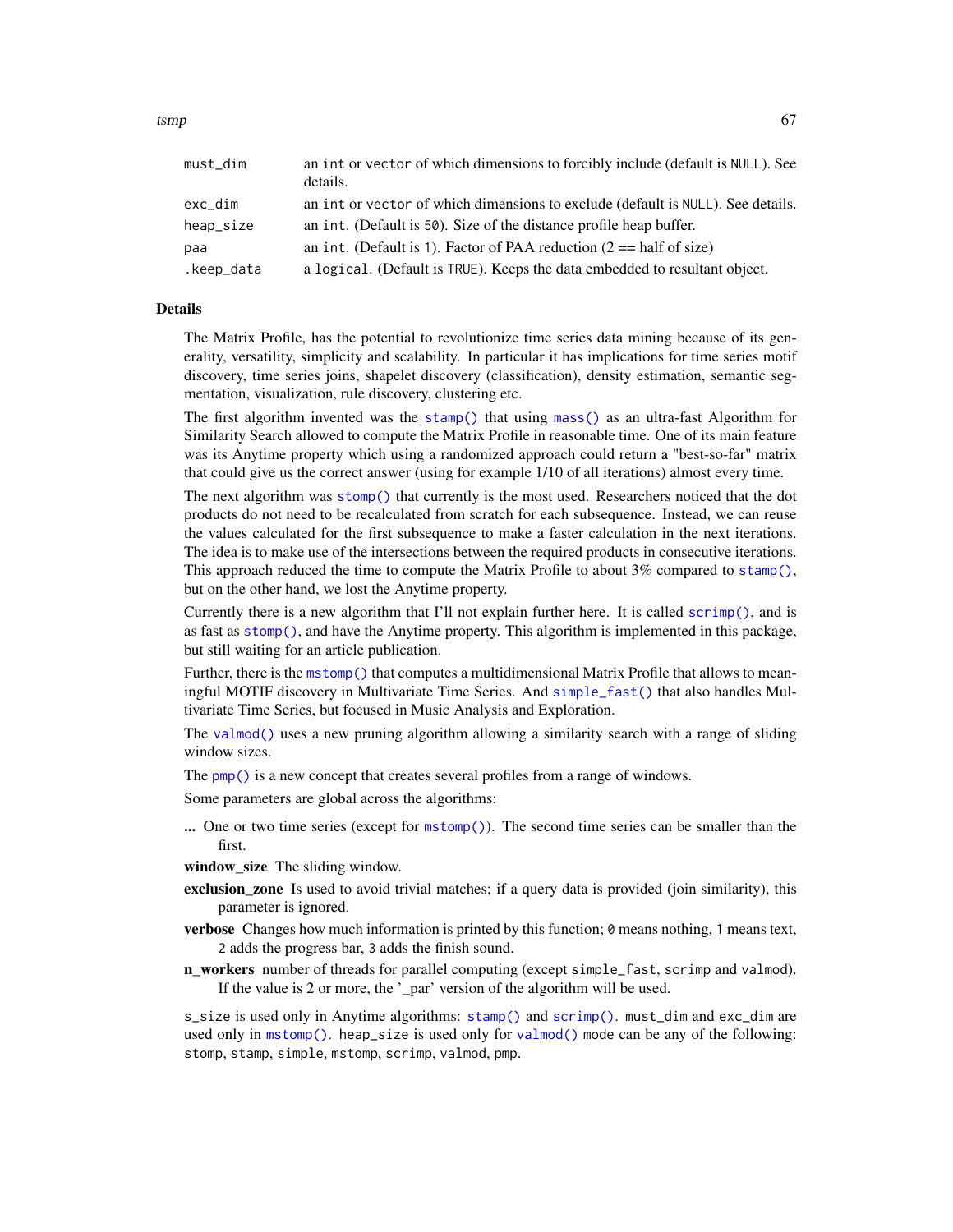#### <span id="page-67-0"></span>Value

Returns the matrix profile mp and profile index pi. It also returns the left and right matrix profile lmp, rmp and profile index lpi, rpi that may be used to detect Time Series Chains. [mstomp\(\)](#page-39-1) returns a multidimensional Matrix Profile.

#### References

- Silva D, Yeh C, Batista G, Keogh E. Simple: Assessing Music Similarity Using Subsequences Joins. Proc 17th ISMIR Conf. 2016;23-30.
- Silva DF, Yeh C-CM, Zhu Y, Batista G, Keogh E. Fast Similarity Matrix Profile for Music Analysis and Exploration. IEEE Trans Multimed. 2018;14(8):1-1.
- Yeh CM, Kavantzas N, Keogh E. Matrix Profile VI : Meaningful Multidimensional Motif Discovery.
- Yeh CCM, Zhu Y, Ulanova L, Begum N, Ding Y, Dau HA, et al. Matrix profile I: All pairs similarity joins for time series: A unifying view that includes motifs, discords and shapelets. Proc - IEEE Int Conf Data Mining, ICDM. 2017;1317-22.
- Zhu Y, Imamura M, Nikovski D, Keogh E. Matrix Profile VII: Time Series Chains: A New Primitive for Time Series Data Mining. Knowl Inf Syst. 2018 Jun 2;1-27.
- Zhu Y, Zimmerman Z, Senobari NS, Yeh CM, Funning G. Matrix Profile II : Exploiting a Novel Algorithm and GPUs to Break the One Hundred Million Barrier for Time Series Motifs and Joins. Icdm. 2016 Jan 22;54(1):739-48.

Website: <https://sites.google.com/view/simple-fast> Website: <https://sites.google.com/site/ismir2016simple/home> Website: <http://www.cs.ucr.edu/~eamonn/MatrixProfile.html>

# See Also

Other matrix profile computations: [mstomp\\_par\(](#page-39-0)), [scrimp\(](#page-53-0)), [stamp\\_par\(](#page-60-0)), [stomp\\_par\(](#page-63-1)), [valmod\(](#page-68-0))

# Examples

```
# default with [stomp()]
mp \le - tsmp(mp_toy_data$data[1:200, 1], window_size = 30, verbose = 0)
# Anytime STAMP
mp \leftarrow \text{tsmp}(mp\_toy\_data$data[1:200, 1], window\_size = 30, mode = "stamp", s\_size = 50, verbose = 0)# [mstomp()]
mp <- tsmp(mp_toy_data$data[1:200, ], window_size = 30, mode = "mstomp", verbose = 0)
# [simple_fast()]
mp \le - tsmp(mp_toy_data$data[1:200, ], window_size = 30, mode = "simple", verbose = 0)
# parallel with [stomp_par()]
mp <- tsmp(mp_test_data$train$data[1:1000, 1], window_size = 30, n_workers = 2, verbose = 0)
```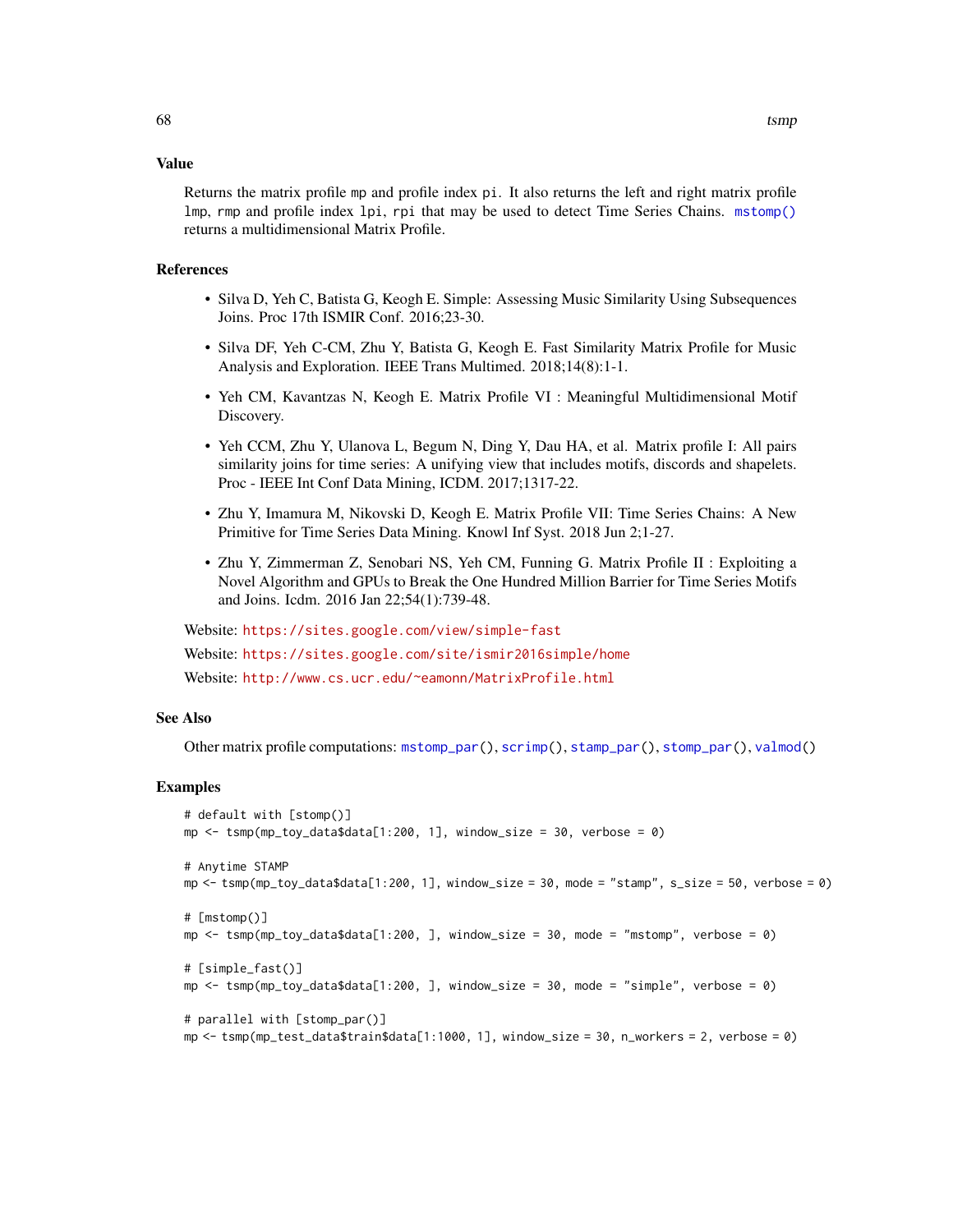<span id="page-68-0"></span>

Computes the Matrix Profile and Profile Index for a range of query window sizes

## Usage

```
valmod(
  ...,
 window_min,
 window_max,
 heap_size = 50.
  exclusion_zone = getOption("tsmp.exclusion_zone", 1/2),
  lb = TRUE,verbose = getOption("tsmp.verbose", 2)
```
## Arguments

 $\mathcal{E}$ 

| $\ddots$       | a matrix or a vector. If a second time series is supplied it will be a join matrix<br>profile.                                                    |
|----------------|---------------------------------------------------------------------------------------------------------------------------------------------------|
| window_min     | an int. Minimum size of the sliding window.                                                                                                       |
| window_max     | an int. Maximum size of the sliding window.                                                                                                       |
| heap_size      | an int. (Default is 50). Size of the distance profile heap buffer                                                                                 |
|                | exclusion_zone a numeric. Size of the exclusion zone, based on window size (default is 1/2).<br>See details.                                      |
| 1 <sub>b</sub> | a logical. (Default is TRUE). If FALSE all window sizes will be calculated using<br>STOMP instead of pruning. This is just for academic purposes. |
| verbose        | an int. See details. (Default is 2).                                                                                                              |

# Details

This algorithm uses an exact algorithm based on a novel lower bounding technique, which is specifically designed for the motif discovery problem. verbose changes how much information is printed by this function; 0 means nothing, 1 means text, 2 adds the progress bar, 3 adds the finish sound. exclusion\_zone is used to avoid trivial matches; if a query data is provided (join similarity), this parameter is ignored.

Paper that implements skimp() suggests that window\_max / window\_min > than 1.24 begins to weakening pruning in valmod().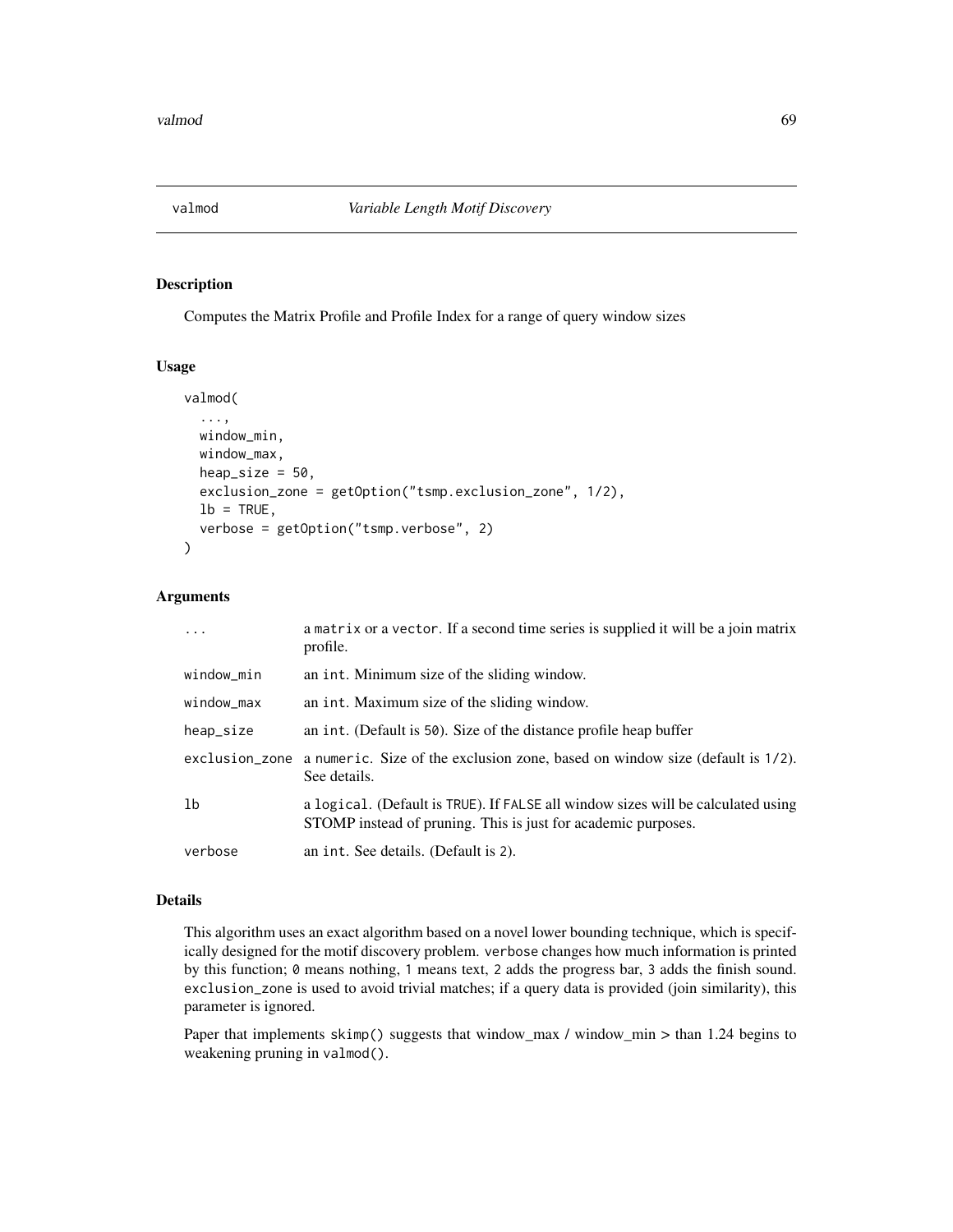#### Value

Returns a Valmod object, a list with the matrix profile mp, profile index pi left and right matrix profile lmp, rmp and profile index lpi, rpi, best window size w for each index and exclusion zone ez. Additionally: evolution\_motif the best motif distance per window size, and non-length normalized versions of mp, pi and w: mpnn, pinn and wnn.

# References

• Linardi M, Zhu Y, Palpanas T, Keogh E. VALMOD: A Suite for Easy and Exact Detection of Variable Length Motifs in Data Series. In: Proceedings of the 2018 International Conference on Management of Data - SIGMOD '18. New York, New York, USA: ACM Press; 2018. p. 1757-60.

Website: <http://www.cs.ucr.edu/~eamonn/MatrixProfile.html>

## See Also

Other matrix profile computations: [mstomp\\_par\(](#page-39-0)), [scrimp\(](#page-53-0)), [stamp\\_par\(](#page-60-0)), [stomp\\_par\(](#page-63-1)), [tsmp\(](#page-65-0))

#### Examples

```
mp <- valmod(mp_toy_data$data[1:200, 1], window_min = 30, window_max = 40, verbose = 0)
ref_data <- mp_toy_data$data[, 1]
query_data <- mp_toy_data$data[, 2]
# self similarity
mp \le valmod(ref_data, window_min = 30, window_max = 40)
# join similarity
mp \le valmod(ref_data, query_data, window_min = 30, window_max = 40)
```
visualize *Plots an object generated from one of the algorithms. In some cases multiple plots will be generated*

#### Description

Plots an object generated from one of the algorithms. In some cases multiple plots will be generated

# Usage

```
visualize(profile)
```
## Arguments

profile a MatrixProfile or PMP object.

<span id="page-69-0"></span>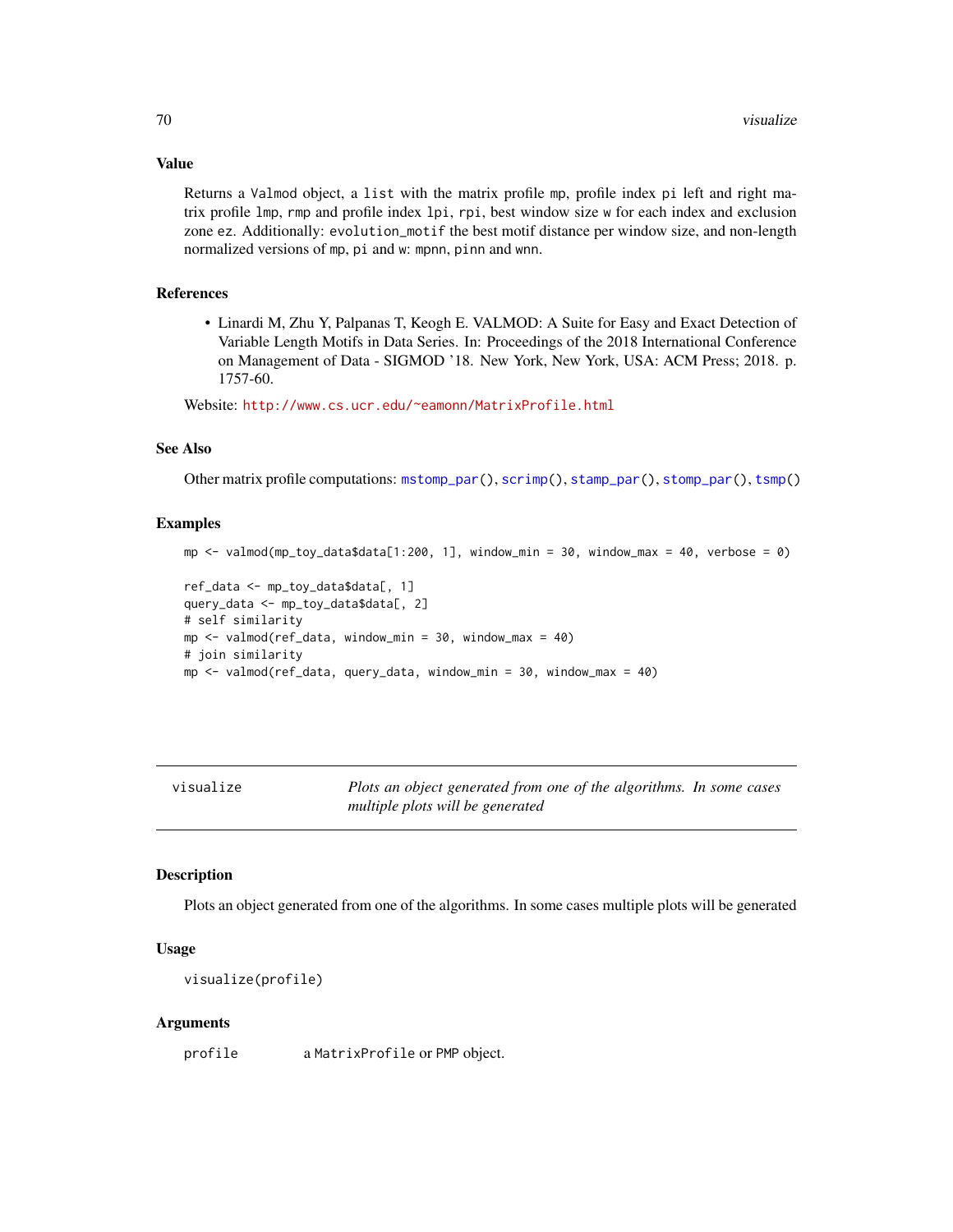#### <span id="page-70-0"></span>write 21 and 2008 and 2008 and 2008 and 2008 and 2008 and 2008 and 2008 and 2008 and 2008 and 2008 and 2008 and 2008 and 2008 and 2008 and 2008 and 2008 and 2008 and 2008 and 2008 and 2008 and 2008 and 2008 and 2008 and 20

# References

Website: <http://www.cs.ucr.edu/~eamonn/MatrixProfile.html>

#### See Also

Other Main API: [analyze\(](#page-2-0)), [compute\(](#page-11-0)), [discords\(](#page-12-0)), [motifs\(](#page-32-0))

# Examples

```
result <- compute(mp_toy_data$data[, 1], 80)
visualize(result)
```
write *Write a TSMP object to JSON file.*

# Description

Write a TSMP object to JSON file.

# Usage

```
write(x, \ldots)## S3 method for class 'MatrixProfile'
write(x, file, ...)
## S3 method for class 'PMP'
write(x, file, ...)
```
# Arguments

| $\mathsf{x}$ | a MatrixProfile or PMP object. If not, the base::write() function will be<br>called. |
|--------------|--------------------------------------------------------------------------------------|
| $\cdots$     | other arguments to be passed forward.                                                |
| file         | a character string with the output filename.                                         |

# Examples

```
result <- compute(mp_toy_data$data[, 1], 80)
```

```
write(result, file = file.path(tempdir(), "output.json"))
```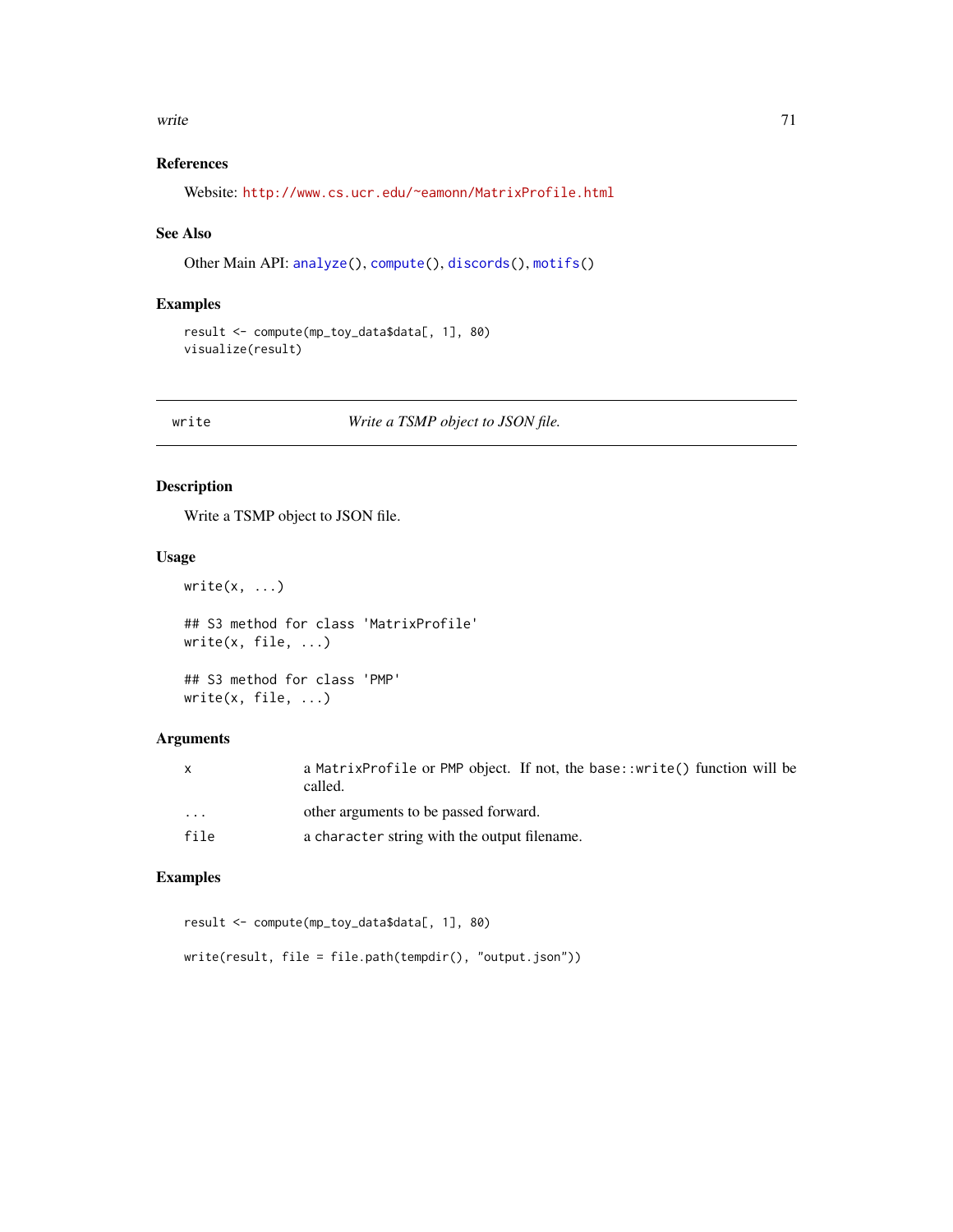# **Index**

∗Topic datasets motifs\_discords\_small, [34](#page-33-0) mp\_fluss\_data, [36](#page-35-0) mp\_gait\_data, [37](#page-36-0) mp\_meat\_data, [38](#page-37-0) mp\_test\_data, [39](#page-38-0) mp\_toy\_data, [40](#page-39-2) ∗Topic hplot plot, [42](#page-41-1) plot\_arcs, [46](#page-45-0) analyze, [3,](#page-2-1) *[13,](#page-12-1) [14](#page-13-0)*, *[33](#page-32-1)*, *[71](#page-70-0)*

```
as.arccount (as.matrixprofile), 5
as.chain (as.matrixprofile), 5
as.discord (as.matrixprofile), 5
as.fluss (as.matrixprofile), 5
as.matrixprofile, 5
as.motif (as.matrixprofile), 5
as.multimatrixprofile
        (as.matrixprofile), 5
as.multimotif (as.matrixprofile), 5
as.pmp (as.matrixprofile), 5
as.salient (as.matrixprofile), 5
as.valmod (as.matrixprofile), 5
av_apply, 6, 7–9, 11
av_complexity, 7, 7, 8, 9, 11
av_hardlimit_artifact, 7, 8, 9, 11
av_motion_artifact, 7, 8, 9, 11
av_stop_word, 7–9, 10, 11
av_zerocrossing, 7–9, 11, 11
```

```
compute, 4, 12, 14, 33, 71
```
discords, *[4](#page-3-0)*, *[13](#page-12-1)*, [13,](#page-12-1) *[33](#page-32-1)*, *[71](#page-70-0)* dist\_profile, [14](#page-13-0) fast\_avg\_sd, [16](#page-15-0) fast\_movavg, [17](#page-16-0) fast\_movsd, [17](#page-16-0) find\_chains, [18](#page-17-0)

find\_discord, [18](#page-17-0) find\_motif, [20](#page-19-0) find\_snippet, [22](#page-21-0) floss, [23,](#page-22-0) *[25](#page-24-0)[–30](#page-29-0)* floss\_cac, *[24](#page-23-0)*, [24,](#page-23-0) *[26](#page-25-1)[–30](#page-29-0)* floss\_extract, *[24,](#page-23-0) [25](#page-24-0)*, [25,](#page-24-0) *[27](#page-26-0)[–30](#page-29-0)* fluss, *[24](#page-23-0)[–26](#page-25-1)*, [26,](#page-25-1) *[28](#page-27-0)[–30](#page-29-0)* fluss(), *[56](#page-55-1)*, *[58](#page-57-1)* fluss\_cac, *[24](#page-23-0)[–27](#page-26-0)*, [27,](#page-26-0) *[29,](#page-28-0) [30](#page-29-0)* fluss\_cac(), *[26](#page-25-1)* fluss\_extract, *[24](#page-23-0)[–28](#page-27-0)*, [28,](#page-27-0) *[30](#page-29-0)* fluss\_extract(), *[26](#page-25-1)*, *[29](#page-28-0)* fluss\_score, *[24](#page-23-0)[–29](#page-28-0)*, [29](#page-28-0)

# get\_data, [30](#page-29-0)

```
mass(), 67
mass_pre(), 32
mass_v3, 31
min_mp_idx, 32
motifs, 4, 13, 14, 33, 71
motifs_discords_small, 34
mp_fluss_data, 36
mp_gait_data, 37
mp_meat_data, 38
mp_test_data, 39
mp_toy_data, 40
mpdist, 34
mpx, 35
mstomp (mstomp_par), 40
mstomp(), 66–68
mstomp_par, 40, 55, 63, 65, 68, 70
```
par(), *[46,](#page-45-0) [47](#page-46-1)* plot, [42](#page-41-1) plot(), *[46,](#page-45-0) [47](#page-46-1)* plot\_arcs, [46](#page-45-0) pmp, [47](#page-46-1) pmp(), *[67](#page-66-0)* pmp\_upper\_bound, [49](#page-48-0)